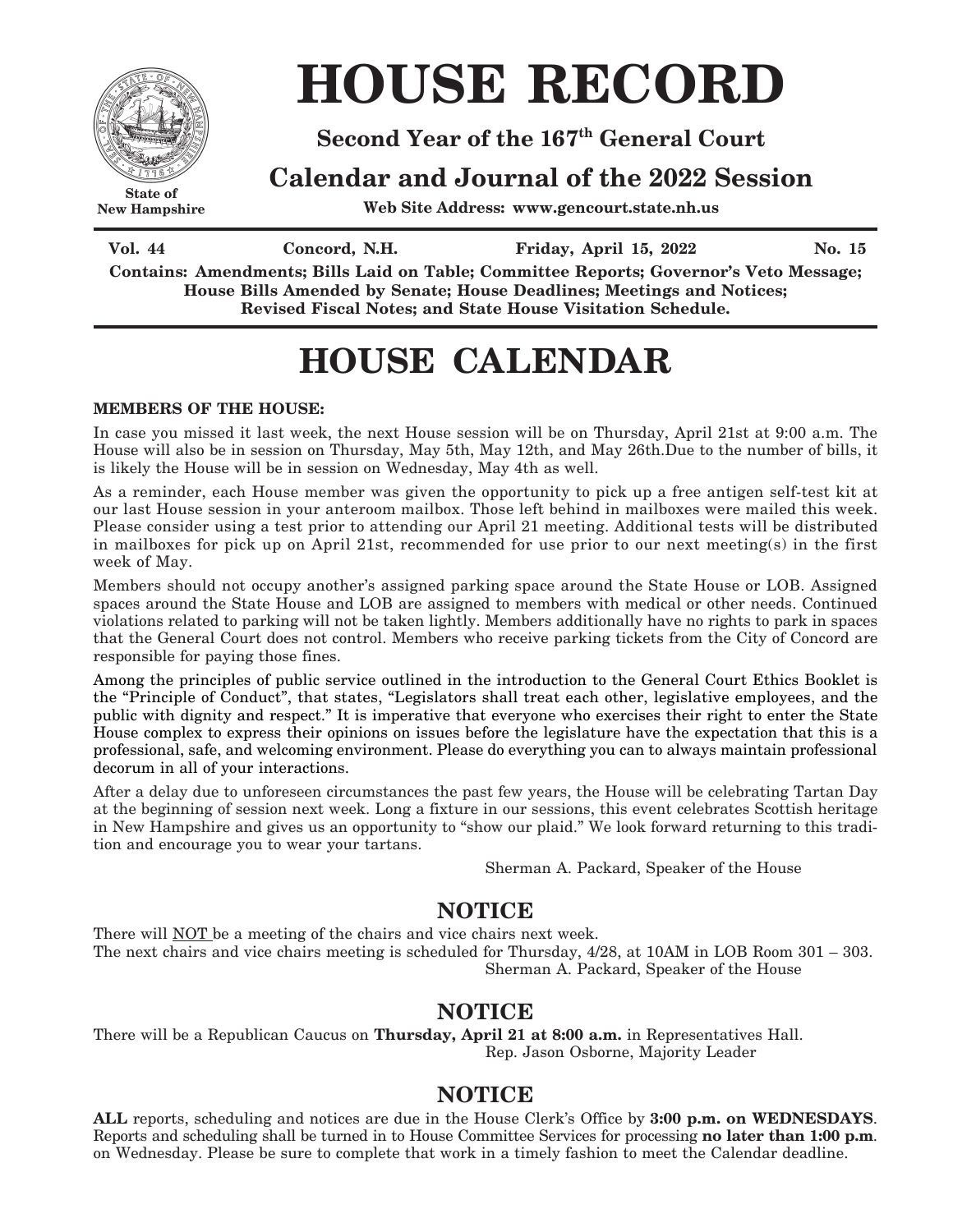| CLOSES AT 3:00 p.m. ON:   |
|---------------------------|
| Wednesday, April 20, 2022 |
| Wednesday, April 27, 2022 |
| Wednesday, May 04, 2022   |
|                           |

#### **CLOSES AT 3:00 p.m. ON: AVAILABLE ON:**

Friday, April 22, 2022 Friday, April 29, 2022 Friday, May 06, 2022 Paul C. Smith, Clerk of the House

### **2022 HOUSE DEADLINES**

| Thursday, April 21, 2022                  | Last day to act on Senate Bills going to a second committee                                                             |
|-------------------------------------------|-------------------------------------------------------------------------------------------------------------------------|
| Thursday, April 28, 2022                  | Last day to report all Senate Bills                                                                                     |
| Thursday, May 5, 2022                     | Last day to act on all Senate Bills                                                                                     |
| Thursday, May 12, 2022                    | Last day to form committees of conference                                                                               |
| Thursday, May 19, 2022                    | Last day to sign committee of conference reports (4:00 p.m.)                                                            |
| Thursday, May 26, 2022                    | Last day to act on committee of conference reports                                                                      |
| Tuesday September 6, 2022                 | First day for incumbents running for re-election to file LSRs<br>with complete information                              |
| Friday, September 16, 2022                | Last day prior to the General Election for incumbents running<br>for re-election to file LSRs with complete information |
| Friday, October 28, 2022                  | Last day to file 2022 Interim Study reports                                                                             |
| Wednesday, November 9, 2022               | First day for all Representatives to file LSRs with complete<br>information                                             |
| Tuesday, November 22, 2022 (12:00 p.m.)   | Last day to file LSRs with complete information Ten day sign-<br>off begins                                             |
| Wednesday, December 28, 2022 (12:00 p.m.) | Last day to sign-off on all LSRs                                                                                        |
| Friday, January 20, 2023                  | Last day to introduce House Bills<br>Last day to amend House Rules by majority vote                                     |

### **NOTICE**

Please note that all streaming videos of standing committee meetings and joint committees can be found at the NH House of Representatives YouTube channel. The link to the YouTube channel: [www.youtube.com/c/NHHouseofRepresentativesCommitteeStreaming](file:///C:\00-Legistlative%20Stuff\DAILIES--HOUSE\www.youtube.com\c\NHHouseofRepresentativesCommitteeStreaming)

### **GOVERNOR'S VETO MESSAGE REGARDING 319**

By the authority vested in me, pursuant to part II, Article 44 of the New Hampshire Constitution, on February 23, 2022, I have vetoed House Bill 319, requiring students in the University and Community College System of New Hampshire to pass the United States Citizenship and Immigration Services civics naturalization test.

We all can agree that an education in civics is fundamental to our students. Last year I signed House Bill 320, which implements a similar civics competency exam for high school students. That requirement goes into effect in 2023 and will help continue the Granite State tradition of a citizenry actively engaged in selfgovernment. As such, House Bill 319 would serve to address the lack of civics education only in out-of-state public post-secondary students.

House Bill 319 would also represent the first time the legislature has imposed a universal graduation requirement for students at our public colleges and universities. I am concerned that this would create a precedent for future legislatures to mandate extreme requirements.

There is no lesson more important than understanding our individual responsibility to uphold democracy. Nevertheless, I believe the legislature's passage of House Bill 320 already addresses the important concerns of an engaged citizenry and an understanding of the fundamentals of democracy without some of the challenges House Bill 319 may unintentionally create.

For the reasons stated above, I have vetoed House Bill 319.

 Respectfully submitted, Christopher T. Sununu Governor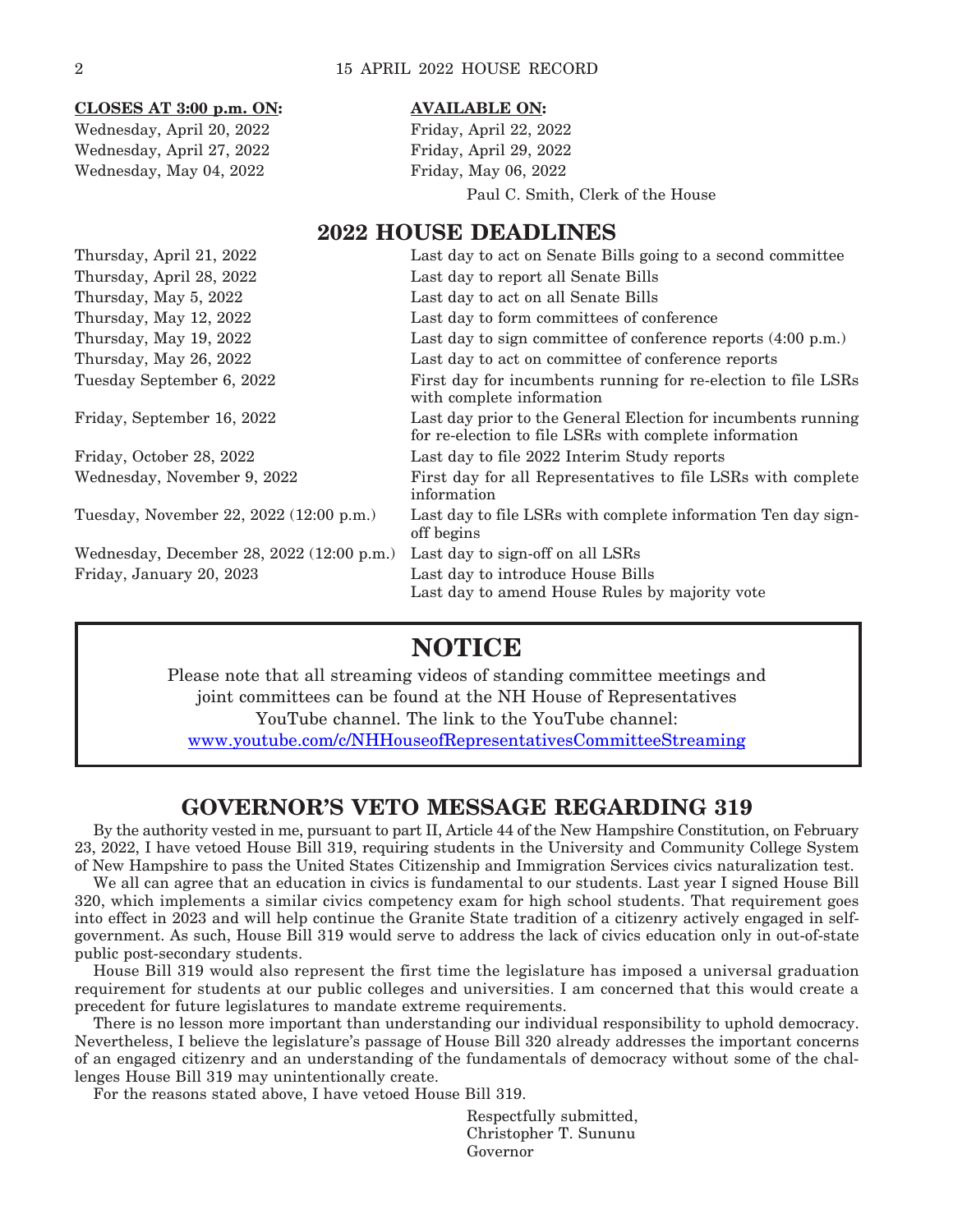### **2022 HOUSE BILLS AMENDED BY THE SENATE**

**HB 50,** apportioning state representative districts. (House Concurs 3/10/22)

**HB 55,** (New Title) apportioning delegates to state party conventions, and relative to the form for declarations of candidacy for delegates to state party conventions. (House Concurs 3/10/22)

**HB 84,** (New Title) declaring May 21, 2022 as Ona Judge Staines Day. (SJ 3/17/22)

**HB 95-FN,** relative to milk pasteurization. (House Concurs 2/16/22)

**HB 102,** (Second New Title) establishing a commission to study worldwide combined reporting method for unitary businesses under the business profits tax, and relative to the treatment of water or sewerage disposal utilities under the business profits tax. (House Concurs 3/31/22)

**HB 233-FN,** (New Title) establishing a committee to study the right of any infant born alive to medically appropriate and reasonable care and treatment. (House Non-Concurs 3/10/22)

**HB 292,** relative to the absentee ballot application process. (SJ 1/5/22)

**HB 293,** relative to the procedure for adoption of a minor child. (SJ 1/5/22)

**HB 307,** relative to the state preemption of the regulation of firearms and ammunition. (SJ 1/5/22)

**HB 347-FN,** relative to driving with a suspended license. (SJ 1/5/22)

**HB 355,** relative to Keno. (SJ 3/24/22)

**HB 381-FN,** relative to laboratory testing. (SJ 1/5/22)

**HB 440,** (New Title) prohibiting the suspension of civil liberties during a state of emergency. (House Concurs 3/10/22)

**HB 503,** (Second New Title) codifying the council on housing stability and relative to telehealth and medically assisted treatment for substance use disorder. (SJ 1/5/22)

**HB 549,** (New Title) relative to the system benefits charge and the energy efficiency and sustainable energy board. (House Concurs 2/16/22)

**HB 591-FN,** (New Title) relative to certain liquor license fees. (SJ 3/24/22)

**HB 1038,** (New Title) naming a bridge in Londonderry in honor of Robert J. Prowse and a bridge in Portsmouth in honor of Staff Sergeant Jesse E. Sherrill. (SJ 3/31/22)

**HB 1040,** (New Title) establishing a commission to study revenue alternatives to the road toll for the funding of improvements to the state's highways and bridges and their resulting improvements to the environment. (SJ 3/31/22)

**HB 1063,** (New Title) relative to the technical changes to the administration of certain taxes by the department of revenue administration and relative to county redevelopment district bonds for an unincorporated place. (House Concurs 3/31/22)

**HB 1160,** relative to obedience to signals at railroad crossings. (SJ 3/31/22)

**HB 1318-FN-L,** relative to penalties for employer noncompliance with retirement system requirements. (SJ 3/31/22)

**HB 1390,** relative to access to language translation services in telemedicine. (3/24/22)

**HB 1586-FN-A,** relative to a likeness of Wentworth Cheswill at the state house. (SJ 3/17/22)

### **BILLS LAID ON TABLE**

**CACR 18,** relating to reproductive medical decisions. Providing that the state shall not infringe or unduly inconvenience the right of reproductive medical decisions. (Pending question: Inexpedient to Legislate)

**CACR 23,** the New Hampshire constitution. Providing that all references to persons in the New Hampshire constitution be gender-neutral. (Pending question: Inexpedient to Legislate)

**CACR 34,** relating to the use, sale, or cultivation of cannabis. Providing that the state shall make no law prohibiting the use, sale, or cultivation of cannabis for persons over 18 years of age. (Pending question: Inexpedient to Legislate)

**CACR 35,** relating to cannabis. Providing that all adults have the right to possess, use, and cultivate cannabis, subject to regulation by the legislature. (Pending question: Inexpedient to Legislate)

**HB 20-FN-A-L,** establishing the Richard "Dick" Hinch education freedom account program. (Pending question: Refer for Interim Study)

**HB 136,** requiring schools to update documents and software to include the option of identifying a student as non-binary. (Pending question: Inexpedient to Legislate)

**HB 147-FN,** relative to assault against an elderly person. (Pending question: Ought to Pass)

**HB 153,** establishing a committee to study universal Internet access for New Hampshire. (Pending question: Inexpedient to Legislate)

**HB 167-FN,** relative to net energy metering limits for customer generators and the purchase of output of limited electrical energy producers. (Pending question: Inexpedient to Legislate)

**HB 172,** establishing greenhouse as emission reduction goals for the state and establishing a climate action plan. (Pending question: Inexpedient to Legislate)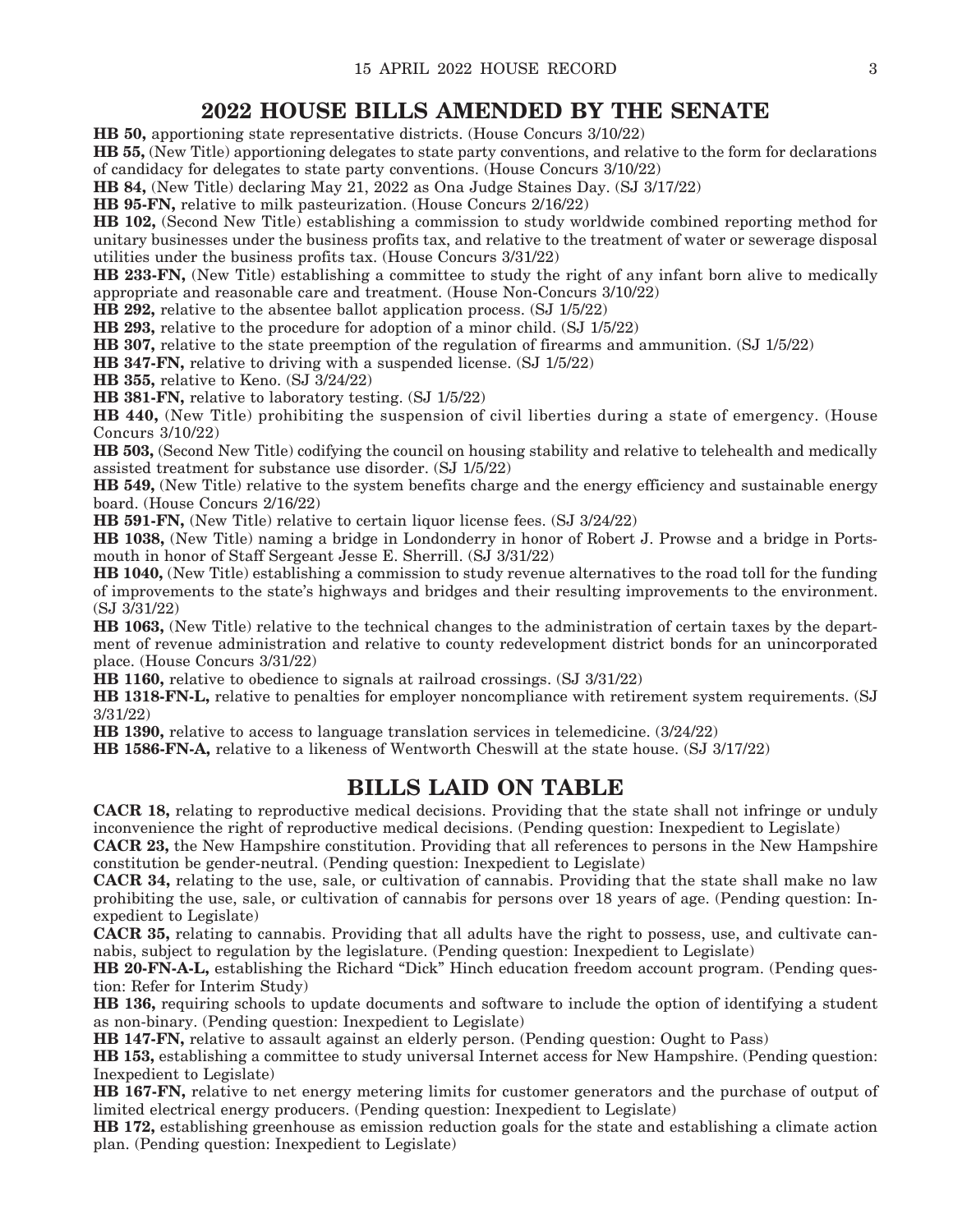**HB 204,** proclaiming January 24 as "Granny D" day. (Pending question: Inexpedient to Legislate)

**HB 237-FN-A,** relative to the legalization and regulation of cannabis and making appropriations therefor. (No pending question)

**HB 255,** relative to limited liability for institutions of higher education and businesses. (Pending question: Majority committee amendment)

**HB 359,** creating a private cause of action for discrimination based on hairstyles relative to a person's ethnicity. (Pending question: Inexpedient to Legislate)

**HB 362,** relative to domicile of students for voting purposes. (Pending question: Inexpedient to Legislate)

**HB 376,** establishing a committee to study applications of microgrids in electricity supply. (Pending question: Inexpedient to Legislate)

**HB 382,** establishing a commission to study the utility rate structure of demand charges. (Pending question: Inexpedient to Legislate)

**HB 394,** establishing a commission to study the short and long term impacts of pending national and regional carbon pricing mechanisms on New Hampshire's residents, agriculture, wildlife and natural resources-based tourism sector, and commercial enterprises. Inexpedient to Legislate)

**HB 517-FN,** relative to the state minimum hourly rate. (Pending question: Inexpedient to Legislate)

**HB 531-FN-L,** relative to determining the qualifications of voters and establishing provisional voter registration and provisional ballots. (Pending question: Refer for Interim Study)

**HB 535,** relative to the qualified voter affidavit. (Pending question: Refer for Interim Study)

**HB 554,** relative to temporary absence from domicile for voting purposes. (Pending question: Refer for Interim Study)

**HB 607-FN,** establishing local education savings accounts for students. (Pending question: Majority committee amendment)

**HB 608-FN-A-L,** relative to the formula for determining funding for an adequate education. (Pending question: Inexpedient to Legislate)

**HB 611-FN,** abolishing fluoridation in water. (Pending question: Majority committee amendment)

**HB 620-FN-L,** requiring law enforcement agencies to gather and analyze certain demographic information. (Pending question: Inexpedient to Legislate)

**HB 622-FN,** protecting nascent human life as a reasonable and valid state interest. (Pending question: Majority committee amendment)

**HB 1007,** relative to qualifications for office. (Pending question: Inexpedient to Legislate)

**HB 1014,** allowing public meetings to be conducted virtually. (Pending question: Inexpedient to Legislate)

**HB 1031,** prohibiting law enforcement from encrypting public frequencies. (Pending question: Inexpedient to Legislate)

**HB 1033-FN-L,** prohibiting recipients of state or local grants or appropriations from using such funds for lobbying. (Pending question: Committee amendment)

**HB 1041-FN,** extending the public employee labor relations act to employees of the general court and relative to the duties of the joint committee on legislative facilities. (Pending question: Inexpedient to Legislate) **HB 1064-FN,** requiring the use of hand-marked, durable paper ballots in elections. (Pending question: Inexpedient to Legislate)

**HB 1065-FN,** relative to the regulation of art therapists. (Pending question: Inexpedient to Legislate)

**HB 1072,** establishing a criminal penalty for denying an elected school district official access to any school district facilities, documents, or events. (Pending question: Majority committee amendment)

**HB 1076,** relative to illegal productivity quotas. (Pending question: Majority committee amendment)

**HB 1077,** repealing the prohibition on conversion therapy for minors. (Pending question: Majority committee amendment)

**HB 1087,** relative to zoning for single family housing lots. (Pending question: Inexpedient to Legislate)

**HB 1090,** relative to teaching on discrimination in the public schools. (Pending question: Inexpedient to Legislate)

**HB 1100-FN,** relative to changing the penalties for driving without a license. (Pending question: Inexpedient to Legislate)

**HB 1107,** establishing a committee to study the rental or lease of housing to a person who has a pet. (Pending question: Inexpedient to Legislate)

**HB 1116,** relative to renewable energy customer-generators accounts and credits. (Pending question: Inexpedient to Legislate)

**HB 1119,** relative to the regulation of single-use bags. (Pending question: Inexpedient to Legislate)

**HB 1159,** recognizing November 7 as Victims of Communism Memorial Day. (Pending question: Inexpedient to Legislate)

**HB 1175,** relative to recording interactions with public officials. (Pending question: Inexpedient to Legislate) **HB 1177,** relative to permissible residential units in a residential zone. (Pending question: Ought to Pass)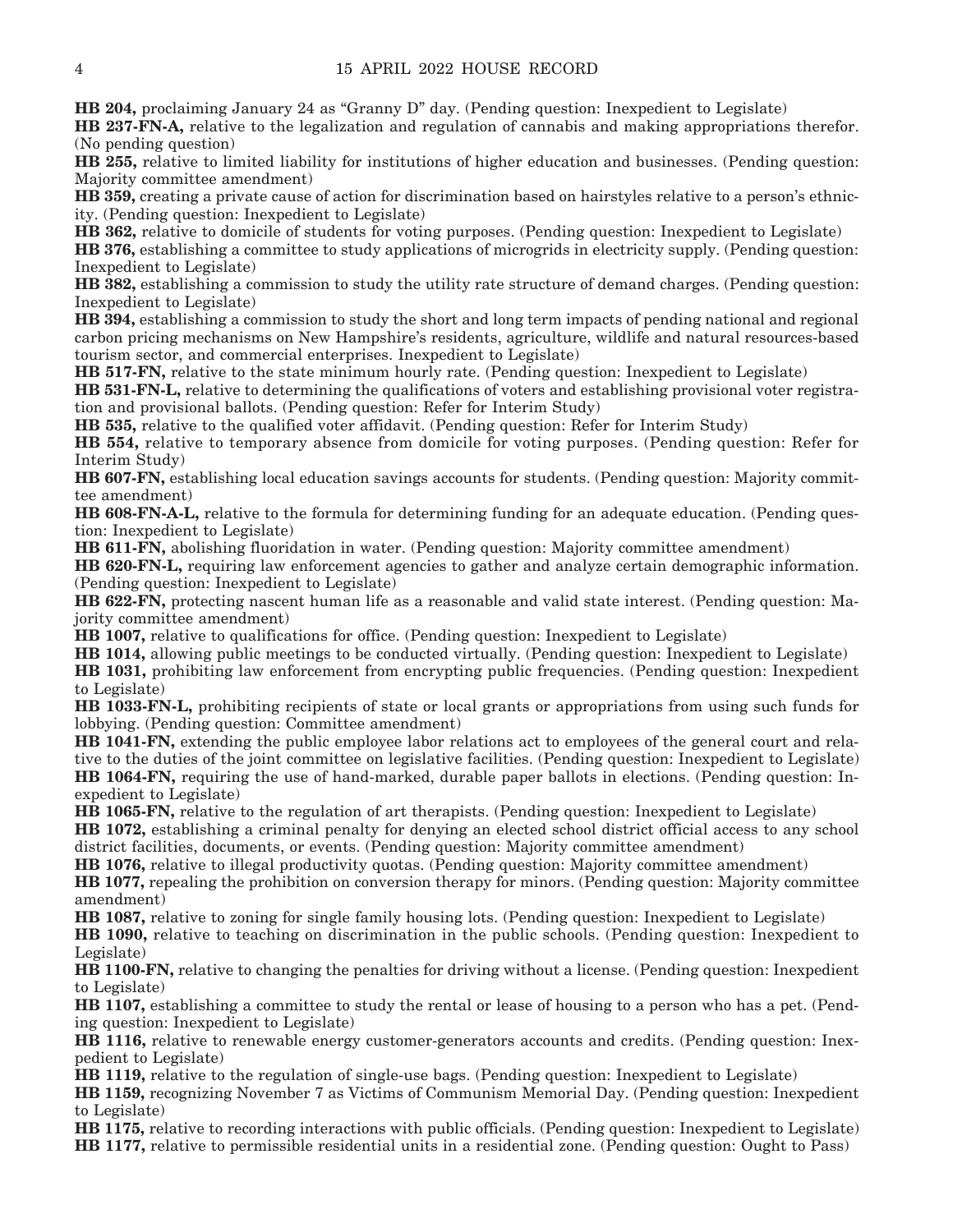**HB 1180,** relative to state recognition of biological sex. (Pending question: Ought to Pass)

**HB 1197,** relative to the definition of "party" for election purposes. (Pending question: Inexpedient to Legislate) **HB 1200,** relative to notice of rent increases in residential rental property. (Pending question: Inexpedient to Legislate)

**HB 1208,** relative to driver education. (Pending question: Inexpedient to Legislate)

**HB 1227,** relative to the definition of prime wetland. (Pending question: Inexpedient to Legislate)

**HB 1233,** Prohibiting higher education institutions receiving state funds from requiring face masks and COVID-19 vaccinations for attendance. (Pending question: Refer for Interim Study)

**HB 1250,** requiring the public utilities commission to consider climate change in making rate-setting decisions. (Pending question: Inexpedient to Legislate)

**HB 1251,** prohibiting payment of subminimum wages. (Pending question: Inexpedient to Legislate)

**HB 1264,** establishing ranked-choice voting for state party primary elections and municipal elections. (Pending question: Floor amendment)

**HB 1283,** relative to liability as taxable income of education freedom account payments. (Pending question: Inexpedient to Legislate)

**HB 1284,** establishing a committee to study the effects of deportation of primary earners on family members who are United States citizens. (Pending question: Inexpedient to Legislate)

**HB 1291,** prohibiting discrimination against tenants holding certain vouchers for purposes of renting dwellings. (Pending question: Inexpedient to Legislate)

**HB 1306-FN,** relative to personal possession of marijuana. (Pending question: Refer for Interim Study)

**HB 1332,** excepting public universities and colleges from requirements under medical freedom in immunizations. (Pending question: Inexpedient to Legislate)

**HB 1347,** relative to licensing requirements for health care facilities that operate on a membership-based business model. (Pending question: Majority committee amendment)

**HB 1348-FN,** relative to the legalization of a certain amount of cannabis. (Pending question: Refer for Interim Study)

**HB 1349-FN,** decriminalizing the possession and use of psilocybin mushrooms. (Pending question: Inexpedient to Legislate)

**HB 1355,** requiring the scholarship organization to refer suspected cases of misuse of funds or fraud in the education freedom account program to the attorney general. (Pending question: Inexpedient to Legislate)

**HB 1369,** relative to COVID-19 health and safety policies at New Hampshire performing arts venues. (Pending question: Majority committee amendment)

**HB 1376,** relative to participation in the education freedom accounts program by students with disabilities. (Pending question: Inexpedient to Legislate)

**HB 1396-FN,** relative to the payment of child support. (Pending question: Inexpedient to Legislate)

**HB 1400,** prohibiting law enforcement from using the scent of marijuana as probable cause for a search. (Pending question: Inexpedient to Legislate)

**HB 1409,** relative to the age at which a minor may receive mental health treatment without parental consent. (Pending question: Majority committee amendment)

**HB 1419-FN,** relative to establishing a New Hampshire civilian climate corps advisory commission. (Pending question: Inexpedient to Legislate)

**HB 1436-FN,** relative to appeals of family court decisions. (Pending question: Inexpedient to Legislate)

**HB 1443,** proclaiming the first Monday of March as COVID-19 Victims and Survivors Memorial Day. (Pending question: Inexpedient to Legislate)

**HB 1465-FN,** relative to the appointment of counsel for juveniles. (Pending question: Committee amendment) **HB 1468-FN,** relative to the legalization of cannabis. (Pending question: Inexpedient to Legislate)

**HB 1473-FN,** authorizing a forensic audit of the November 3, 2020 election results in Merrimack county for president, governor, and United States senate races. (Pending question: Refer for Interim Study)

**HB 1477-FN,** prohibiting abortions after detection of fetal heartbeat. (Pending question: Inexpedient to Legislate) **HB 1481,** repealing the statute relative to medical freedom in immunizations. (Pending question: Inexpedient to Legislate)

**HB 1484-FN,** requiring a forensic audit of the 2020 election results. (Pending question: Inexpedient to Legislate) **HB 1506-FN,** establishing a revolving clean energy accelerator fund in the department of energy. (Pending question: Inexpedient to Legislate)

**HB 1509-FN,** relative to termination of the FRM victims' contribution recovery fund. (Pending question: Inexpedient to Legislate)

**HB 1536-FN,** relative to expanding Medicaid to include certain postpartum health care services. (Pending question: Refer for Interim Study)

**HB 1555-FN,** repealing the permit required for fires at campgrounds. (Pending question: Refer for Interim Study) **HB 1576-FN,** repealing the law relative to certain discrimination in public workplaces and education. (Pending question: Inexpedient to Legislate)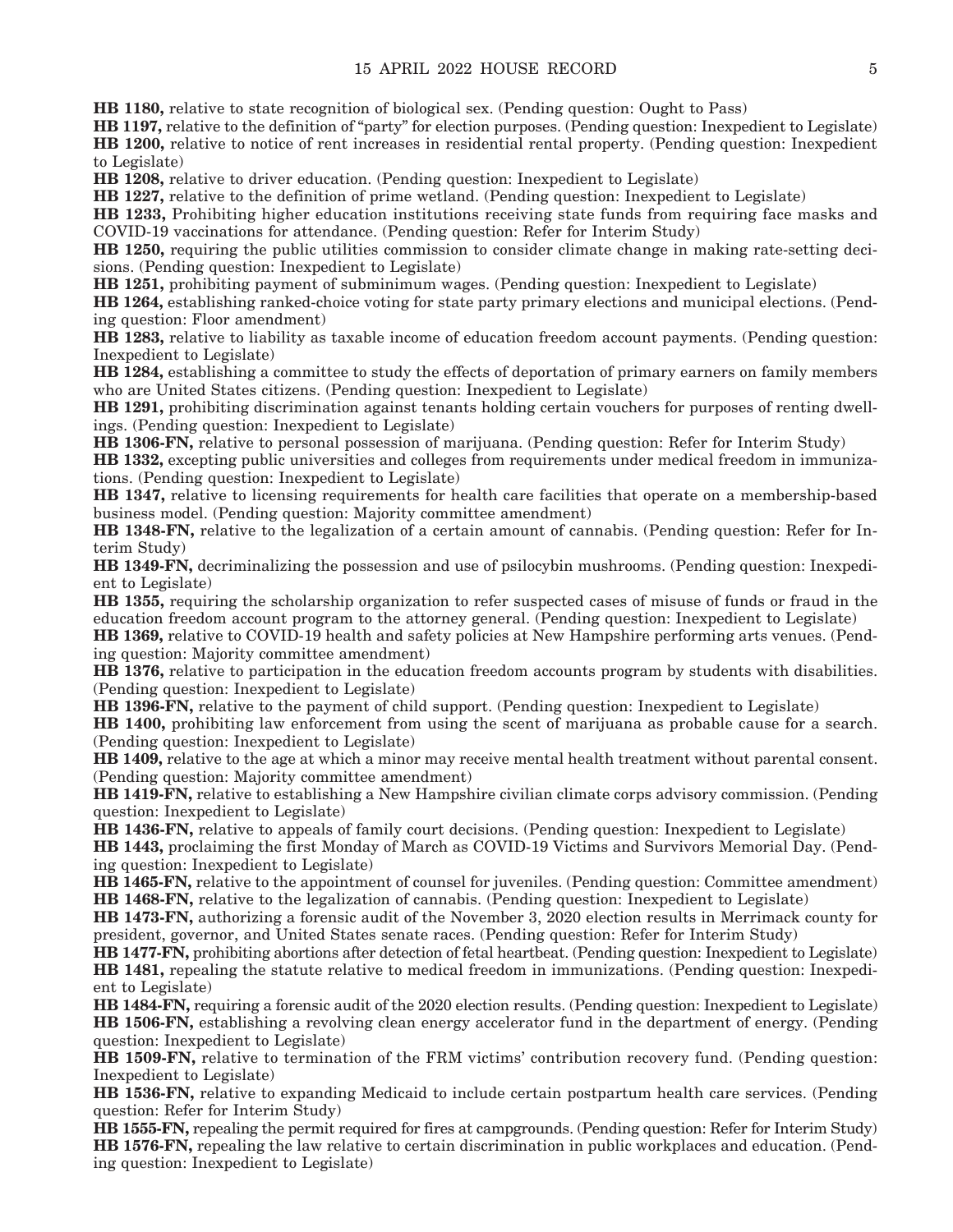**HB 1578-FN,** relative to including certain children and pregnant people in Medicaid and the children's health insurance program. (Pending question: Inexpedient to Legislate)

**HB 1596-FN,** relative to net energy metering limits for individual and business customers. (Pending question: Inexpedient to Legislate)

**HB 1600,** relative to the use of body cameras by law enforcement during an interview or interrogation. (Pending question: Refer for Interim Study)

**HB 1601-FN,** relative to funding of the NHsaves program. (Pending question: Inexpedient to Legislate)

**HB 1607-FN,** prohibiting unlawful discrimination in public and nonpublic schools. (Pending question: Inexpedient to Legislate)

**HB 1621-FN,** relative to reducing the rebates distributed by the energy efficiency fund. (Pending question: Inexpedient to Legislate)

**HB 1628-FN,** directing the department of energy to generate a report on the microgrid project currently in progress at the university of New Hampshire in collaboration with the regional utilities. (Pending question: Inexpedient to Legislate)

**HB 1632-FN,** relative to civil rights education in public elementary and secondary schools. (Pending question: Refer for Interim Study)

**HB 1638,** relative to grievances under the right to freedom from discrimination in public workplaces and education. (Pending question: Inexpedient to Legislate)

**HB 1646,** relative to representation on a cooperative school district board. (Pending question: Committee amendment)

**HB 1651-FN,** adding sexual reassignment to the definition of child abuse. (Pending question: Inexpedient to Legislate)

**HB 1654-FN,** relative to termination of pregnancy statistics. (Pending question: Refer for Interim Study)

**HB 1656-FN-A-L,** establishing a road usage registration fee and making an appropriation therefor. (Pending question: Inexpedient to Legislate)

**HB 1669-FN,** requiring the department of education to administer the education freedom account program. (Pending question: Inexpedient to Legislate)

**HB 1670-L,** relative to funds of the education freedom account program after termination of a student's participation and responsibilities of the scholarship organization. (Pending question: Inexpedient to Legislate) **HB 1674,** relative to reproductive rights. (Pending question: Inexpedient to Legislate)

**HR 18,** urging Congress to remove the exception from the 13th Amendment: "except as a punishment for crime whereof the party shall have been duly convicted." (Pending question: Inexpedient to Legislate)

**SB 44,** establishing the New Hampshire workforce pathway program. (Pending question: Inexpedient to Legislate) **SB 69,** requiring employers to provide access to a sufficient space for nursing mothers and reasonable break time. (Pending question: Majority committee amendment)

**SB 92-FN,** relative to increasing the penalty for criminal mischief, the release of a defendant pending trial, and requiring law enforcement candidate background checks. (Pending question: Majority committee amendment)

### **THURSDAY, APRIL 21 CONSENT CALENDAR**

#### **CRIMINAL JUSTICE AND PUBLIC SAFETY**

**SB 293-FN,** (New Title) establishing a committee to clarify the intent of RSA 644:9 relative to violation of privacy. **OUGHT TO PASS WITH AMENDMENT.**

Rep. Manny Espitia for Criminal Justice and Public Safety. This bill establishes a committee to clarify RSA 644:9 which is relative to violation of privacy. The RSA has had legislation to attempt to clarify the proper penalties for crimes against recording and violating people's privacy. We believe a holistic study committee will help see if we need to craft legislation to fix any issue with the law. **Vote 16-3.**

**SB 303-FN,** (Second New Title) relative to the reimbursement of sheriffs offices for prisoner custody and control. **OUGHT TO PASS.**

Rep. David Welch for Criminal Justice and Public Safety. This bill requires the Judicial Branch to reimburse the sheriff's office at the rate provided in the collective bargaining agreement applicable to per diem court security officers for court security and prisoner custody and control. In the 2021 session the obligation to pay sheriffs for prisoner custody and control shifted from the Department of Administrative Services to the Judicial Branch. Current law does not provide for reimbursement at the collective bargaining rate although the payments for court security are at the collective bargaining rate. This bill corrects that oversight. **Vote 21-0.**

**SB 376-FN,** (New Title) relative to creating a board to review police incidents involving citizens affected by mental health issues. **OUGHT TO PASS.**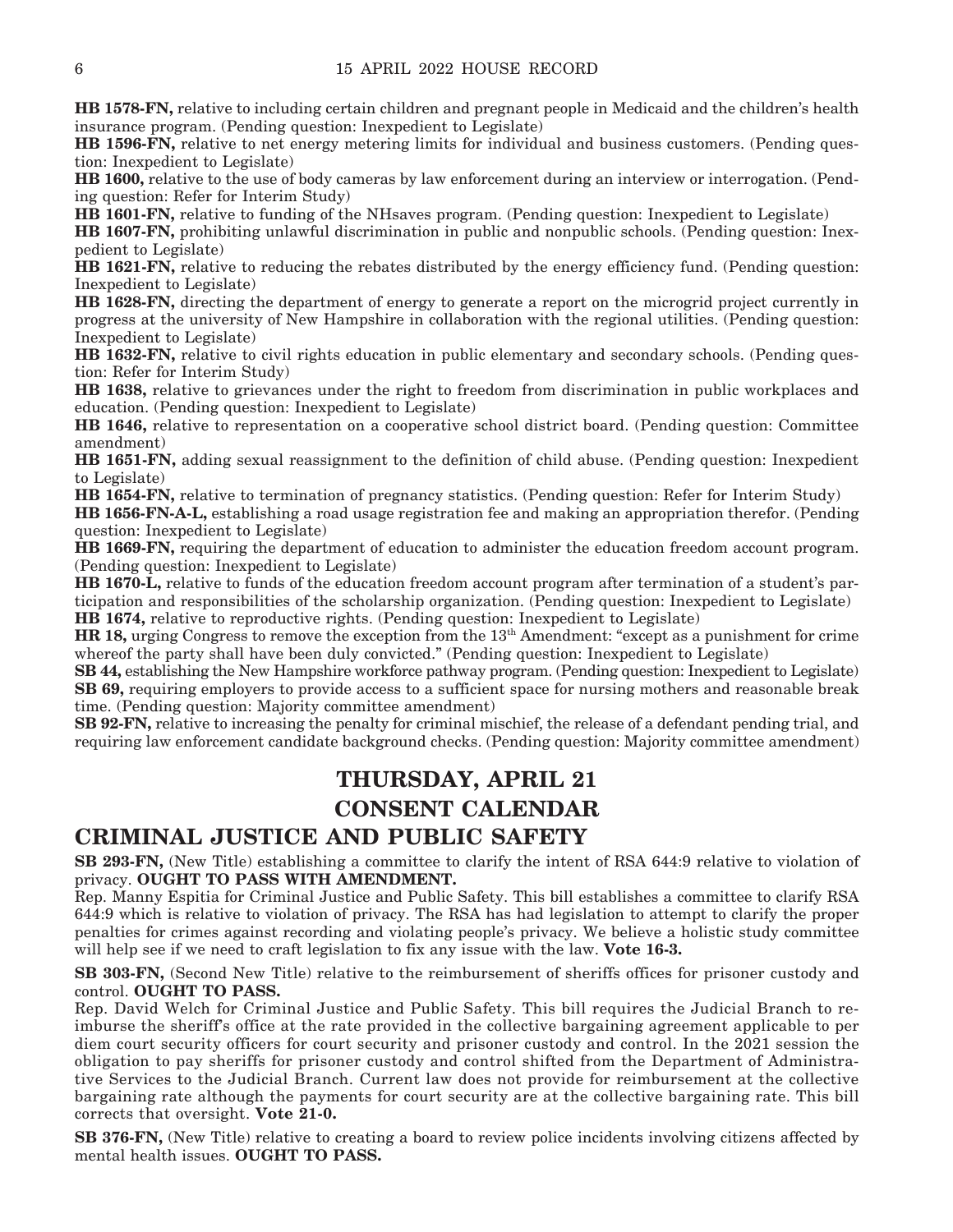Rep. John Burt for Criminal Justice and Public Safety. This bill will create a board to review police incidents involving citizens affected by mental health issues. The committee feels that this bill is needed and will benefit the citizens and law enforcement equally. **Vote 21-0.**

### **EDUCATION**

**SB 394-FN,** relative to the definition of a child with a disability under special education laws. **OUGHT TO PASS WITH AMENDMENT.**

Rep. Glenn Cordelli for Education. The issue of the provision of special education services to students at age 21 or 22 has become a more important issue with recent federal court decisions requiring states to comply with IDEA law specifying services to age 22. This amended bill changes our statute to specify "age 21 inclusive" which replicates the federal statute. The bill also adds a commission to study the fiscal impacts of this change and possible future changes allow the student to complete the semester or school year upon turning 22. The commission would also look at options for funding special education in the year in which the costs are incurred rather than the current following year funding. **Vote 19-0.**

### **ELECTION LAW**

**SB 328,** relative to the date of the state primary election. **INEXPEDIENT TO LEGISLATE.**

Rep. Joe Sweeney for Election Law. This bill proposes that the primary date currently in September be changed to August. Following the Governor's veto of an August primary bill last year, this legislation began in the other body with a June primary date, historically the House's preferred date for a state primary as evidenced by our votes last year. Unfortunately, this bill was changed by the other body to have an August date, a policy that has already been vetoed and is expected to be vetoed again. While many members of the committee agree the primary date should change, the committee's unanimous position is that September should not be changed to August. Considering the history of the bill, there did not seem to be any purpose in proposing an alternative date for consideration this session. **Vote 18-2.**

**SB 348,** relative to political expenditures and contributions. **OUGHT TO PASS.**

Rep. Peter Torosian for Election Law. The bipartisan majority found that this legislation clarifies and modifies RSA: 664:4 by adding a chart in section IV of the statute that graphically lists the maximum political contributions allowed during each phase of the election, and the amount allowed by each entity. It changes no rules on contributions but makes the amounts that can be donated by and to political entities, clearer. While the majority acknowledges this change is still not perfect, it is consistent with how our elections laws are codified now, and should help all parties better understand and adhere to political contribution limits. **Vote 20-0.**

**SB 366-FN,** requiring an audit of ballots cast in the 2022 primary and general election. **OUGHT TO PASS WITH AMENDMENT.**

Rep. Katherine Prudhomme-O'Brien for Election Law. This bill as amended requires the Secretary of State to conduct a preliminary audit of the tabulation done in two voting districts by the AccuVote electronic ballot counting devices in the 2022 State Primary Election. If the process proves feasible, he shall expand the audit in the State General Election to four randomly selected voting districts. The public will be allowed to observe the audit. The voting districts chosen will be selected after the AccuVote memory cards are programmed for all voting districts and will be announced after noon on election day. Audit results will be announced before noon on the Friday after election day. This bipartisan bill aims to enhance voter confidence in New Hampshire elections. **Vote 20-0.**

**SB 405-FN,** relative to fines and penalties for election law violations. **OUGHT TO PASS WITH AMENDMENT.** Rep. Ross Berry for Election Law. As amended this bill adds penalties to certain election law crimes including intimidating election workers and/or removing and defacing political signs. The amendment corrected statutory references and resulting penalty provisions to be consistent with other penalties in statute. The amendment also added penalties for conduct by officials on election day that has already been approved by the House. **Vote 20-0.**

### **ENVIRONMENT AND AGRICULTURE**

**SB 379-FN,** (New Title) establishing the solid waste management fund and grant program. **OUGHT TO PASS.** Rep. Megan Murray for Environment and Agriculture. This bill establishes a solid waste management dedicated, non-lapsing fund to be administered by the Department of Environmental Services (DES) and authorizes DES to solicit federally available funds. This bill provides no initial appropriation or transfer of funds. **Vote 17-0.**

**SB 380-FN,** relative to solid waste rules and landfill containment tests. **OUGHT TO PASS.** Rep. Sherry Dutzy for Environment and Agriculture. This bill is an act relative to solid waste rules and landfill containment tests. It adds duties to the Solid Waste Working Group (SWWG) relative to solid waste plans and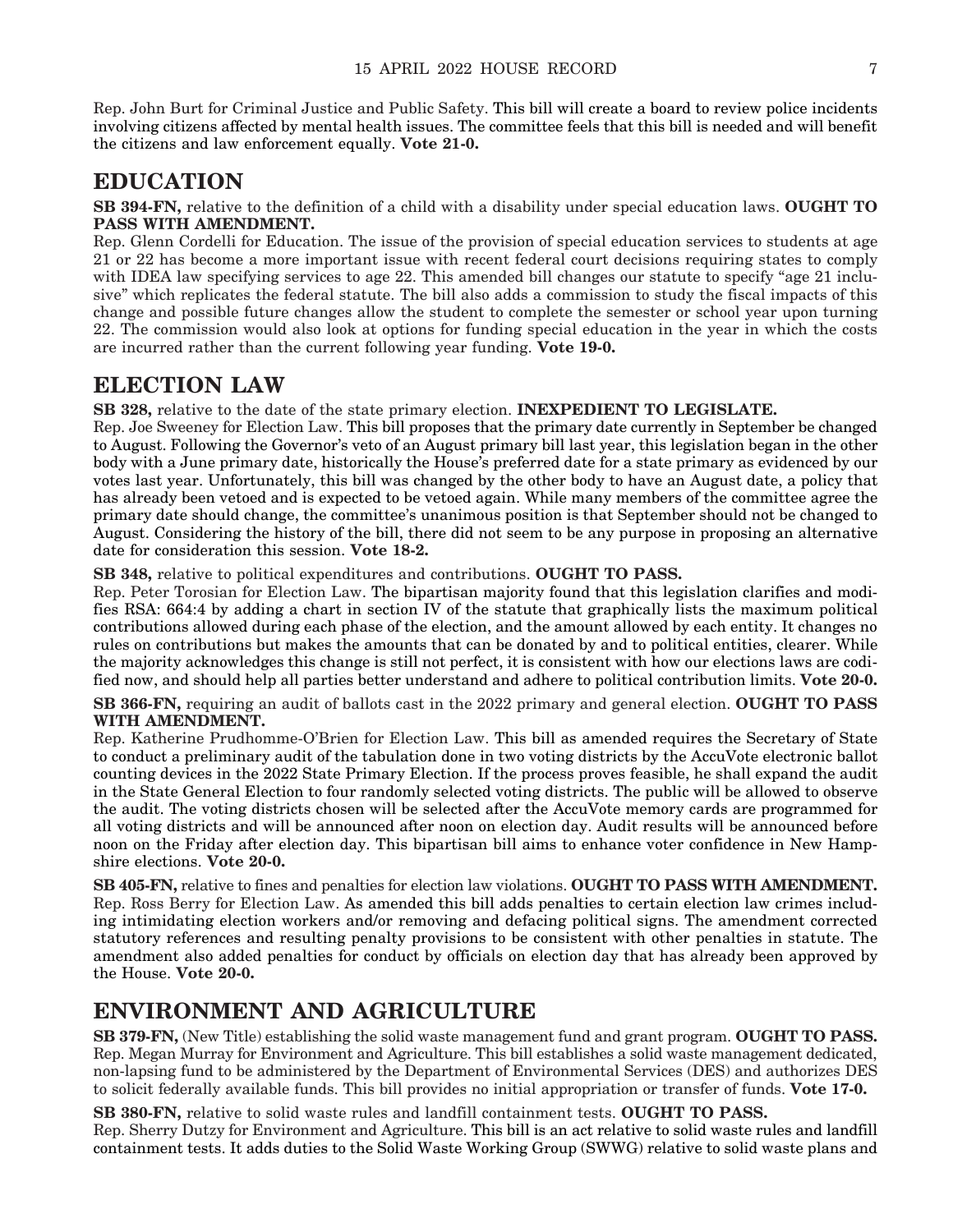disposal sites. The bill gives SWWG the authority to review and make recommendations regarding municipal solid waste plans and implementing the prohibition of any landfill in the state from accepting waste from a municipality that does not have a solid waste management plan. It also allows SWWG to review and make recommendations regarding the development of a solid waste disposal site evaluation committee or better defining alternative site analysis in RSA 149-M:9. **Vote 13-0.**

#### **SB 396-FN,** relative to solid waste management. **OUGHT TO PASS.**

Rep. Howard Pearl for Environment and Agriculture. This bill allows NH Department of Environmental Services (DES) to contract with an independent hydrogeologist or engineer to provide technical information for a pending application under Chapter 149-M:9, and to bill those services to the applicant. DES requested this to help process applications they receive. **Vote 17-0.**

### **EXECUTIVE DEPARTMENTS AND ADMINISTRATION**

**SB 223,** relative to requirements for recovery houses. **OUGHT TO PASS.**

Rep. Jeffrey Goley for Executive Departments and Administration. Following implementation of RSA 153:10-d it was discovered that the requirement to have a minimum of 200 gross square feet per resident would be too restrictive and prevent approximately 25% of the existing facilities from obtaining the exemption for recovery houses. During the initial development of this language the 200 square feet per person was identified as an occupant load factor to be consistent with a typical residential load factor found in the state building and fire codes for residential occupancies. This typically is residential occupancies outside the definition of a single family home. The NARR standard requires 50 square feet per person in each sleeping room. This is consistent with the dormitory occupant loading found in the state building code. Rather than coming up with an arbitrary occupant load for NH recovery residences, this bill modifies the language to align with the NARR standard and the state building code for dorm style residential space. **Vote 13-1.**

#### **SB 228,** (New Title) relative to the regulation and practice of physician assistants. **OUGHT TO PASS.**

Rep. Jaci Grote for Executive Departments and Administration. This bill, requested by the Society of Physician Assistants, puts into statute current best practices by these individuals and is important to supporting PCP availability in rural NH areas. The bill neither changes the scope of practice nor is a path to independent practice. This bill puts rule making into statute, requires physician assistants to carry insurance and requires a collaboration agreement with one or more overseeing physician. NH Association for Justice is neutral on the bill but confirmed the consensus built in this bill in promoting mid-level health care. The NH Medical Society testified in support of this bill. **Vote 17-0.**

**SB 230-FN,** relative to the practice of body art. **REFER FOR INTERIM STUDY.**

Rep. Carol McGuire for Executive Departments and Administration. This bill would require establishments that provide body art services be licensed by the state, not just the practitioners. It would also create a new position within the OPLC to inspect these establishments. The issues raised by this change are similar to those raised by HB 1429, which created an establishment license for massage businesses: mainly the appropriateness of statewide regulation for a problem that is concentrated in a few large communities. HB 1429 is in interim study; the committee decided that this bill should join it. **Vote 18-0.**

#### **SB 284,** relative to the treatment of glaucoma. **OUGHT TO PASS.**

Rep. Jaci Grote for Executive Departments and Administration. This bill establishes a uniform statute allowing NH licensed optometrists who are certified by the American Board of Optometry (ABO) to treat glaucoma. Previous statute passed in 2002 prevents these optometrists who are certified by the ABO, NH licensed and recently relocated to NH, to treat glaucoma without 12 months of credential privilege involving review by an ophthalmologist. This review is impractical in rural areas and limits access to glaucoma treatment. This bill aligns current best practice into law. **Vote 17-0.**

**SB 313,** (New Title) relative to the authority of the office of professional licensure and certification to establish fees and establishing a committee to study and make recommendations relative to funding of the office of professional licensure and certification. **OUGHT TO PASS WITH AMENDMENT.**

Rep. Carol McGuire for Executive Departments and Administration. This bill, as amended, simply deletes a number of statutory license fees that are in conflict with the OPLC's broad mandate to set fees to cover the cost of licensing and the other expenses necessary to operate the licensing agency. The study committee on funding was deleted and ED&A intends to add that topic to the broader study of OPLC operations in SB 330. **Vote 17-0.**

#### **SB 356-FN,** relative to medical benefits payments by state retirees. **OUGHT TO PASS.**

Rep. Tony Lekas for Executive Departments and Administration. Retired state employees in New Hampshire are eligible for retirement medical coverage. Prior to 2019, for Medicare eligible employees, the state provided Medicare supplemental coverage and a prescription drug plan, both funded by the state. After 2019 the coverage was transitioned to Medicare Advantage plans that provide both medical and drug coverage. This, as well as other changes, have reduced the cost of providing this coverage by over \$40 million per year. In order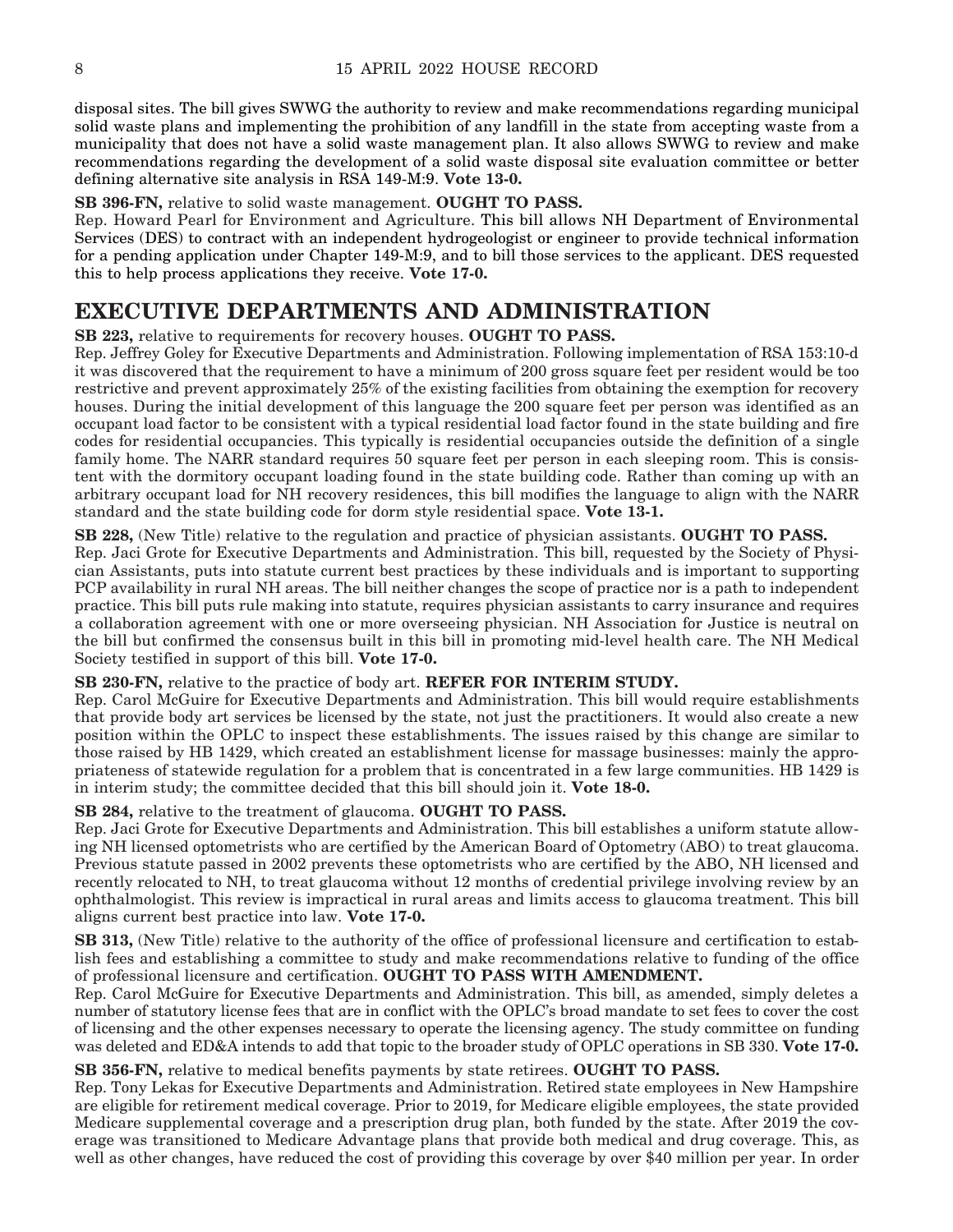to maintain these savings it is necessary that we administer the Retiree Health Plan in accordance with Medicare regulations. This bill makes changes in details related to retroactive enrollments, reinstatement, or terminations to align them with those regulations. This bill also makes changes that will reduce the cost to the state of administering the plan. **Vote 15-0.**

**SB 363-FN,** relative to service credit for certain group II retirement eligibility. **OUGHT TO PASS.**

Rep. John Sytek for Executive Departments and Administration. This bill is a step in the direction of fairness. In 2011, the legislature enacted a pension reform bill. This resulted in Group II participants who were not yet vested in years-of-service being required to work an additional five years to reach full retirement. This change effectively changed a benefit offered at the time of hire. It was felt that this was particularly unfair to those who were very close to vested status. This bill would permit affected members of Group II the ability to "buy time" so that they could either retire or continue in service on the basis as originally understood. There would be no cost to the NH retirement system since those exercising this option would bear the entire actuarial cost of this benefit. **Vote 12-1.**

**SB 398,** relative to building code and fire code enforcement. **OUGHT TO PASS WITH AMENDMENT.** Rep. Carol McGuire for Executive Departments and Administration. This bill reconstitutes a moribund committee on code enforcement as the legislative liaison to the building code review board and the fire control board. The 2021 study committee on building code updates recommended more frequent contact between the legislature and these boards, which should smooth future adoptions of code updates. The committee amendment deletes a transition period for code updates, which is handled more comprehensively in a different bill. **Vote 14-0.**

**SB 443-FN,** relative to municipal authority regarding the state building code. **OUGHT TO PASS WITH AMENDMENT.**

Rep. Stephen Pearson for Executive Departments and Administration. This legislation came about from the Study Committee on Building Codes. One of the things discovered was that keeping track of local amendments has been difficult. This bill is very timely with a new set of codes being adopted by the state. This bill will assist both the building and trades people, and also the homeowner that does their own work. The amendment brings the fire code under this process as well as it is an integral part of the code universe. It also ensures that amendments to the codes cannot be enforced until they go through the approval process. **Vote 18-1.**

**SB 460-FN,** relative to salaries for employee positions approved by the joint committee on employee classification. **OUGHT TO PASS.**

Rep. Tony Lekas for Executive Departments and Administration. Over time the actual responsibilities of some state officers have changed and no longer correspond with their titles. This has been an issue in various departments but in the Department of Health and Human Services (DHHS) alone 80 job titles do not match the work. Cleaning this up has been an ongoing effort. This bill updates a number of these job titles. This bill also changes the salary ranges that apply to some of these jobs. Those changes have been approved by the Joint Committee on Employee Classification (JCEC) using data provided by an outside company that makes recommendations based on regional and national comparisons. There is a great deal of overlap between the salary ranges so this will not currently require raises for employees. In any case there is no fiscal impact because the departments are required to absorb any changes within their current budgets. **Vote 14-0.**

### **FISH AND GAME AND MARINE RESOURCES**

**SB 260,** relative to search and rescue teams activated by fish and game. **OUGHT TO PASS.**

Rep. Timothy Lang for Fish and Game and Marine Resources. This in an indemnification bill, that indemnifies any search and rescue team and team member that is called out by the Department of Fish and Game to assist in an emergency situation such as a search for hikers and hunters. **Vote 15-0.**

### **HEALTH, HUMAN SERVICES AND ELDERLY AFFAIRS**

**SB 229,** relative to pharmacist administration of vaccines. **OUGHT TO PASS WITH AMENDMENT.**

Rep. Leah Cushman for Health, Human Services and Elderly Affairs. This bill clarifies the requirements for pharmacists, pharmacy interns, licensed advanced pharmacy technicians, and now certified pharmacy technicians to administer vaccinations. It requires that they undergo training which includes hands-on injection technique and the recognition and treatment of emergency reactions to vaccinations, and that they be certified in basic cardiopulmonary resuscitation. **Vote 19-0.**

#### **SB 275,** relative to the opioid abatement trust fund. **OUGHT TO PASS.**

Rep. Dennis Acton for Health, Human Services and Elderly Affairs. This bill makes adjustments to the law regulating the Opioid Abatement Trust Fund as requested by the advisory commission. The bill changes a reference to the 2010 census in the original bill to read "disbursement from the fund shall be based on the most recent decennial census." Based on consensus of the advisory commission and unanimous agreement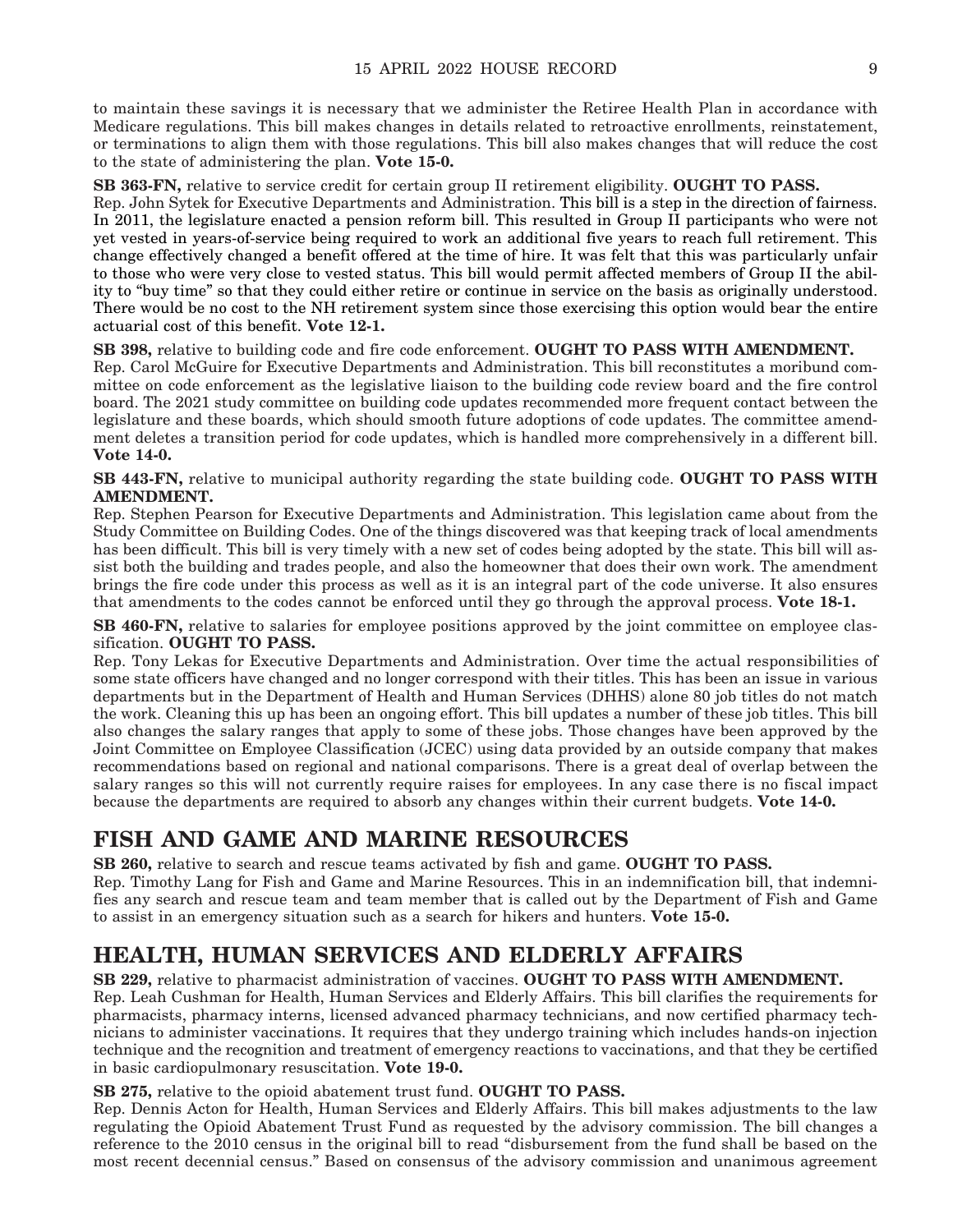from the committee, this bill also adds two new duties to the commission: "Support evidence-based prevention programs and services, including efforts to promote healthy, drug-free lifestyles, reduce isolation, build skills and confidence, and facilitate community-based prevention efforts," and, "Support for public school programs and services for students with OUD and any co-occurring SUD/MH issues or who have been affected by OUD and any co-occurring SUD/MH issues within their family." These new duties will join an existing list of fourteen in the law. The Senate amended the bill to add a representative of the New Hampshire School Administrators Association to the Opioid Abatement Advisory Commission. This was supported by the advisory commission. Lastly, this bill requires the Department of Health and Human Services to include available measures of success and corresponding data of programs funded in their annual report. These measures will assist in tracking progress and results. **Vote 21-0.**

**SB 279,** establishing a study committee on harm reduction and overdose prevention programs. **OUGHT TO PASS.**

Rep. Frances Nutter-Upham for Health, Human Services and Elderly Affairs. Harm reduction and overdose prevention programs (OPPs) are evidence-based programs that exist in ten countries around the world. Research has demonstrated that these programs decrease the use of emergency medical services, reduce public drug use, and reduce overdose deaths. These programs also help reduce the spread of HIV and hepatitis C. The report of this committee will be due on or before November 1, 2022. **Vote 19-1.**

**SB 289,** relative to glucagon administration. **OUGHT TO PASS WITH AMENDMENT.**

Rep. Gary Merchant for Health, Human Services and Elderly Affairs. The bill amends RSA 200:40-b to allow emergency use by a school nurse or school employee, with parent permission, to administer the nasal spray version of glucagon to treat hypoglycemia (low blood sugar) in addition to the injectable version of the drug. The injectable version of the glucagon has been allowed for several years and this bill allows the use of a newer, simpler and easier version. The bill includes a provision in HB 143 passed last year to collect the format of a prescription used by a pharmacist to dispense a controlled medication as an opioid. This provision in HB 143 was attached to RSA 318:-B:33. However, HB2 moved RSA 318-B:33 to RSA 126-A:91 so this provision needed to be correctly reassigned to RSA 126-A:91. **Vote 18-0.**

**SB 391,** relative to the operation of a state forensic psychiatric hospital. **OUGHT TO PASS.**

Rep. Lucy Weber for Health, Human Services and Elderly Affairs. This bill requires that the new forensic psychiatric hospital will be run by the State of New Hampshire, not a private entity. The Department of Health of Human Services (DHHS) may contract with a private medical organization for the provision of clinical services. This is the model currently in use at the New Hampshire Hospital, and it is currently the policy of DHHS, but this bill puts the policy into statute. **Vote 20-0.**

**SB 414-FN-A,** (New Title) relative to the definition of Alzheimer's disease and related disorders. **OUGHT TO PASS.**

Rep. Jerry Knirk for Health, Human Services and Elderly Affairs. This bill broadens the definition of Alzheimer's Disease and Related Disorders (ADRD) in RSA 161-F:66 to include individuals who have not received a formal diagnosis but who have significant dementia symptoms which interfere with activities of daily living. Meeting this definition is necessary to be eligible for respite services under RSA 166-F:67. Family caregivers suffer greatly caring for their loved one(s) at home. The respite program is in place to support family caregivers, therefore supporting care in the less costly home setting rather than in institutions. Clinical diagnosis of Alzheimer's or related dementias can be difficult and is often delayed due to stigma, patient and family denial, problems accessing the appropriate specialists, and cost barriers to obtaining care. This bill will improve our respite program by increasing eligibility. **Vote 21-0.**

**SB 423-FN,** relative to a closed loop referral system in the department of health and human services. **OUGHT TO PASS.**

Rep. Mark Pearson for Health, Human Services and Elderly Affairs. This bill establishes privacy and security for a closed loop referral system established by a private entity under contract with the Department of Health and Human Services. The bill strikes a great balance between the necessary sharing of highly sensitive information and the honoring of privacy rights of individuals. Privacy rights were overwhelmingly voted into the New Hampshire Constitution recently, and this bill honors the will of the citizenry. In sum, this bill puts the individual in charge of who gets to see his or her medical information. **Vote 21-0.**

**SB 439-FN,** relative to the brain and spinal cord injury advisory council and community-based support program. **OUGHT TO PASS.**

Rep. Beth Folsom for Health, Human Services and Elderly Affairs. Since its formation, the council has positions of voting members that have never been filled. In spite of the difficulty to achieve a quorum, this hard-working group of individuals has been performing the duties assigned by the legislature. They have also identified and streamlined the actual needs of their community. This bill will eliminate unneeded voting members and will repeal certain duties that have been found to be unnecessary. **Vote 18-0.**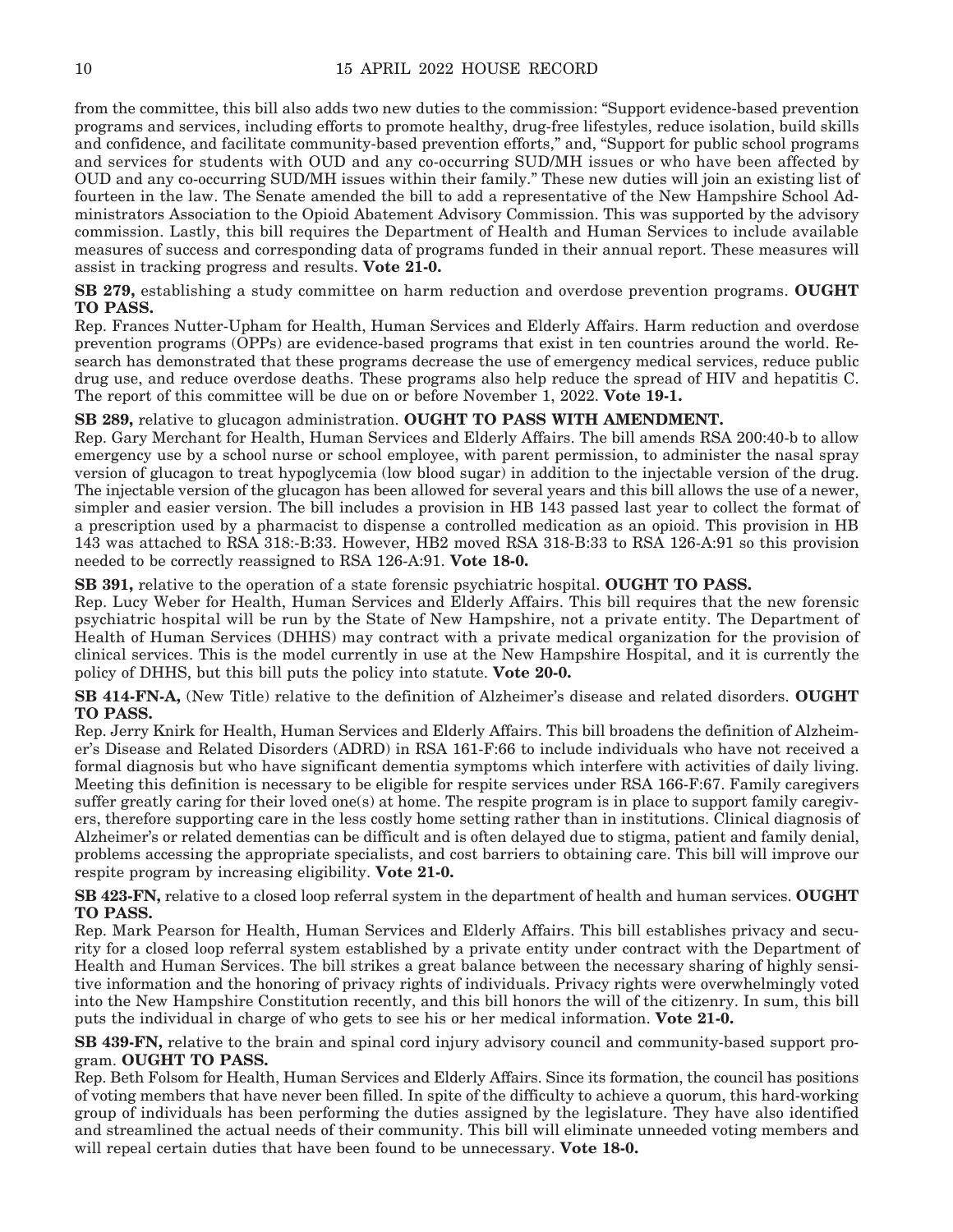### **PUBLIC WORKS AND HIGHWAYS**

**SB 201,** relative to naming a bridge in the town of Rumney and a bridge in the town of Center Harbor. **OUGHT TO PASS.**

Rep. Bill Boyd for Public Works and Highways. The Public Works & Highway Committee voted unanimously to support this naming bill on behalf of two distinguished NH citizens. In the Town of Rumney the Main Street Bridge, which goes over the Baker River, will be renamed the "Joseph Gearty Memorial Bridge" to pay tribute to Trooper Joseph Gearty who was killed in the line of duty on November 29, 1988. Trooper Gearty, along with Trooper Gary Parker who has already been memorialized, was transporting a prisoner when a tractor-trailer, traveling in the opposite direction, lost the load of wood which fell onto the patrol car on Route 25 near the Wentworth/Warren town line. Trooper Gearty and Trooper Parker along with the prisoner died in the accident. In the Town of Center Harbor, the Winona Road Bridge will be renamed the "David Reilly Bridge" after David Reilly, a native of Somerville, Massachusetts. David served for many years on the Board of Directors for the Battleship Massachusetts and the Battleship Cove in Fall River, Massachusetts, in honor of his father, Joseph, who had served on the battleship during World War Two. Most importantly, from a young age, David and his family vacationed in the Lakes Region of New Hampshire, and maintained ties to the area. Consequently, he developed a deep love for Center Harbor. He eventually retired in Center Harbor, and immersed himself into the community. Dave became a devoted friend to the community, volunteering time with many local organizations, contributing to the preservation of the natural beauty and historical aspects of the region. He took a prominent leadership role in rehabilitating and preserving Center Harbor's 1843 Town House. **Vote 22-0.**

**SB 378-FN,** relative to the disposal of highway or turnpike funded real estate. **REFER FOR INTERIM STUDY.**

Rep. John Cloutier for Public Works and Highways. This bill would create an exception for the disposal of Highway or Turnpike funded real estate under fair market value for the preservation of public interest. While the majority believes the bill is well-intended, it is concerned that its language, as now written, needs to be clarified so as to protect the state's interest. **Vote 18-3.**

### **TRANSPORTATION**

**SB 417-FN,** establishing an electric school bus pilot program. **OUGHT TO PASS WITH AMENDMENT.** Rep. Steven Smith for Transportation. This bill creates an electric school bus pilot program utilizing only federal funds and an allocation from the New Hampshire Volkswagen Mitigation trust. Buses are required to be properly equipped for winter. Qualified proposals for the pilot program will be required to report on a variety of metrics including financial costs and benefits. The program will be administered by the Department of Environmental Services and coordinated with the Department of Energy who will monitor several metrics including the ability of excess battery power to aid grid stabilization and impact to electric rates. The committee amendment expands one category of those eligible to submit proposals from only electric distribution utilities to any investor owned utility. **Vote 15-0.**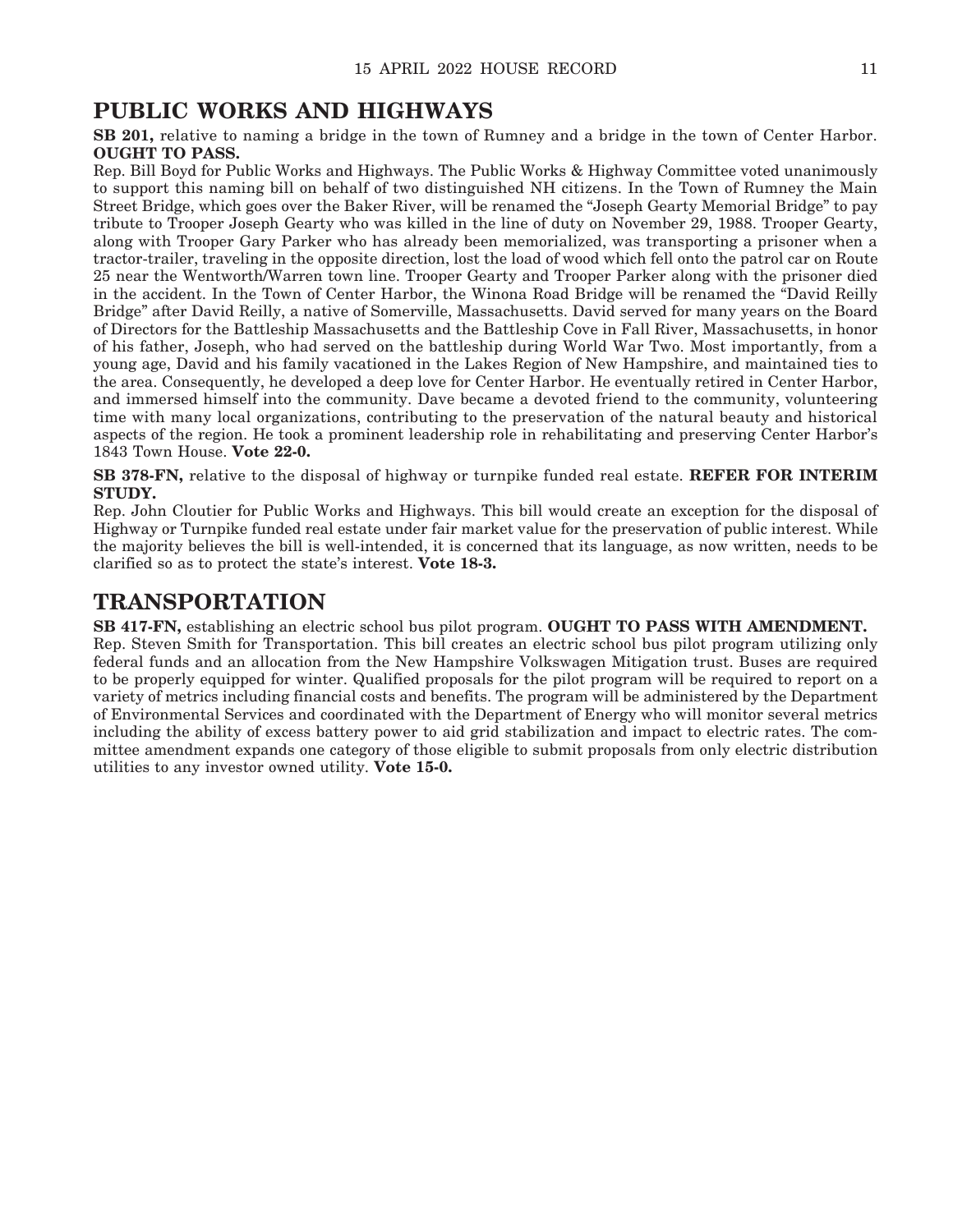### **THURSDAY, APRIL 21 REGULAR CALENDAR**

### **CHILDREN AND FAMILY LAW**

#### **SB 458-FN,** relative to the Sununu youth services center and operation of a replacement secure facility. **MAJORITY: OUGHT TO PASS WITH AMENDMENT. MINORITY: OUGHT TO PASS WITH AMEND-MENT.**

Rep. Cody Belanger for the **Majority** of Children and Family Law. This bill as amended would allow for a six-bed facility to be constructed that is secure for juvenile offenders who otherwise would be charged as adults. This bill also prevents low-level offenders from being locked in a secure facility when they would do better in the community otherwise. **Vote 13-1.**

Rep. Josh Yokela for the **Minority** of Children and Family Law. The majority amendment placed HB 254 language into the bill so now this bill has the same issues that the bill had, while the minority amendment creates a plan for Sununu Youth Services Center (SYSC) closure without the problems of HB 254.

### **CRIMINAL JUSTICE AND PUBLIC SAFETY**

**SB 291,** establishing a committee to study the issue of unmarried cohabitants, domestic partnerships, and common law marriage. **MAJORITY: INEXPEDIENT TO LEGISLATE. MINORITY: OUGHT TO PASS.** Rep. Jennifer Rhodes for the **Majority** of Criminal Justice and Public Safety. This bill would have established a study committee to study the issue of unmarried cohabitants, and domestic partners. Under existing law in NH, common law marriages are not prohibited. Individual's choosing not to become married is not a conundrum. Currently, NH has mechanisms in the law to protect persons choosing to share a household without choosing to become married, including statutes regarding any children born from the relationship. In the event a couple is uncomfortable with becoming legally married they have the right to keep all of their assets separate. There are not any laws that makes a couple share financial assets, a home, or a car, just to name a few, even if they are legally married. A married couple has the same vulnerabilities to have a bank account liquidated when they share financial accounts. Additionally, there are home ownership options to help secure a person's vested interest in a home investment and everybody has the right to have a last will and testament prepared as well. **Vote 12-8.**

Rep. David Meuse for the **Minority** of Criminal Justice and Public Safety. Property rights are among our most sacred and important rights. However, there are grey areas in our state laws when it comes to the division of property when relationships end between unmarried cohabitants and domestic partnerships. This lack of clarity can result in the loss of property should one of the parties exiting a relationship take advantage of another. With living arrangements outside of marriage now common among people of all ages, especially among younger people, the minority believes this is an issue worthy of additional information gathering and further study. The minority opposes the inexpedient to legislate recommendation so the legislature can be allowed to do an important part of our work.

**SB 306-FN,** relative to the penalties for various motor vehicle violations. **OUGHT TO PASS.**

Rep. John Bordenet for Criminal Justice and Public Safety. This bill would enhance the penalties for various vehicle violations involving the use of a mobile electronic device while driving. While it is already against the law to operate these devices while driving, this bill elevates the penalties if they commit another moving violation. The committee heard a story where a woman received serious, life-threatening injuries when hit by a driver that was texting. The driver was sentenced to 60 days in jail; that penalty seems too light. **Vote 16-4.**

**SB 401-FN,** (Third New Title) making appropriations to the department of transportation for local highway aid and to the body-worn and dashboard camera fund and permitting the department of transportation to operate dash cameras in fleet vehicles. **MAJORITY: OUGHT TO PASS. MINORITY: INEXPEDIENT TO LEGISLATE.**

Rep. Terry Roy for the **Majority** of Criminal Justice and Public Safety. The majority of the Criminal Justice and Public Safety committee after having heard testimony from various witnesses concluded that this bill Ought to Pass. This bill will deliver much needed funds to the cities and towns of the state for use in repairing bridges and roads that have been determined to be in urgent need of repair. The bill also appropriates funds for body worn cameras for police departments and dash cams for the Department of Transportation (DOT). While there was some concern over citizen privacy with regard to the DOT dash cam data, the bill does call for the destruction of the data after 36 hours baring it being necessary for use as evidence in an accident or for training purposes. Testimony from the DOT indicated that the scope and resolution of the video would be very limited. The majority of the committee also recognized that the public has a limited expectation of privacy while traveling on public ways within the state and this proposed limited use of cameras by the DOT would not violate that. **Vote 19-2.**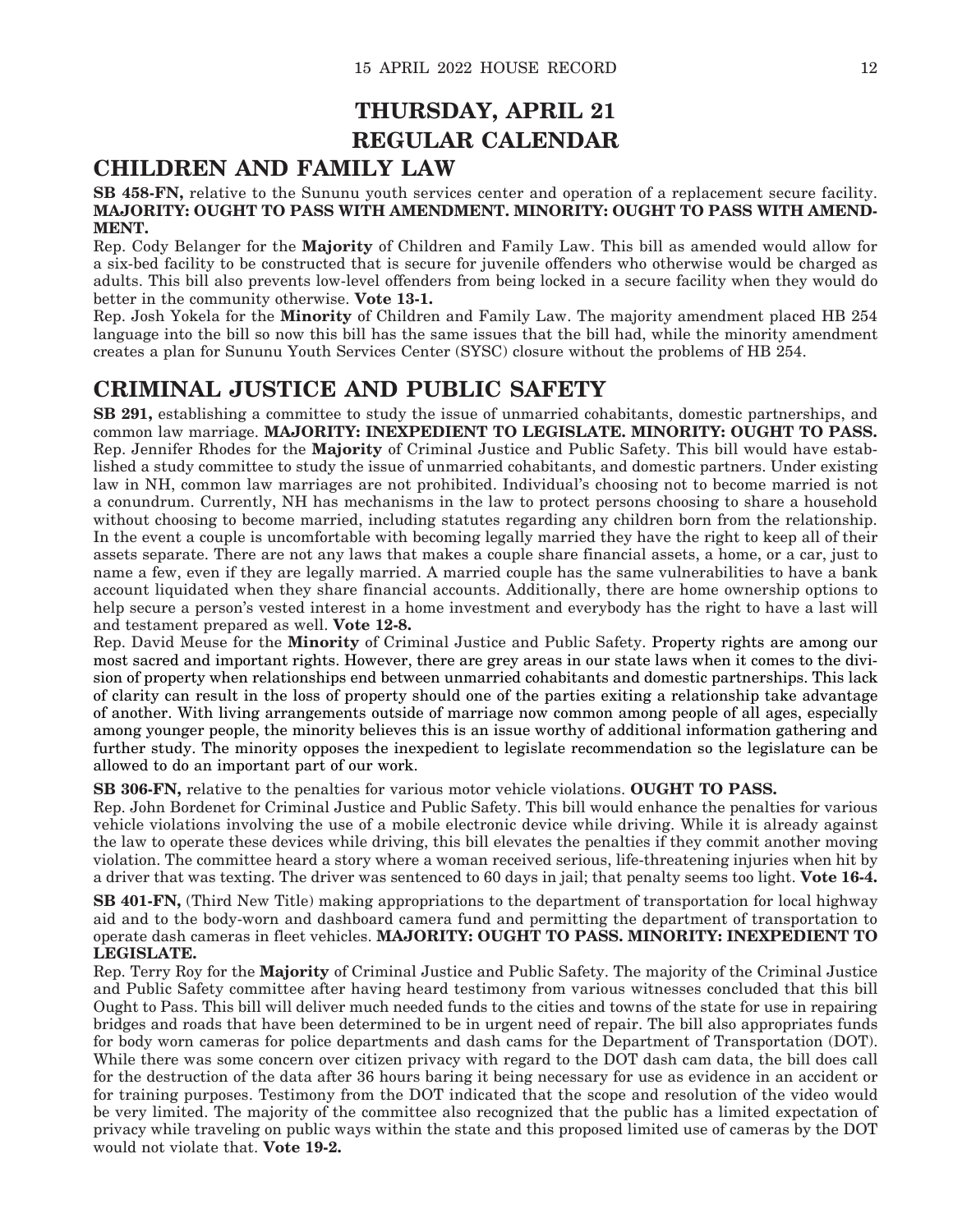Rep. John Burt for the **Minority** of Criminal Justice and Public Safety. On November 6, 2018, 409,325 or 81% of NH voters passed CACR 16. A "yes" vote supported this amendment to provide that individuals have a right to live free from governmental intrusion in private or personal information. SB 401-FN attacks CACR 16 by allowing another government agency to download video from Department of Transportation (DOT) dash cams before the DOT would have to delete the tape. The DOT testified that another government agency could download a portion or all of the tapes and use them as they please before the three day deadline when the tape shall be deleted. NH voters were very clear with the passage of CACR 16. They do not want governmental intrusion in private or personal information as the new RSA 236:130, III subparagraph (g) would cause if SB 401 is passed and signed into law.

**SB 456-FN-A,** establishing a law enforcement conduct review committee in the police standards and training council and making an appropriation therefor. **REFER FOR INTERIM STUDY.**

Rep. David Welch for Criminal Justice and Public Safety. The House previously passed HB 1682-FN-A which is word for word the same bill as SB 456-FN-A with the exception of the amount to be appropriated and the addition of the definition of the term administrative suspension. The House Finance committee had reduced the amount to read \$175,000 reflecting the actual anticipated cost of this bill. The committee voted Interim Study to avoid duplication of effort. **Vote 21-0.**

### **EDUCATION**

**SB 381-FN-A,** establishing an office of the advocate for special education. **MAJORITY: OUGHT TO PASS. MINORITY: REFER FOR INTERIM STUDY.**

Rep. Glenn Cordelli for the **Majority** of Education. This bill establishes the independent Office of Advocate for Special Education. Key is that this is an independent office. The Department of Education does their best, but parent issues too often are not resolved. After years of testimony from parents of children with disabilities, some in tears, relaying their stories of trying to get services for their child, it is clear that steps need to be taken. We cannot continue to let these children be denied services, and too often that is the case. We need to address the system issues if these children are to become independent adults. The office will receive complaints and have the ability to investigate the issues. An annual report from the advocate will be provided to the Governor, House, and Senate with advice for improving services to families. It is time for action for these families. **Vote 10-9.**

Rep. Sue Mullen for the **Minority** of Education. The minority of House Education recognizes the need to examine parent concerns regarding the efficacy of the special education process in NH. However, this bill establishes the Office of the Advocate for Special Education, at the expense of \$500,000, before the LBA Audit Division has been given adequate time to conduct the performance audit requested by the HB 581 study committee charged with offering suggestions for improvement. This bill does nothing to enhance the dispute resolution process that is already in place at the Department of Education. Our committee heard much testimony regarding the lack of staff and chronically under-filled positions that inhibit the department's attempts to respond to parents and schools. If established, the Advocate for Special Education would be able to accept complaints, but would have no authority to intervene or order changes in existing policies or procedures. The minority believes the already established Office of the Child Advocate may be in a better economic and staffing position to offer families/guardians the support they need. Due to the number of issues raised and questions that could not be answered, the minority believes the bill is best suited for Interim Study.

**SB 420-FN-A-LOCAL,** establishing an extraordinary need grant for schools. **OUGHT TO PASS WITH AMENDMENT.**

Rep. Rick Ladd for Education. This legislation provides within the school funding formula, need-based grant funds based upon equalized property valuation per student. Over the next two fiscal years, these grant allocations will provide some relief to community residents and taxpayers while helping to support instruction and necessary student learning. Amending language also requires a recipient district to provide a plan to the Department of Education outlining how the district intends to improve educational achievement of students. The accountability plan is similar to the process developed and recommended in the 2018 Education Funding Study Committee Report. In addition, amending language modifies special education differentiated aid provided in the adequacy funding formula. Currently, the adequacy formula provides each district \$2,037 for each student who has an Individual Education Plan (IEP). There are 13 special education disability categories under federal law, of which certain student populations with disabilities such as traumatic brain injury (TBI), autism, deaf-blindness, hearing impairment, along with other conditions, that require additional funding to adequately meet state achievement standards and IEP expectations set by parents, educators, and specialists. As currently provided in statute, handicapping conditions proposed in category A will continue to receive an additional weighted value of 0.54 of base adequacy at \$2,037 per child. The remaining 10 handicapping conditions will receive a weighted value of 0.89 or \$3,367 per child. Differentiated aid is considered part of the state's constitutional requirement necessary to provide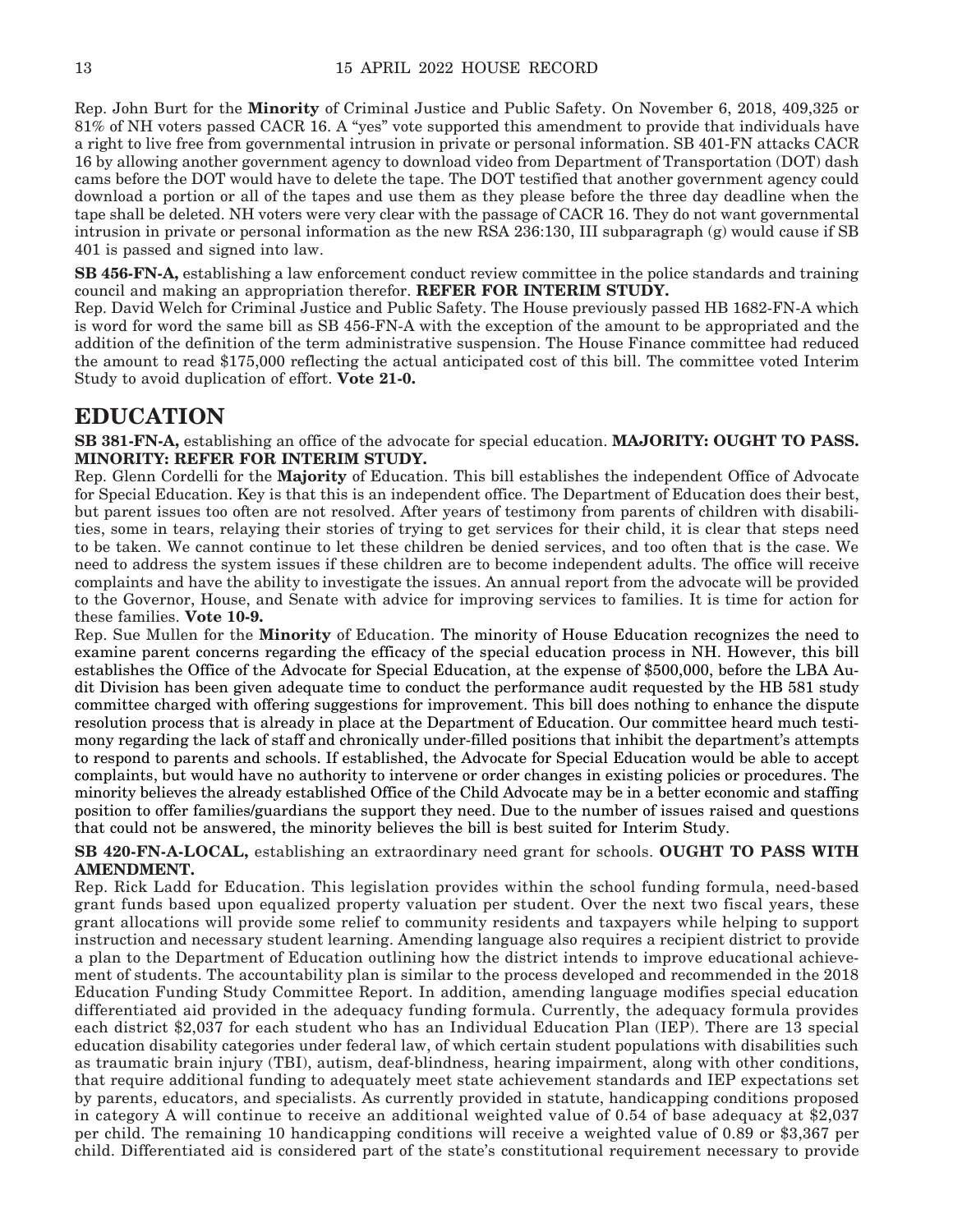all children the opportunity for an adequate education. Every eligible student with an IEP deserves the same opportunity and support regardless of community wealth or poverty. Of New Hampshire's K-12 student population (slightly more than 166,200), approximately 30,000+ students have an IEP; the committee unanimously recognizes this very important need. **Vote 19-0.**

### **ELECTION LAW**

**SB 242,** relative to the disqualification of certain persons from performing the duties of an election official. **MAJORITY: OUGHT TO PASS WITH AMENDMENT. MINORITY: INEXPEDIENT TO LEGISLATE.** Rep. Peter Torosian for the **Majority** of Election Law. This bill as amended makes a change to election officials' duties at the polling place when that person is a candidate on the ballot. The bill provides that the election official who is on the ballot shall not be allowed to remain in the area designated for the counting of votes within the guardrail during the counting of votes for an office for which he or she is a candidate. Additionally, the bill specifically provides that the effected official who cannot go in the area where votes are being tabulated, may be assigned to other duties by the moderator. This issue is one that comes before the committee nearly every session because of the perceived advantage to a candidate who can be at the polls all day. The majority finds this change is a step towards leveling the rules for all candidates. It ensures that an individual on the ballot will not be involved in the counting process, but will still be able to perform, delegate, or appoint a sworn assistant to complete their tasks. **Vote 11-9.**

Rep. Paul Bergeron for the **Minority** of Election Law. This bill attempts to address the appearance of conflict presented when certain election officials (including moderators and selectmen) perform election day duties for elections in which they also appear on the ballot for another office. It proposes to do so by disqualifying said officials from remaining inside the guardrail during the counting of votes. This bill is in conflict with Part 2, Article 32, of the NH Constitution which provides that elections shall be "governed by a moderator, who shall, in the presence of the selectmen (whose duty it shall be to attend)… receive the votes of all the inhabitants of such towns and wards…" Existing statutes require that the moderator assist in processing absentee ballots, oversee the counting of write-ins, rule on challenges of a person's right to vote, and sign closing paperwork and ballot box seals. By banning these election officials from "the area designated for the handling of marked ballots and for the counting of votes within the guardrail," the bill essentially bans these election officials from the polling place. Existing law which prohibits election officials who appear on a ballot from handling marked ballots sufficiently protects the integrity of elections while allowing certain election officials to fulfill the election responsibilities that they were elected to perform and are required to perform by the NH Constitution.

**SB 365,** relative to absentee ballot outer envelopes. **MAJORITY: INEXPEDIENT TO LEGISLATE. MI-NORITY: OUGHT TO PASS.**

Rep. Wayne MacDonald for the **Majority** of Election Law. This bill proposes to eliminate the requirement that absentee ballots be inserted into outer envelopes, unless such ballots were mailed to the town or city clerk. The bill would have also allowed the clerks to open the outer envelopes prior to election day which would give the clerk the opportunity to attach the application and potentially allow applicants time to cure defects. During the hearing on this legislation, concern was expressed that visually impaired voters would possibly be disenfranchised. That would be because there is an additional affidavit that must accompany their ballot and which must be completed and signed by the person who assisted them. That affidavit is an additional piece of paper in the outer envelope and it could get lost if the envelope was opened prior to election day. An agreement entered into between the State of NH and several groups representing visually impaired individuals (those experiencing "print disabilities") on October 1, 2021, specifically required the State of NH to accommodate the visually impaired, which this bill could undermine. Further, any preprocessing of absentee ballots raises questions of ballot security in terms of how such preprocessed ballots are stored. Depending on when an absentee ballot was returned, all voters would not get an equal opportunity to cure the defects of their ballot. **Vote 11-9.**

Rep. Paul Bergeron for the **Minority** of Election Law. Completed absentee ballots submitted by voters to their town or city clerks (other than those submitted by overseas voters) are enclosed in a signed, affidavit envelope which are then sealed within a larger return envelope. This bill would add space on the affidavit envelope for the voter to include his or her address, which is not required at the present time. Currently, when a town or city clerk receives an absentee ballot from a voter, the clerk is required to attach the voter's absentee ballot request form to the outer return envelope in preparation for delivering the absentee ballots to the polls on election day. Under the provisions of this bill, the clerk would be authorized to remove the affidavit envelope from the outer envelope and attach the absentee ballot request form directly onto the affidavit envelope. Similarly, if a voter hand-delivers his or her completed absentee ballot to the clerk, the voter can simply submit the ballot in the affidavit envelope. There is no requirement that the voter insert the affidavit envelope into another larger envelope before handing the sealed ballot to the clerk. As the prime sponsor of this bill noted, as long as the ballot stays in the sealed affidavit envelope, there is no reason for the outer envelope, and taking the affidavit envelope out of the return-mail envelope will save election officials considerable time doing so at the polls on election day.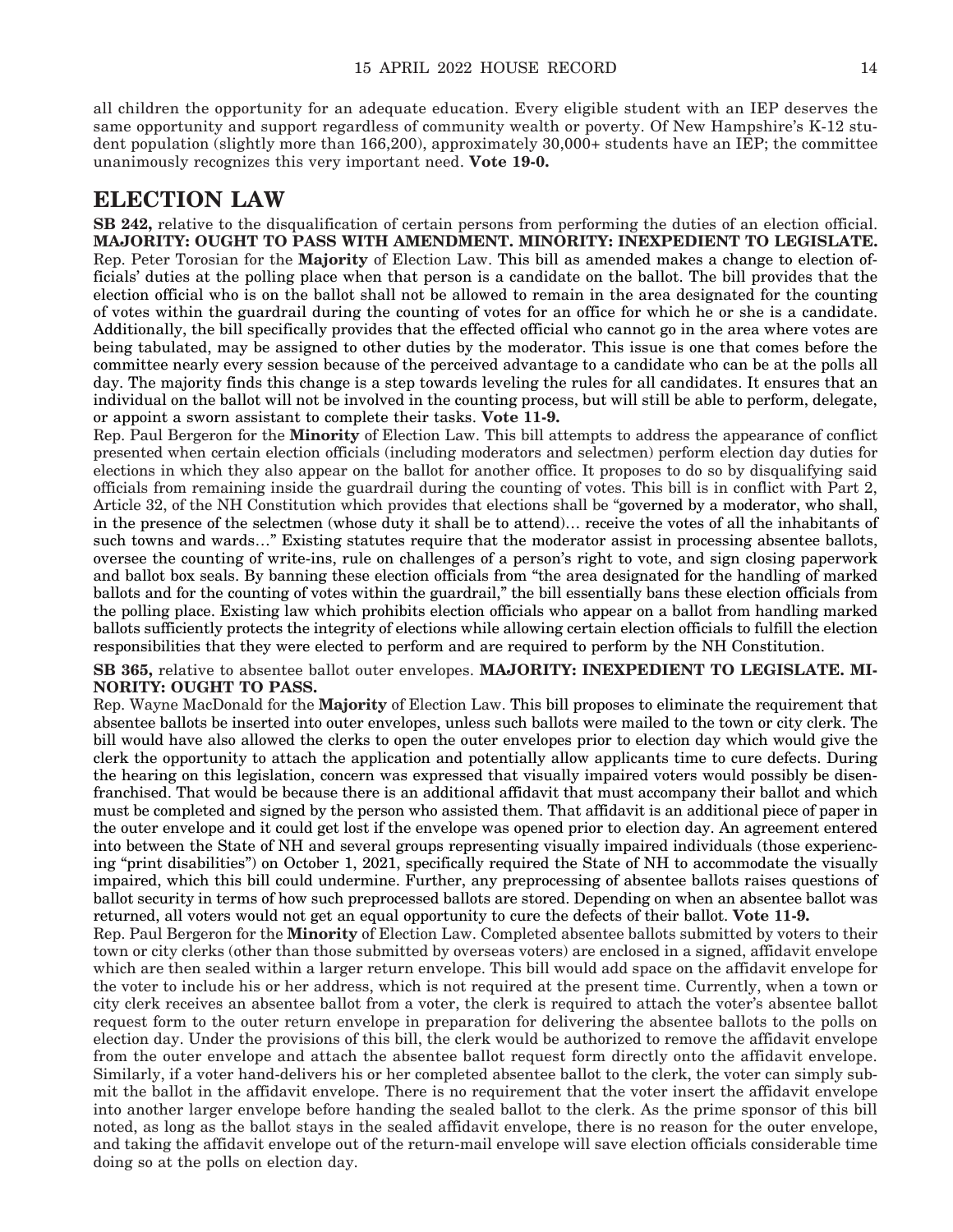**SB 418-FN,** relative to verification of voter affidavits. **MAJORITY: OUGHT TO PASS WITH AMEND-MENT. MINORITY: INEXPEDIENT TO LEGISLATE.**

Rep. Ross Berry for the **Majority** of Election Law. As amended, this bill attempts to close one of New Hampshire's most glaring election integrity shortfalls which is that New Hampshire does not currently require a voter registering on election day to present any form of identification (ID) and may instead sign an affidavit. This means that any person can walk into any polling location in the state and be handed a ballot in exchange for signing some pieces of paper referred to as affidavits. This system breeds distrust in the election process and results in lower voter turnout. In the 2020 election, a total of 4,244 affidavits were completed by voters and of those, 733 were completed by voters who had no ID. This bill as amended requires anyone registering to vote on election day present an ID or they must vote using an Affidavit Ballot. That voter must then produce proper identification within the next seven days, or their ballot will be removed and their vote subtracted from the total. While much concern was raised about the impact this might have on creating a general election ballot for overseas voters, the bill was amended to a time frame that the Secretary of State testified could accommodate the generation of those ballots in a timely fashion. This process would not go into effect until the next election cycle. In support of the goal of qualified voters casting ballots in our elections, the majority of the committee recommends Ought To Pass as Amended **Vote 11-9.**

Rep. Connie Lane for the **Minority** of Election Law. This bill establishes "affidavit balloting," also known as "provisional" or "challenge" ballots in the name of election integrity, despite no evidence of any abuse of the system existing under our current laws. The bill removes the ability of a voter without photo identification to sign an affidavit at the voting place swearing to the voter's address and identity. In addition to being a thinly veiled voter suppression effort, the bill is riddled with serious flaws, including a question as to whether it violates NH Constitution Part II, Article 32, by adding or subtracting votes after the tally is made by the moderator on election night. A second major flaw is that provisional ballots are not secret – they are assigned a number linking them to the voter. The moderator and other voting officials will be able to see the provisional ballot linked to a voter. Furthermore, this bill directly conflicts with RSA 656:16, which provides that there shall be no impression or mark to distinguish one general election ballot from another. The affidavit ballot is marked by the moderator. Next, the bill endangers NH's compliance with the National Voter Registration Act, which would require an overhaul of our entire voting system with an estimated cost of \$6.5 million. In cities and towns with many new voters, the impact on the voting system will be severe – requiring additional staff and training for election workers. On top of all of this, the time frames in the bill will make it exceedingly difficult, if not impossible, to comply with the Uniformed and Overseas Citizens Absentee Voting Act that requires ballots to go out to service members and their families 45 days prior to the election.

**SB 425-FN,** relative to the establishment of an election information portal. **MAJORITY: INEXPEDIENT TO LEGISLATE. MINORITY: OUGHT TO PASS.**

Rep. Ross Berry for the **Majority** of Election Law. This bill would implement an \$11,500,000 website/portal for online voter registration, absentee ballot application, and other common changes that already easily occur in New Hampshire. The majority of the committee determined that it was a very expensive solution in search of a problem. The bill proposes a large committee made up of state departments collaborate on the project, which is envisioned to ultimately encompass much more then elections. It also proposes a system to be implemented not earlier then January 2023. Members of the committee expressed concerns over the committee composition and the lack of oversight of the process. Furthermore, the new portal would incorporate voters personal consumer data into the program as a way of verifying a voter's eligibility. This creates privacy concerns for the majority which did not feel as though such information should be handled by the state in any way. While the end product would create some benefits in the election system, the cost, questions and lack of scope in the direction of the bill caused the majority of the committee to recommend Inexpedient to Legislate. **Vote 11-9.**

Rep. Paul Bergeron for the **Minority** of Election Law. This bill authorizes the Secretary of State to develop an online voter information portal which citizens may use to request an absentee ballot and request changes of name, address and party affiliation. Changes must still be approved by the supervisors of the checklist before taking effect. The Secretary of State is further authorized to consult with the Department of Information Technology, the Department of Safety, Division of Motor vehicles, city and town clerks, and supervisors of the checklist. More than 40 states currently offer some form of online voter information portal. The Secretary of State is in the process of obtaining and developing specifications and technical requirements for a new voter registration system. Developing an online voter information portal in conjunction with the development of a new statewide voter registration system would be more efficient and economical than in developing the portal separately and at a later date.

**SB 427-FN,** modifying the absentee voter registration process, absentee ballot application, and absentee ballot voting process. **MAJORITY: INEXPEDIENT TO LEGISLATE. MINORITY: OUGHT TO PASS.** Rep. Wayne MacDonald for the **Majority** of Election Law. This bill proposes to expand the basis under which someone could vote by absentee ballot. It offers the additional language to the statute by adding the catego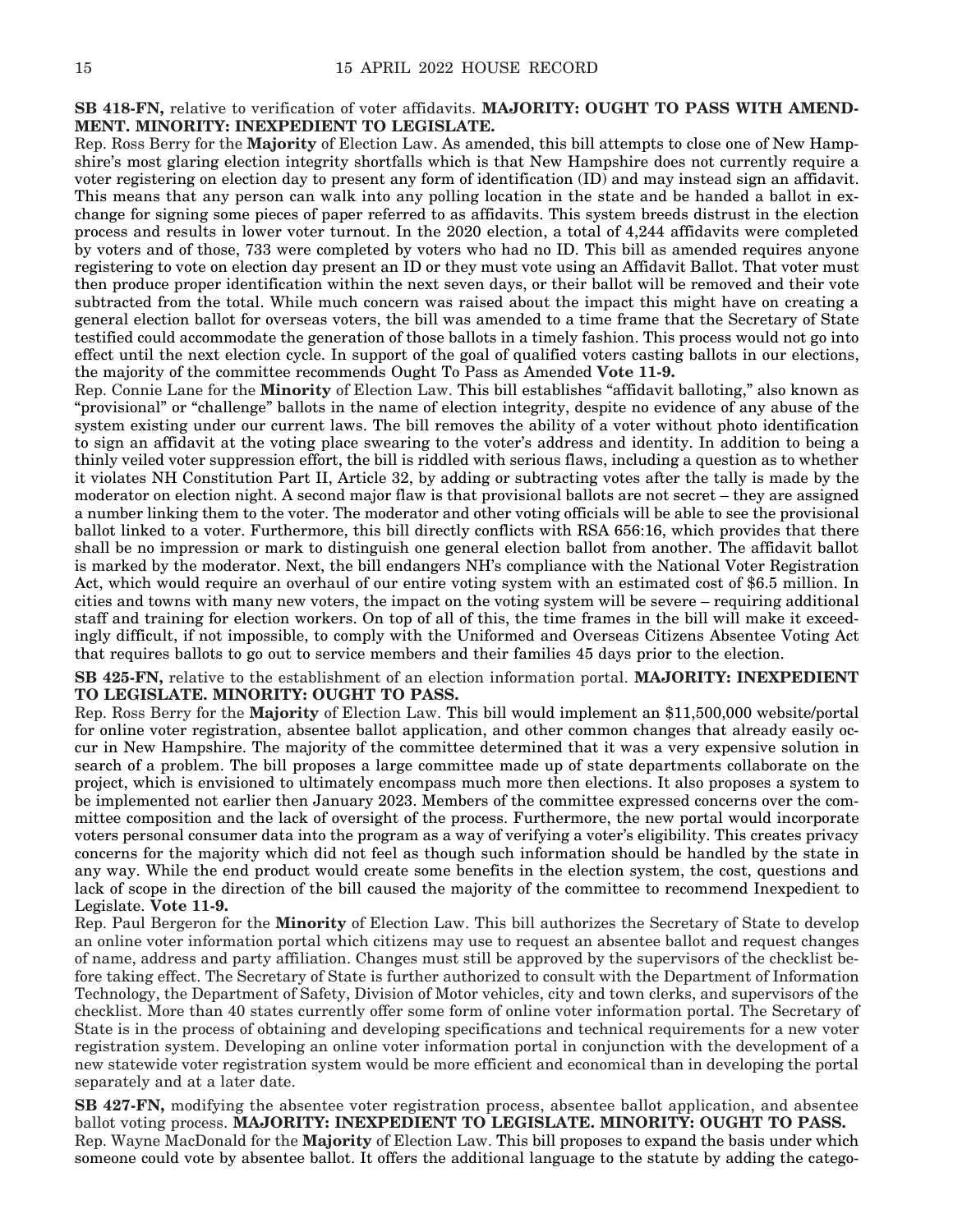ry of "illness or other medical condition." This language is very vague and open-ended. Absentee voting is an important and necessary part of the election process, but it also adds additional work for municipal election workers and, as the volume of absentee ballots increases, there is greater risk of error and inaccuracy. The large volume of absentee ballots was definitely a contributing factor that led to the well-known Windham controversy in the 2020 election. Had the volume of absentee ballots not been as high, it is far less likely that a folding machine would have been used. Additionally, the provision for absentee voting is provided for in Part 1, Article 11 of our NH Constitution. It was specifically amended to allow absentee voting for those "who by reason of physical disability are unable to vote in person." The majority of the committee believes the expansion proposed by this bill goes beyond the constitutional allowance. The current provisions under which absentee voting can take place have worked well and this legislation is unnecessary. **Vote 11-9.**

Rep. Connie Lane for the **Minority** of Election Law. This bill modifies the absentee voter registration process, absentee ballot application, and absentee ballot voting process by adding an additional reason for exercising the right to vote by absentee ballot, that you cannot vote in person for reason of illness or other medical condition. It recognizes that illness and medical conditions are not disabilities, but can prevent someone from voting in person. The minority feels that it is important to clarify to voters that illness and medical conditions are legitimate reasons for not voting in person.

### **ENVIRONMENT AND AGRICULTURE**

**SB 267-FN-A,** establishing the upland invasive species program, program fund, and program coordinator in the department of agriculture, markets, and food. **OUGHT TO PASS WITH AMENDMENT.**

Rep. Peter Bixby for Environment and Agriculture. While the Department of Agriculture, Markets, and Food has been working on problem of upland invasive species on an ad hoc basis, the lack of a formal program limits the scope of what they can do. This bill establishes a formal upland invasive species program, establishes a coordinator position for the program, and delineates the coordinator's qualifications and responsibilities. The bill also sets up the basis for cooperation between the program, state agencies, and municipalities. To pay for program activities, the bill creates a non-lapsing fund that can accept state and federal money, grants, gifts, and donations. The bill also requests an initial appropriation of \$150,000. **Vote 17-0.**

### **EXECUTIVE DEPARTMENTS AND ADMINISTRATION**

#### **SB 438-FN-LOCAL,** (New Title) establishing state procurement policies intended to promote the use of American materials. **MAJORITY: OUGHT TO PASS WITH AMENDMENT. MINORITY: INEXPEDI-ENT TO LEGISLATE.**

Rep. Jaci Grote for the **Majority** of Executive Departments and Administration. This bill establishes the requirement, as well as waiver and fraud processes, for the use of American made steel products in all public works projects where the state administers the contract and the contract involves at least \$1,000,000 state dollars. Granite Staters would be surprised to find that NH does not use American made steel products in its state construction projects. In the NH House we promote our support for small businesses and there are several steel fabricators in NH that testified in support of this bill stating that it would help them gain a level playing field versus foreign competitors. Furthermore, there were no opponents appearing before the committee. The committee amendment removes one of four waivers that consider availability, quality, public interest and cost; the 25% cap on project cost for domestic vs foreign steel was felt to be excessive. A request for waiver includes cost, administrative burden and delay that would be imposed if the provision were not waived. **Vote 13-5.**

Rep. Matthew Santonastaso for the **Minority** of Executive Departments and Administration. This bill is classic case of special interest protectionism for steel producers. This will require the state to procure structural steel for construction from domestic producers in projects over 1 million dollars, which will force taxpayers to subsidize local businesses and will increase the cost of government. The rationale for this is that since Canada subsidizes their steel industry with electric power and medical benefits, and China and other countries subsidize their steel industries, we need to level the playing field. Leveling the playing field in this case is equally as arbitrary as building special greenhouses and lighting for banana growing to level the playing field with Florida's banana growers. The arguments for the benefits of protectionism have been defeated again and again for centuries. There is no debate among economists, who agree that protectionism is harmful in that its costs outweigh the benefits and that it impedes economic growth. The only reason protectionism ever gets introduced into the law is for the benefit of a few. The principle of "Concentrated benefits and diffuse costs" provides that the individual cost to each tax payer is so low that it is not worth the effort to fight the new law but the benefit is so high for the steel producers that it is worth the effort to fight for the law. It was no surprise that testimony was only received from steel producers and not from taxpayers. The multiplier effect argument that the producers used to argue their case is unsound because it ignores that if the additional cost for domestic steel is left with the taxpayers, they will either spend or invest it. Both these cases would also have a multiplier effect. We shouldn't forget the principle of the seen and unseen. The steel industry is the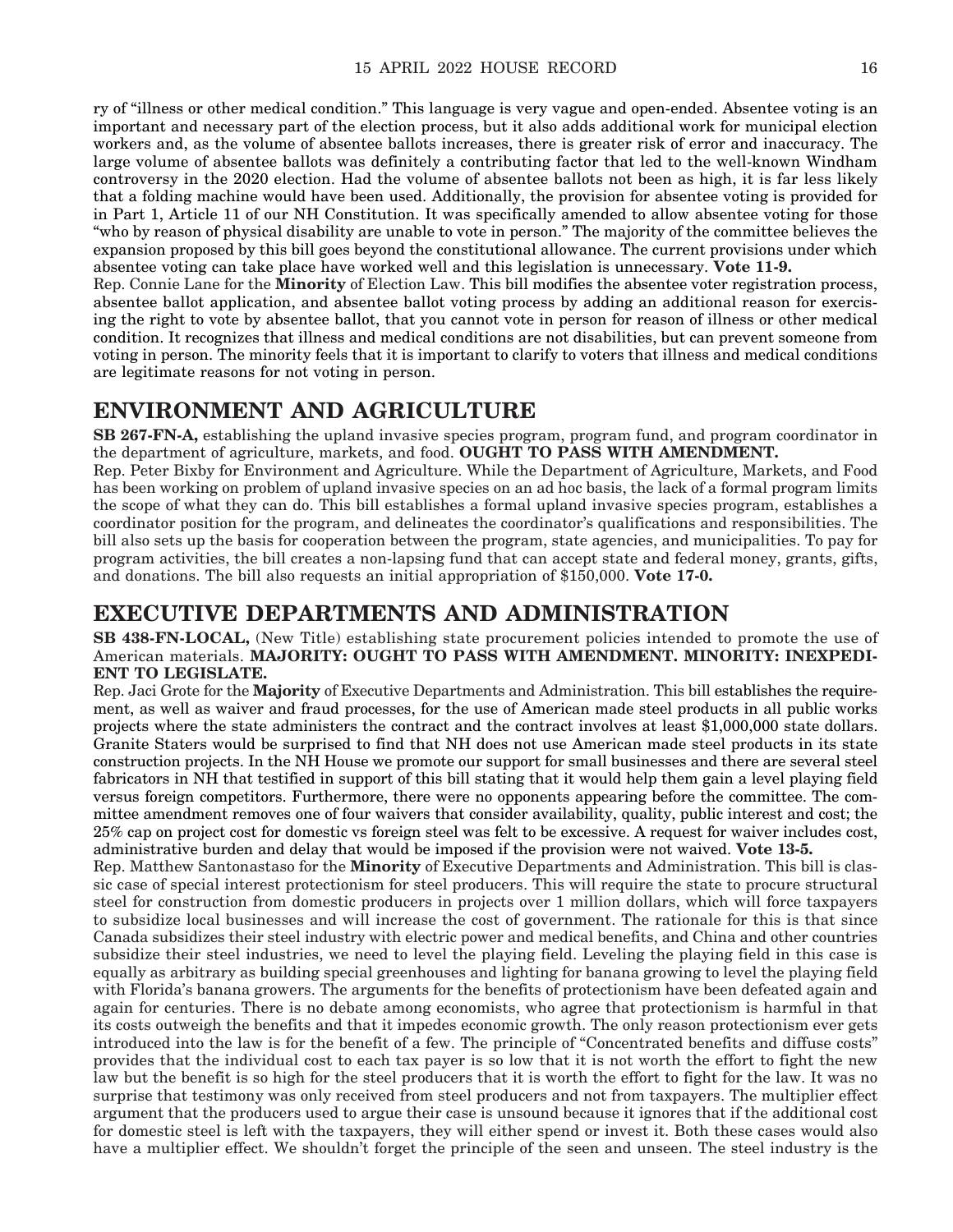seen and it is true that policies of this type will benefit that special interest but at a unseen costs are huge, i.e. by artificially propping up steel, other industries will fail due to increased labor costs, but no one will be able to point the finger that it was caused by this particular law making the negative effect unseen. That leads one to remember that labor is always a scarce resource. Especially today labor is so scarce that its crazy to argue we need this to protect jobs. This idea that we need to stop money from leaving the country or that we need to be keeping the money local is a completely backwards way of thinking and a misconception of what money even is. We should understand that money is a unit of account and not real and that goods are real. So if a country wants to under price their goods we should actually be excited to take advantage of the situation. We should allow Canada to subsidize our public work projects and thank them for the favor. The damage of protectionist policies have been shown by countless examples in history. In the 1980's, Brazil attempted to protect its computer industry by creating strong protectionist policies. These completely destroyed Brazil's microprocessor industry. The thought that we weaken our national security by buying goods from other nations is also invalid. Free trade among nations is precisely what prevents conflict. We should reject this idea completely. Is American steel such a bad product that it requires protectionism to survive?

### **HEALTH, HUMAN SERVICES AND ELDERLY AFFAIRS**

**SB 403-FN-A,** re-establishing the Special Supplemental Nutrition Program for Women, Infants, and Children (WIC) Farmers Market Nutrition Program. **MAJORITY: OUGHT TO PASS. MINORITY: REFER FOR INTERIM STUDY.**

Rep. Dennis Acton for the **Majority** of Health, Human Services and Elderly Affairs. This bill reestablishes the Special Supplemental Nutrition Program for Women, Infants and Children (known as WIC) Farmers Market Nutrition Program. The program enables thousands of low income NH children enrolled in the program to obtain a one-time \$30 credit per child to purchase fresh, locally grown fruits and vegetables at local farmers markets around the state. The amount of the credit is partially funded by federal grants and would require an appropriation of \$300,000 at the state level to provide this benefit and to operate the program. Among the numerous benefits of this legislation include the ability to educate low income families on the availability of nutritious, locally grown produce, to develop healthy eating habits within a population that has struggled with obtaining nutritious food, and to help expand the market for our local farmers while lessening the need to ship produce thousands of miles. This bill is a small but very meaningful way to develop local food production and help citizens develop healthy eating habits that will benefit them for a lifetime. **Vote 14-7.**

Rep. Erica Layon for the **Minority** of Health, Human Services and Elderly Affairs. The minority believes that there are likely better and more New Hampshire- specific ways to get locally grown vegetables on the plates of young children and their mothers. Giving a \$30 credit for produce at farmers markets doesn't address our greater issue of imperfect food not reaching our hungry residents. Further, committee members expressed concern that our farmers may end up having trouble redeeming the Women, Infants, and Children (WIC) funds based upon experience with paper WIC systems in the past. With Interim Study, this summer could provide a working lab to move food wasted today for non-health reasons onto tables and to find the roadblocks or fast lanes of the current system to address in legislation in the next session.

**SB 407-FN,** relative to expanding Medicaid to include certain postpartum health care services and making an appropriation therefor. **MAJORITY: OUGHT TO PASS. MINORITY: INEXPEDIENT TO LEGISLATE.** Rep. Jerry Knirk for the **Majority** of Health, Human Services and Elderly Affairs. Currently the state provides Medicaid coverage to pregnant woman for only 60 days postpartum. The American Rescue Plan Act included a provision allowing the states the option to extend Medicaid coverage for up to 12 months postpartum. This bill will extend Medicaid postpartum coverage to 12 months in New Hampshire. The US has the highest rate of maternal mortality in the developed countries and our rate is increasing. Sixty-six percent of pregnancy-related deaths are preventable and 24% of the pregnancy-related deaths occur between 6 weeks and one year postpartum. Heart disease and stroke are the leading causes of death in new mothers. It is far more cost-effective to prevent heart disease and stroke than to treat them. If mothers have access to preventive and supportive postpartum care, they are less likely to have emergency health needs which lead to more uncompensated care at our community hospitals. Depressive symptoms are also prevalent in the postpartum period. Mothers struggling with postpartum depression or other postpartum medical problems are less able to return to work and care for their infant. Extension of insurance coverage has been demonstrated to decrease postpartum maternal death. The return on investment of this program will be very high. **Vote 17-4.**

Rep. Jim Kofalt for the **Minority** of Health, Human Services and Elderly Affairs. Today, nearly half of all births are paid for by Medicaid in a program where a woman must qualify once for coverage and is then covered through 60 days after birth. This bill would expand Medicaid postpartum care benefits from the current 60 days to a full year, using an optional federal program created under the American Rescue Plan Act of 2021. Unfortunately, the federal program is slated to expire after five years. Although the state's annual costs are estimated at between \$200,000 and \$1 million per year initially, those costs will expand substantially in 2027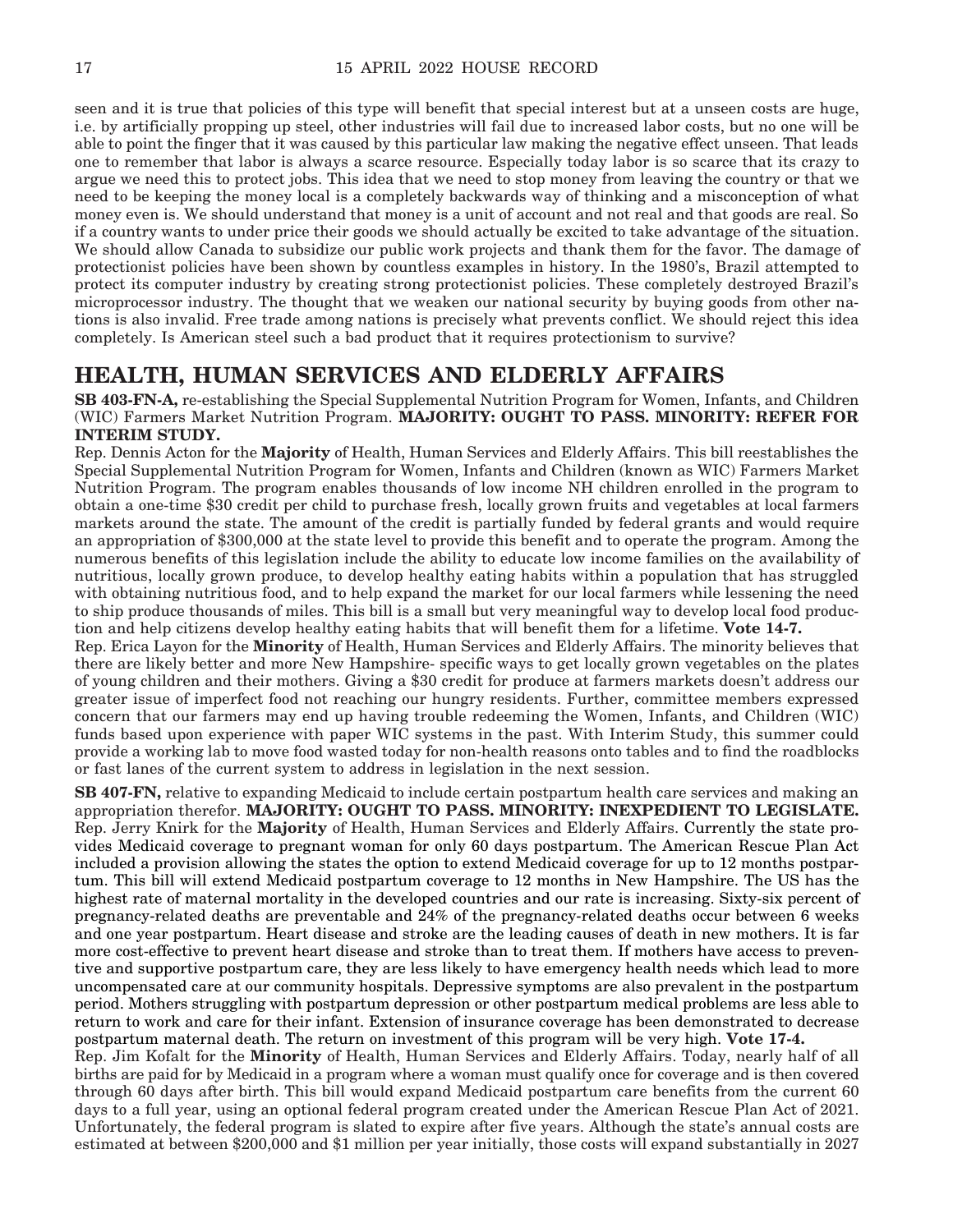when the federal program expires. This bill does not include any sunset provision, so unless the legislature repeals it before March of 2027, New Hampshire taxpayers will be responsible for paying 100% of additional costs incurred for coverage under this bill. In addition, there is no subsequent means-testing for benefits that would be available under this bill following an initial determination of eligibility. This creates a situation in which the state may be obligated to provide Medicaid benefits to someone whose subsequent increase in income might have otherwise precluded them from receiving public benefits.

**SB 416-FN,** relative to behavioral health assessment and treatment for children in out-of-home placements. **WITHOUT RECOMMENDATION**

**SB 430-FN-A,** relative to health and human services. **OUGHT TO PASS WITH AMENDMENT.** Rep. Beth Folsom for Health, Human Services and Elderly Affairs. This bill is presented on behalf of the Department of Health and Human Services (DHHS). After removing parts that needed to be re-addressed, addressed by a different committee, or deemed unnecessary, what remains addresses the removal of the names of facilities no longer in operation, clarifying "Kinship" in foster care and adoption proceedings allowing for more home placements for children in familiar settings, staffing titles and definitions, and streamlining background checks for possible employees at alternative treatment centers (ATCs). It also sets up a pilot program for developmentally disabled adults in the 18-21 years of age gap in services, puts into place funding mechanisms for approved Opioid Treatment Programs, lessens requirements in lead blood testing, and gives allowances for DHHS to be able to participate in possible court cases involving people who are receiving services. Also included are sections regarding the Child Protection Act, Medicaid qualifications for payment of authorized family caregivers, federal family planning money, payback requirements for fraudulent receipt of Medicaid funds, and reporting requirements on transfer or discharge of patients in residential care. **Vote 19-1.**

**SB 444-FN,** relative to childhood adverse experiences treatment and prevention. **OUGHT TO PASS.** Rep. Joe Schapiro for Health, Human Services and Elderly Affairs. Increasingly, we understand that early adverse childhood experiences (ACEs) can negatively impact brain development, emotional wellbeing, education achievement and future economic productivity. Following recommendations outlined in a 2019 legislative study committee on ACEs and closely aligned with the 2019 NH 10-Year Mental Health Plan, SB 444 seeks to increase our state's capacity for dealing with the mental health and family support needs of children, ages birth-through-6 and their families. Specifically, it will create a pilot program for young children and their families within the current Medicaid Systems of Care program, it will strengthen the network of Family Resource Centers, and it will assist in state-wide training of mental health clinicians in Child Parent Psychotherapy (CPP), an evidence-based early intervention program. While we know that early trauma can lead to lifelong suffering and dysfunction, we also know that early prevention, diagnosis, support and treatment, can mitigate challenges and build resilience in children and families alike. Prevention and early intervention is a cost-effective way of assisting children and families before deficits multiply and cause cascading intergenerational problems. **Vote 15-6.**

**SB 459-FN,** relative to a health care facility workplace violence prevention program. **MAJORITY: OUGHT TO PASS. MINORITY: INEXPEDIENT TO LEGISLATE.**

Rep. Lucy Weber for the **Majority** of Health, Human Services and Elderly Affairs. This bill addresses the increasing problem of violence in health care workplaces. It is the product of the Committee to Study Workplace Safety in Healthcare Settings, and is the result of significant collaboration by legislators and stakeholders. The bill has four sections. The first section establishes the Workplace Violence Prevention Program, focused on hospitals and urgent care centers--the facilities at highest risk. Each facility is required to develop and implement a workplace violence prevention program, including training in de-escalation, reporting requirements, victim support, and risk assessment. The second section creates the NH Health Care Workplace Safety Commission. Although this commission is larger than usual, as it is composed of representatives of all the hospitals and many urgent care centers, the new commission is modeled on the NH Health Care Quality and Safety Commission, which addresses patient care issues, and serves as a forum where the various institutions can share best practices and learn from each other's experiences to ensure the best patient care. This new commission serves a similar function with respect to workplace safety, and the size reflects the wishes of the stakeholders. The third section changes the name of the NH Health Care Quality and Safety Commission to the NH Health Care and Patient Safety Commission to clarify the different missions of the two commissions. Finally, the last section allows law enforcement to make warrantless misdemeanor arrests at health care facilities when, through actual or threatened violence, there is interference with the provision of medically necessary health care services. The majority believes this provision is necessary in medical settings because the victim of an assault may be ethically required to continue to treat the patient who assaulted them, and an arrest will allow law enforcement to provide needed protection to the victim while treatment continues. **Vote 12-9.**

Rep. Erica Layon for the **Minority** of Health, Human Services and Elderly Affairs. The minority of the committee is concerned about several aspects of this bill. Most concerning is the expansion of warrantless arrests in health care settings, especially given the lack of definition of "medically necessary health care services" or how to deal with a patient fighting back against a service the provider – but not patient– deems medically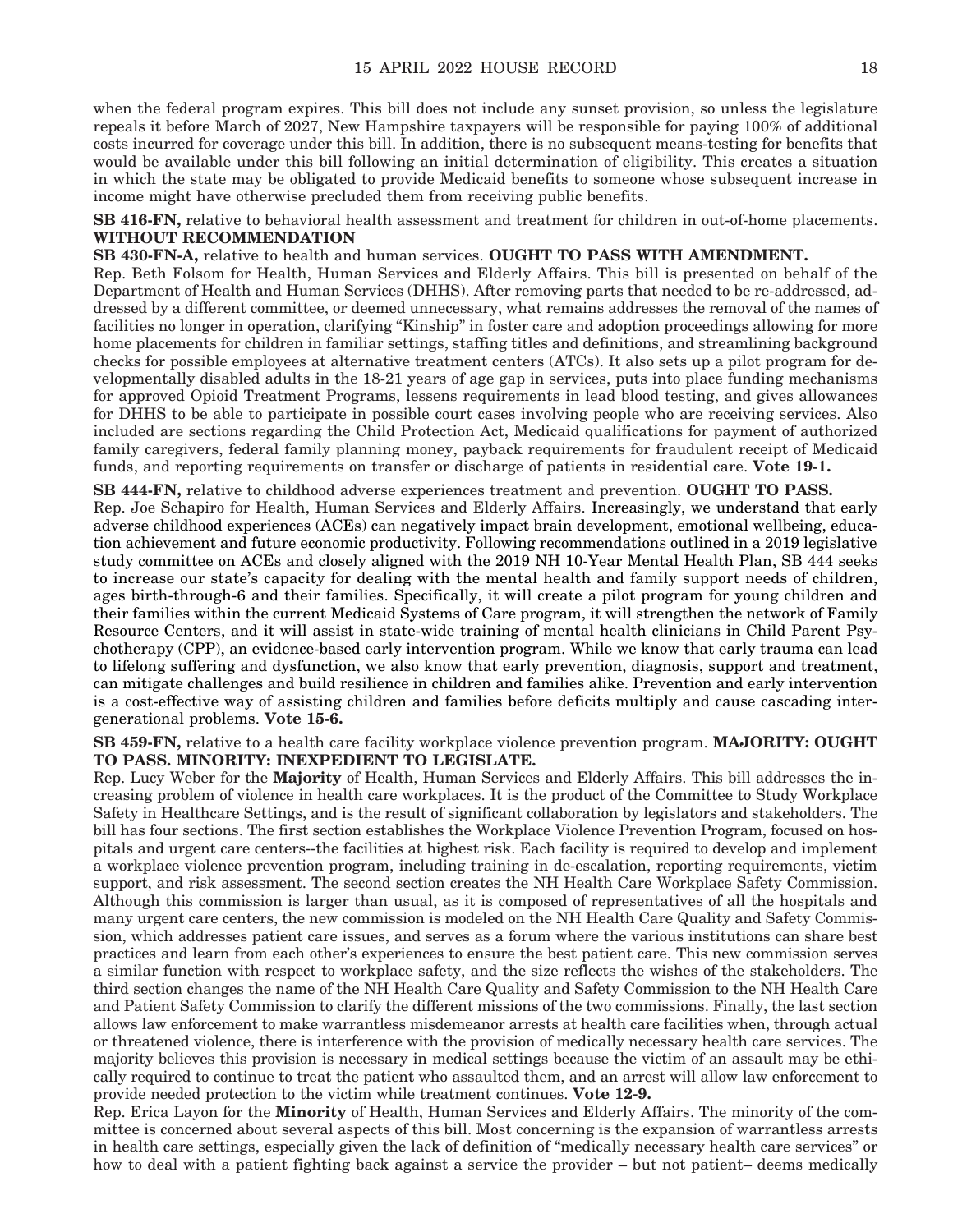necessary. There is also the concern that hospitals and ambulatory surgery centers identified the problem, but this legislation is directed at hospitals and urgent care centers. With hospital-affiliated urgent care centers covered by hospital efforts, the minority is concerned that the burden on small urgent care facilities may be anti-competitive. Lastly, the minority is concerned that including harassment and intimidation in the same definition as physical violence with injury could draw attention away from the more severe cases of workplace violence.

### **PUBLIC WORKS AND HIGHWAYS**

**SB 278-FN,** relative to funding for the Piscataqua River turning basin project in the port authority project. **OUGHT TO PASS.**

Rep. Daniel Eaton for Public Works and Highways. This bill will allow the use of \$251,143 rebate from the Army Corp. of Engineers from the Rye Harbor project to be repurposed to complete the Piscataqua River turning basin project for the Pease Development Authority. This is the final project of the Northeast Waterway Commerce obstacle and is invaluable to augment modern day commerce and the supply chain at the Pease Development Authority Division of Ports and Harbors. The project will be completed in April 2022 and the funds need to be available as soon as possible. **Vote 21-0.**

**SB 346-FN-A,** requiring the department of environmental services to conduct feasibility and impact studies for the construction of a pier on Hampton Beach. **OUGHT TO PASS.**

Rep. Michael Edgar for Public Works and Highways. The Hampton Beach Area Commission will study the feasibility and impacts of constructing and maintaining a pier directly South of Boar's Head in the town of Hampton. The pier would provide handicapped access for an experience not currently available on the New Hampshire seacoast. The pier could become a major attraction on the seacoast. It could help meet a goal of the Division of Parks and Recreation of having year round attractions. **Vote 14-6.**

### **SPECIAL COMMITTEE ON REDISTRICTING**

**SB 240,** apportioning state senate districts. **MAJORITY: OUGHT TO PASS. MINORITY: INEXPEDIENT TO LEGISLATE.**

Rep. Carol McGuire for the **Majority** of Special Committee on Redistricting. This bill revises the State Senate districts to meet the latest census data. These districts meet all constitutional and legal requirements, being contiguous and not splitting any town or ward. The populations are essentially equal, differing less than eight percent. The Senate has approved these districts, and the majority of the committee, after verifying their appropriateness, sees no reason to change them. **Vote 8-7.**

Rep. Lucy Weber for the **Minority** of Special Committee on Redistricting. The minority has many concerns with the majority proposed Senate districts. The map splits counties unnecessarily. It fails to keep communities of interest together, such as school districts, fire and EMS catchment areas, utilities, and public health districts. We heard again and again from the public that they wanted the most compact and the most competitive districts possible. This map fails to meet those goals, and a simple look at the map clearly shows what the minority believes are the gerrymandering of districts. The map increases Republican margins in 15 districts, making those districts less competitive. In the Democratic districts, voters have been packed in so that the partisan lean is significantly greater than that of the Republican districts. Turning to specific districts, District 5 packs as many Democratic voters into the district as possible. The Upper Connecticut Valley as well as Plymouth are very distinct areas, and the only justification for connecting them is partisanship. District 8 now stretches from the Manchester/Concord suburb of Dunbarton all the way to the Vermont border. The problems with District 9 are obvious at a glance. District 9 stretches from the small Connecticut River town of Hinsdale in a single line of towns a distance of some 70 miles all the way to just outside of Manchester, with its major population concentrated well to the east. District 10 has traditionally been entirely in Cheshire County, but now includes the Hillsborough towns of Peterborough and Hancock, while parts of Cheshire County have been allotted to four different Senatorial districts. District 12 contains three wards of Nashua, and stretches all the way to Rindge in Cheshire County. The City of Manchester has been split between three different Senatorial Districts—Districts 16, 18 and 20. District 16 now splits Manchester Ward 1 from Wards 2 and 12, and pairs Ward 1 with Candia, Goffstown, Hooksett and Raymond, to the detriment of all of them. District 23 now stretches the length of Rockingham County from Chester to Seabrook, again including towns with very different interests. If we are truly concerned with election integrity, we should ensure that elections are competitive, and are not predetermined by the drawing of non-competitive districts.

#### **SB 241,** apportioning executive council districts. **MAJORITY: OUGHT TO PASS. MINORITY: OUGHT TO PASS WITH AMENDMENT.**

Rep. Leonard Turcotte for the **Majority** of Special Committee on Redistricting. This bill updates the Executive Councilor districts based on the population data provided in the latest federal census. The proposed districts distribute NH's population to five Executive Councilor districts with a deviation slightly above one percent.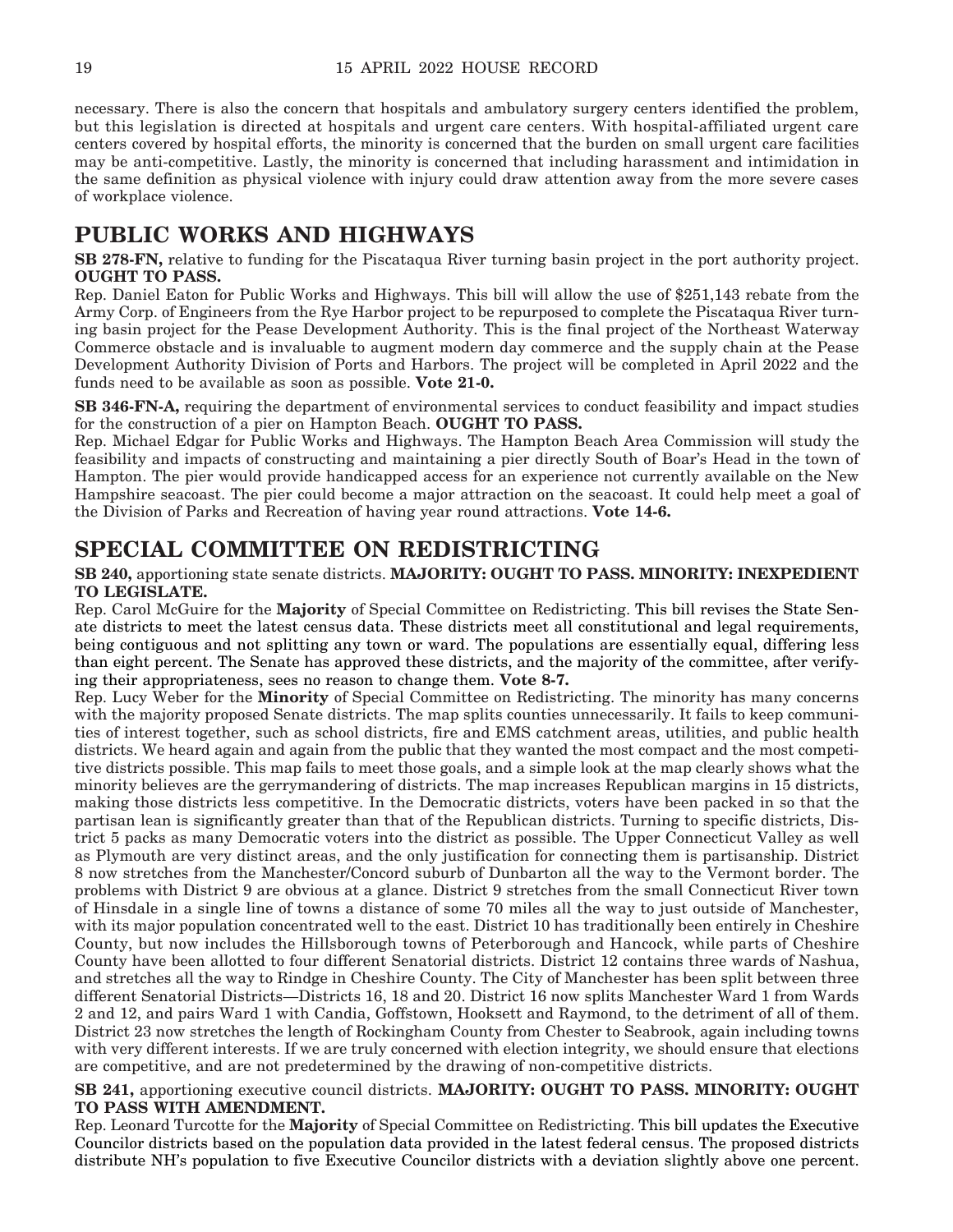Regarding the current Executive Councilor map, there has been a common complaint that District 2 stretches from the Vermont border to the NH seacoast. That district no longer exists. While not a requirement, all existing executive councilors remain in their current district. The Senate has approved these districts and no legal basis has been heard to warrant modification by the committee. **Vote 8-7.**

Rep. Paul Bergeron for the **Minority** of Special Committee on Redistricting. This bill as amended would establish five Executive Council districts that are constructed to keep as many counties together as practicable. In this proposal, seven of the state's ten counties remain whole within council districts. District 1, for example, incorporates five entire counties: Coos, Carroll, Grafton, Belknap, and Sullivan counties, whereas in SB241, District 1 would include some or all of the towns in seven different counties. District 2, which currently slithers across the width of the state from Hinsdale and Charlestown in the west, to Somersworth and Dover in the east, would become a much more compact district under this amendment and encompass Merrimack and Strafford counties and the northwestern part of Rockingham. District 3 remains similar to the existing district, though three towns are moved to balance population shifts. District 4 becomes more compact. The only town that would not share a border with Manchester is Derry. District 5 would encompass the entirety of Cheshire County and the vast majority of Hillsborough County, including Nashua. In contrast, the minority believes that SB241, as amended by the Senate, splits nine of ten counties and creates three gerrymandered (non-compact) districts: districts 1, 2 and 5. All districts proposed in Amendment 2022-1543h were deemed "relatively competitive…with a slight lean towards Republicans" by The Map-a-Thon Citizen Mapping Project's Mapping and Technical Team.

### **TRANSPORTATION**

**SB 442-FN,** relative to the suspension of a vehicle registration as a result of evading toll collection systems. **OUGHT TO PASS.**

Rep. Ted Gorski for Transportation. This bill allows the Director of the Division of Motor Vehicles (DMV) to suspend an owner's vehicle registration privileges until any unpaid tolls and administrative fees are paid. In addition, this bill prevents an owner from transferring ownership of a vehicle until any unpaid tolls are fees are paid. In testimony, the New Hampshire Department of Transportation (DOT) stated that 33,000 New Hampshire plates have evaded paying unpaid tolls last year as compared to approximately 50,000 plates the year before. These figures demonstrate lost revenue to the state. This bill is an attempt to close loopholes on toll evaders. **Vote 15-0.**

### **COMMITTEE MEETINGS FRIDAY, APRIL 15**

**ADMINISTRATIVE RULES (RSA 541-A:2), Room 306-308, LOB**

9:00 a.m. Regular meeting.

#### **EXECUTIVE DEPARTMENTS AND ADMINISTRATION, Room 302-304, LOB**

1:00 p.m. Subcommittee Work Session on *SB 282,* relative to the board of acupuncture licensing and relative to the qualifications for licensure as an acupuncturist.

#### **FISCAL COMMITTEE (RSA 14:30-a), Room 210-211, LOB**

10:00 a.m. Regular meeting.

**OVERSIGHT COMMISSION ON CHILDREN'S SERVICES (RSA 21-V:10), Room 100, SH**

8:00 a.m. Regular meeting.

### **MONDAY, APRIL 18**

**COMMISSION TO EVALUATE THE EFFECTIVENESS AND FUTURE OF THE NEW HAMPSHIRE GRANITE ADVANTAGE HEALTH CARE PROGRAM (RSA 126-AA:4), Room 210-211, LOB** 10:00 a.m. Regular meeting.

**CURRENT USE BOARD (RSA 79-A:3), Dept. of Revenue Admin. Training Room 109 Pleasant Street Concord, NH 03301**

10:00 a.m. Regular meeting.

**THE DIVISION FOR CHILDREN, YOUTH AND FAMILIES ADVISORY BOARD (RSA 170-G:6-a), Dolloff Building 117 Pleasant Street Concord, NH**

2:00 p.m. Regular meeting.

**EXECUTIVE DEPARTMENTS AND ADMINISTRATION, Room 302-304, LOB**

10:00 a.m. *SB 53,* relative to confidentiality of department of revenue administration records.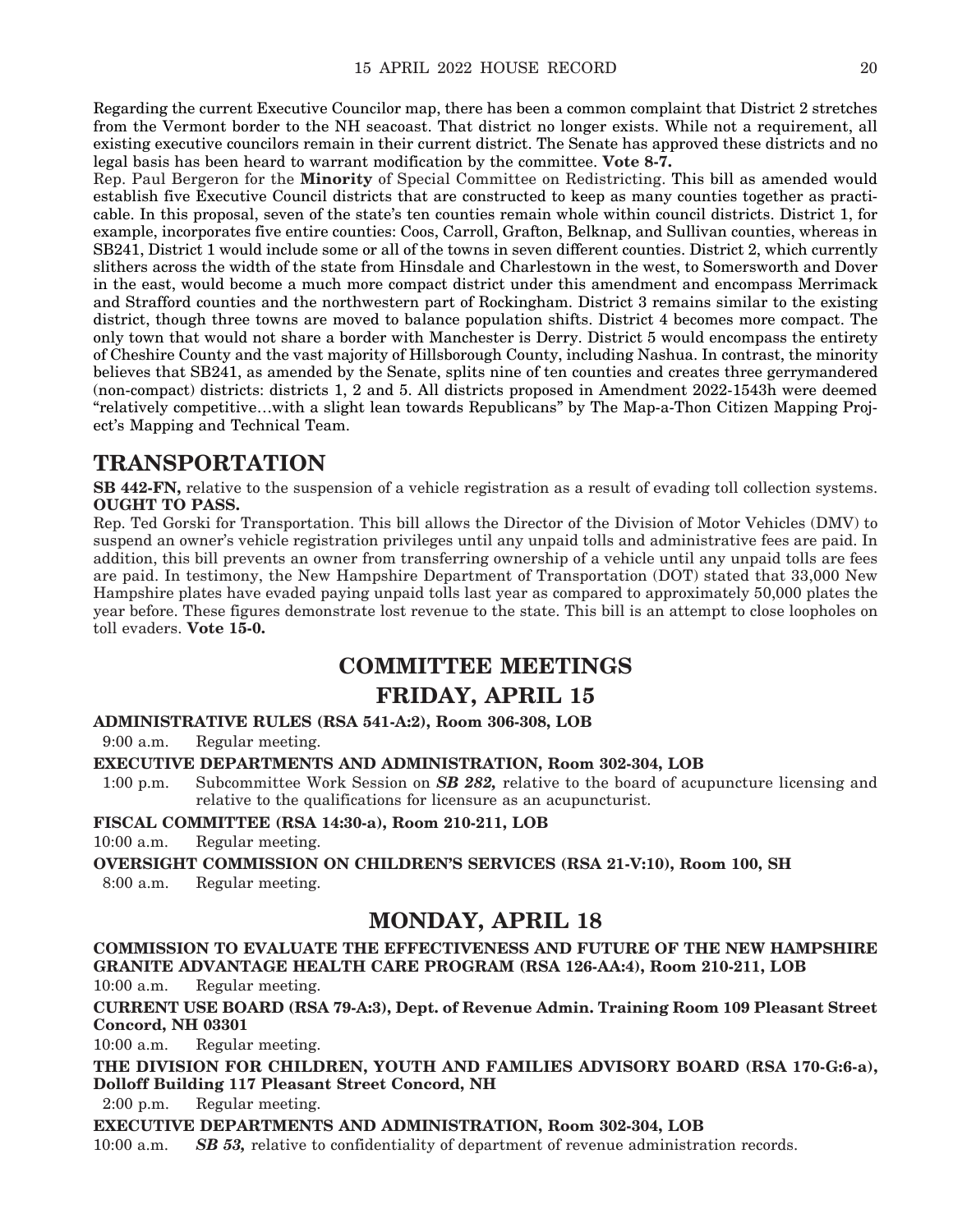- 11:15 a.m. *SB 221,* relative to the internal organization of the department of corrections.
- 1:00 p.m. *SB 218,* declaring October 13 as Metastatic Breast Cancer Awareness Day.
- 1:00 p.m. *SB 219,* declaring the month of September as kinship care awareness month. Executive session on pending legislation may be held throughout the day (time permitting) from the time the committee is initially convened.

#### **FINANCE - DIVISION III, Room 212, LOB**

10:00 a.m. Division Work Session on *SB 412-FN-A,* making an appropriation to the department of health and human services for nursing home reimbursement rates; *SB 422-FN,* establishing an adult dental benefit under the state Medicaid program.

#### **MUNICIPAL AND COUNTY GOVERNMENT, Room 301-303, LOB**

10:00 a.m. Executive Session on *SB 239-FN,* relative to noncompliance with municipal audit requirements; *SB 245,* establishing a committee to study agreements between developers and municipalities on municipal trash removal fees paid by condominium owners and renters; *SB 246,* relative to qualified private communities; *SB 249,* prohibiting planning and zoning ordinances that prohibit short-term rentals; *SB 251*, relative to the advisory board of a tax increment financing district; *SB 273-A,* relative to broadband infrastructure funding; *SB 312,* relative to adjusted assessments of taxable property; *SB 317-L,* reducing the interest rate for abatements of paid property taxes; *SB 329,* establishing a commission to study barriers to housing development in New Hampshire, including workforce and middle-income housing; *SB 334-L,* establishing a committee to study property blight in New Hampshire cities and towns; *SB 400-FN,* relative to training and procedures for zoning and planning boards and relative to financial investments and incentives for affordable housing development.

**NEW HAMPSHIRE VETERANS HOME BOARD OF MANAGERS (RSA 119:3-a), New Hampshire Veterans Home, Tarr South Conference Room, 139 Winter Street, Tilton, NH 03276** 9:00 a.m. Regular meeting.

### **TUESDAY, APRIL 19**

#### **CHILDREN AND FAMILY LAW, Room 201-203, LOB**

10:00 a.m. Executive Session on *SB 144-FN,* relative to child care scholarships; *SB 326-FN,* relative to developing a plan to create the office of early childhood; *SB 336,* relative to family mediator interns; *SB 431-FN,* relative to child support in cases with equal or approximately equal parenting schedules; *SB 457,* establishing a committee to study nonprofit organizations contracting with the department of health and human services for children's services.

 Executive session on pending legislation may be held throughout the day (time permitting) from the time the committee is initially convened.

#### **EDUCATION, Room 205-207, LOB**

- 10:00 a.m. Public hearing on non-germane Amendment #2022-0734h to SB 236, establishing a committee to study New Hampshire teacher shortages and recruitment incentives. The amendment establishes a committee to study New Hampshire teacher shortages and recruitment incentives and also provides that teachers of grades 7-12 shall be considered secondary school teachers for purposes of teacher loan forgiveness programs. Copies of the amendment are available in the Sergeant-at-Arms office, Room 318, State House.
- 10:30 a.m. Public hearing on non-germane Amendment #2022-1431h to SB 352, relative to substitute teacher criminal history records check. The amendment permits substitute teachers who have undergone a criminal records check to work within the same school administrative unit without undergoing an additional records check and also requires parents to be notified if a student's records are released under certain circumstances. Copies of the amendment are available in the Sergeant-at-Arms office, Room 318, State House.
- 11:00 a.m. Executive Session on *SB 233-FN,* relative to water bottle filling stations in schools; *SB 236,*  establishing a committee to study New Hampshire teacher shortages and recruitment incentives; *SB 350,* relative to rulemaking by the state board of education on educational personnel applicant checks and licensing standards; *SB 352,* relative to substitute teacher criminal history records check; *SB 386,* relative to the determination of state adequate education grants and chartered public school tuition amounts.

 Executive session on pending legislation may be held throughout the day (time permitting) from the time the committee is initially convened.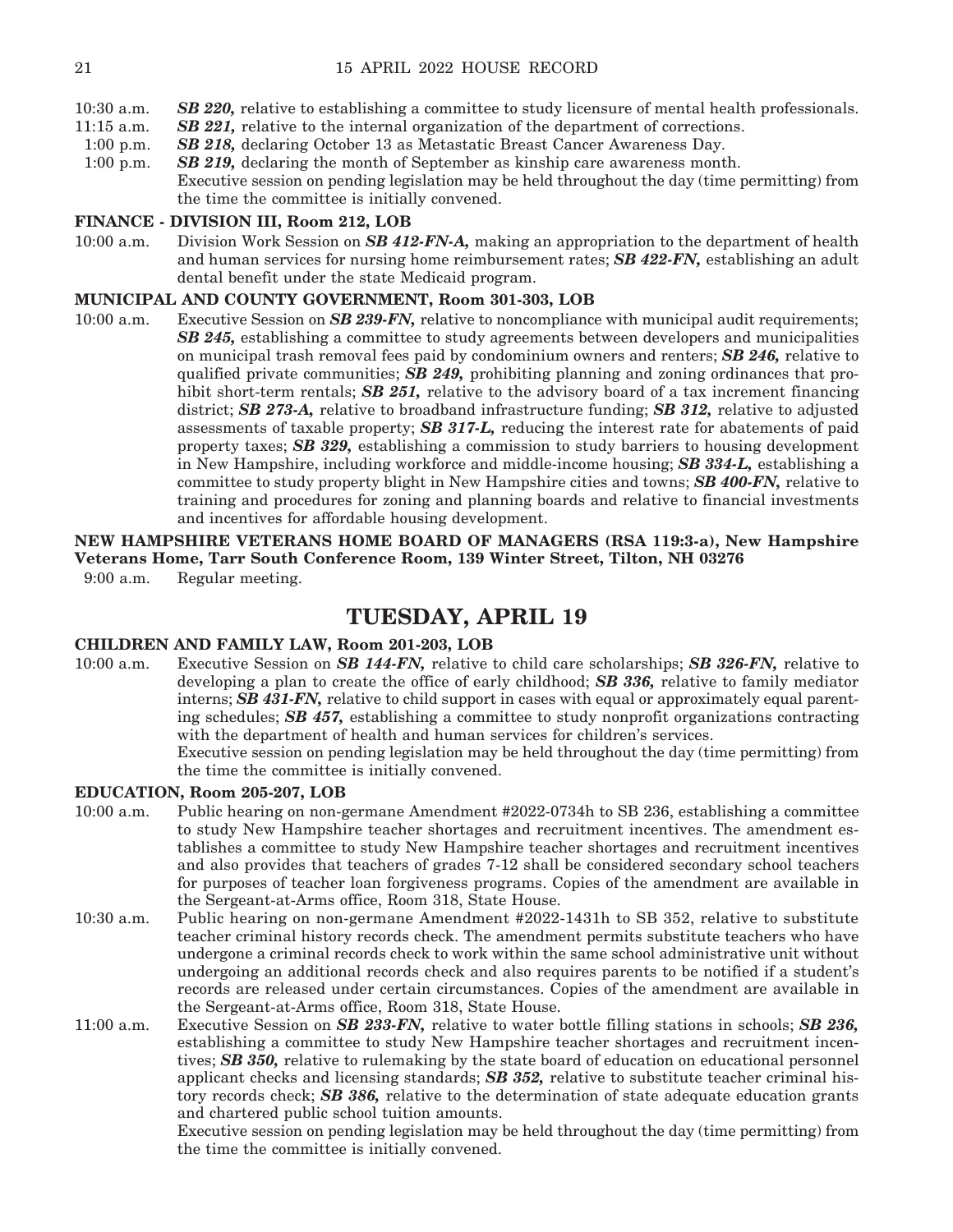#### **ENVIRONMENT AND AGRICULTURE, Room 301-303, LOB**

- 1:00 p.m. Subcommittee Work Session on *SB 367,* relative to the regulatory status of advanced recycling and manufacturing facilities.
- 2:00 p.m. Continued Public Hearing on *SB 368-FN,* relative to the unlicensed sale of live animals and establishing the agricultural hearings officer revolving fund. Executive session on pending legislation may be held throughout the day (time permitting) from the time the committee is initially convened.
- 2:10 p.m. Full Committee Work Session on *SB 368-FN,* relative to the unlicensed sale of live animals and establishing the agricultural hearings officer revolving fund. Executive session on pending legislation may be held throughout the day (time permitting) from the time the committee is initially convened.

#### **EXECUTIVE DEPARTMENTS AND ADMINISTRATION, Room 302-304, LOB**

- 9:00 a.m. Subcommittee Work Session on *SB 277-FN,* relative to emergency or temporary health care licenses.
- 10:00 a.m. *SB 274,* relative to governmental construction contracts.
- 10:45 a.m. *SB 333,* relative to licensure of case management service providers.
- 11:30 a.m. *SB 225,* relative to the bond required of applicants for auctioneer licenses.
- 1:00 p.m. *SB 226-FN,* establishing a recruitment and retention program for state employment.
- 1:45 p.m. *SB 382,* relative to licensure requirements for telehealth services and relative to licensure of physicians and physicians assistants through reciprocity agreements. Executive session on pending legislation may be held throughout the day (time permitting) from the time the committee is initially convened.
- 2:30 p.m. Public hearing on nongermane amendment #2022-1424h to SB 330-FN, establishing a committee to study and make recommendations relative to the office of professional licensure and certification and the licensure of professions under boards, councils, and commissions within the office; relative to the boxing and wrestling commission; and relative to the expiration of terms of the board of foresters members. The amendment establishes a committee to study and make recommendations relative to the office of professional licensure and certification, and the licensure of professions under boards, councils, and commissions within the office. The amendment also relocates the boxing and wrestling commission under the office of professional licensure and amends the provision for expiration of terms of the members of the board of foresters. Copies of the amendment are available in the Sergeant-at-Arms Office, Room 318, State House.

#### **FINANCE - DIVISION II, Room 209, LOB**

10:00 a.m. Division Work Session on *SB 402-FN,* relative to financial assistance for municipalities affected by disasters; *SB 409,* relative to disaster relief loans.

#### **HEALTH, HUMAN SERVICES AND ELDERLY AFFAIRS, Room 201-203, LOB**

- 9:30 a.m. *SB 335,* relative to collaborative pharmacy practice agreements.
- 10:15 a.m. *SB 408-FN,* directing the department of health and human services to make adjustments to the facility fee reimbursement schedule for freestanding birthing centers.
- 11:00 a.m. *SB 419-FN,* establishing a commission to study the delivery of public health services in New Hampshire through regional public health networks.
- 11:45 a.m. *SB 337-FN,* relative to emergency medical and trauma services data sharing to the purposes of analysis.
- 1:15 p.m. *SB 288,* establishing a committee to study the listing of immunizations for children.
- 2:00 p.m. *SB 390,* relative to telemedicine and telehealth.
	- Executive session on pending legislation may be held throughout the day (time permitting) from the time the committee is initially convened.

#### **SCIENCE, TECHNOLOGY AND ENERGY, Room 306-308, LOB**

9:00 a.m. Executive Session on *SB 263,* establishing the New Hampshire youth environmental education and conservation council; *SB 265,* relative to the aggregation of electric customers by counties; *SB 271,* relative to the Burgess BioPower facility; *SB 321,* relative to the purchase of output of limited electrical energy producers in intrastate commerce and including qualifying storage systems; *SB 448-FN,* relative to energy reduction by state agencies; *SB 395,* relative to the broadband matching grant initiative; *SB 429-FN,* relative to the site evaluation committee; *SB 262,* relative to customer generators of electric energy.

#### **STATE-FEDERAL RELATIONS AND VETERANS AFFAIRS, Room 206-208, LOB**

10:00 a.m. *SB 360,* relative to national guard educational benefits. Executive session on pending legislation may be held throughout the day (time permitting) from the time the committee is initially convened.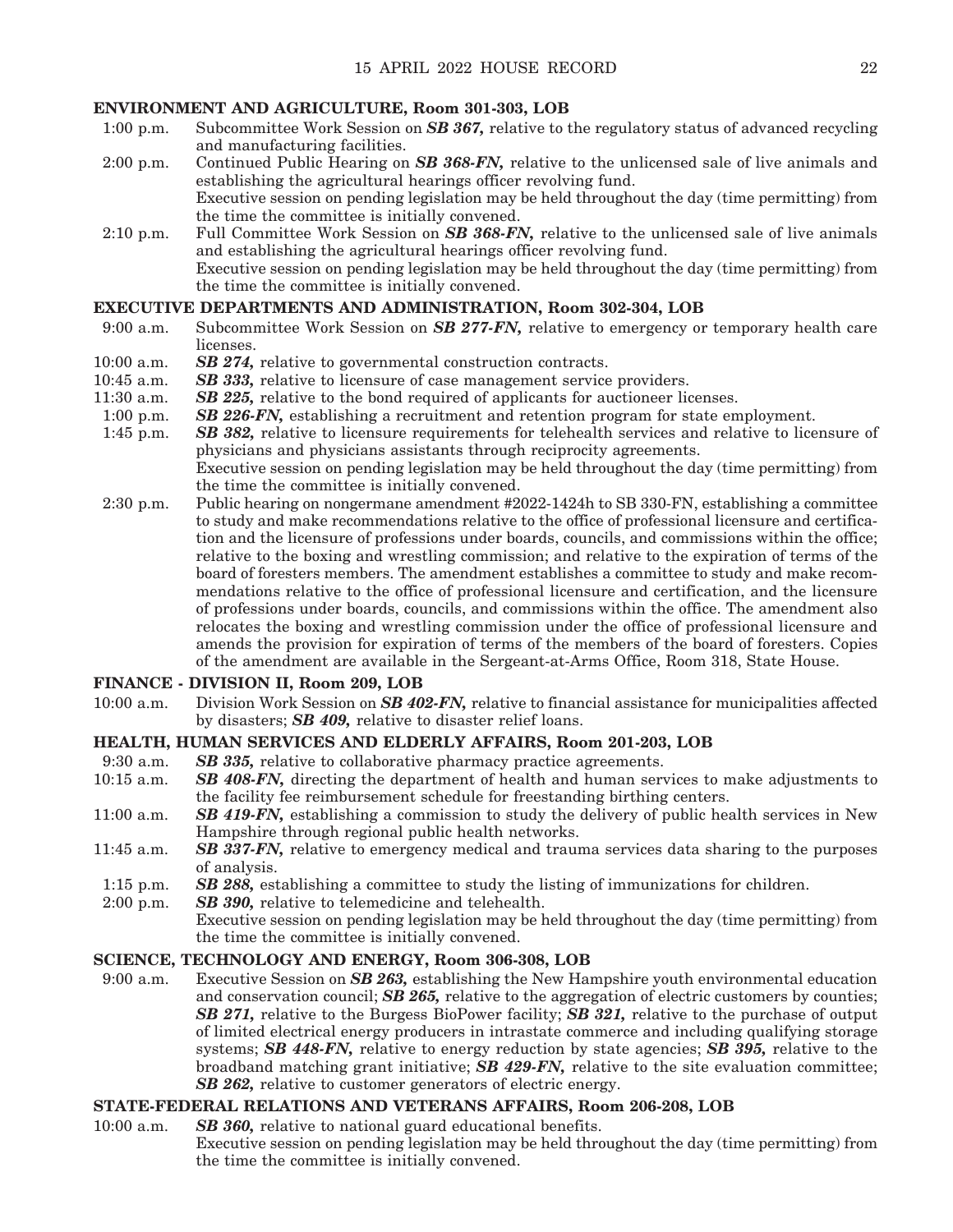### **WEDNESDAY, APRIL 20**

#### **COMMERCE AND CONSUMER AFFAIRS, Room 302-304, LOB**

- 10:00 a.m. Subcommittee Work Session on *SB 272,* establishing a committee to study the oversight and operation of the public deposit investment pool; *SB 285,* relative to discount medical plan organizations.
- 1:00 p.m. Executive Session on *SB 121,* relative to a state-based health exchange; *SB 160-FN,* relative to multiple employer welfare arrangements; *SB 202-FN,* prohibiting the sale of cosmetic products tested on animals; *SB 204,* relative to the definition of "covered claim" for purposes of the New Hampshire insurance guaranty association act; *SB 205,* relative to the insurance department administration fund; *SB 206,* relative to consumer guaranty contracts; *SB 207,* relative to administrative fee credit for insurance company external review; *SB 208,* relative to life insurance; *SB 210,* relative to the sale of manufactured housing parks; *SB 212-FN,* relative to liquor manufacturers; *SB 272,* establishing a committee to study the oversight and operation of the public deposit investment pool; *SB 285,* relative to discount medical plan organizations; *SB 286-FN,* establishing an association health plan pilot program; *SB 287,* relative to balance billing for certain health care services; *SB 319-FN,* relative to vaccination status and wellness incentives; *SB 324-FN,* relative to the resolution of disputes for condominium unit owners, homeowners' association unit owners, and tenant owned manufactured housing parks; *SB 340- FN,* relative to the direct to consumer shipment of alcohol to New Hampshire residents; *SB 354,* relative to insurance adjuster licensing, insurance producer licensing fees, and the sale of credit life and credit accident and health insurance policies by banks; *SB 355-FN,* requiring online marketplaces to disclose certain information to consumers; *SB 373,* relative to coverage for certain mental illnesses; *SB 385-FN,* relative to financial exploitation of vulnerable adults.

#### **LABOR, INDUSTRIAL AND REHABILITATIVE SERVICES, Room 301-303, LOB**

10:00 a.m. Executive Session on *SB 209,* relative to electronic wage payments; *SB 276,* relative to the reporting requirements for the regenerative manufacturing workforce development program; *SB 345,* relative to youth employment; *SB 377-FN,* relative to the eligibility of certain injuries of state troopers for workers' compensation.

#### **NEW HAMPSHIRE COUNCIL ON SUICIDE PREVENTION (RSA 126-R:2), Room B119 121 South Fruit Street Concord, NH**

1:00 p.m. Subcommittee meeting.

#### **RESOURCES, RECREATION AND DEVELOPMENT, Room 305-307, LOB**

- 9:00 a.m. Exotic Aquatic Weeds and Animal Species Committee Presentation.<br>9:45 a.m. **SB 452-FN**, relative to lead in drinking water in schools and license
- **SB 452-FN,** relative to lead in drinking water in schools and licensed child care facilities.
- 10:45 a.m. Executive Session on *SB 257,* enabling municipalities to incorporate sewage disposal systems as part of their stormwater utility; *SB 258-FN-L,* relative to the graves of African Americans alive during the period of American enslavement; *SB 305,* relative to the operation of personal water craft in marked channels from Hampton Falls to Hampton Harbor. Executive session on pending legislation may be held throughout the day (time permitting) from

the time the committee is initially convened.

### **THURSDAY, APRIL 21**

#### **HOME EDUCATION ADVISORY COUNCIL (RSA 193-A:10), Granite State Building Room 101 25 Hall Street Concord, NH 03301**

3:30 p.m. Regular meeting. Zoom Access: For the general public wishing to join the meeting, the following can be used: [https://us02web.](https://us-east-2.protection.sophos.com?d=urldefense.com&u=aHR0cHM6Ly91cmxkZWZlbnNlLmNvbS92My9fX2h0dHBzOi91czAyd2ViLnpvb20udXMvai84NjkwODUwNjUyOD9wd2Q9TUd0V01UVm1ka295YkRNeU5rcFRMemhTYmxNMlFUMDlfXzshIU9haTZkdFRRVUxwOFN3IUF1ODlWSWtSS3dQZ245SE1lNUxpUC1jZmhWZ2N6bEVVMldlTENoMndocTJpQ3pTcFMxX0dhbnBYYTBKOWlmQmdBdjItNTRjJA==&i=NWRmN2M1OGRjNDMxOGEwZGMyZjVmYjJj&t=U2RMUUp6OEFucmxnMk1BREJVdjRSM2Vseks1ejFnR2hqS3pESVRVNUE1Yz0=&h=a82d8186005b4a6aa73ed075bfb8d906) [zoom.us/j/86908506528?pwd=MGtWMTVmdkoybDMyNkpTLzhSblM2QT09](https://us-east-2.protection.sophos.com?d=urldefense.com&u=aHR0cHM6Ly91cmxkZWZlbnNlLmNvbS92My9fX2h0dHBzOi91czAyd2ViLnpvb20udXMvai84NjkwODUwNjUyOD9wd2Q9TUd0V01UVm1ka295YkRNeU5rcFRMemhTYmxNMlFUMDlfXzshIU9haTZkdFRRVUxwOFN3IUF1ODlWSWtSS3dQZ245SE1lNUxpUC1jZmhWZ2N6bEVVMldlTENoMndocTJpQ3pTcFMxX0dhbnBYYTBKOWlmQmdBdjItNTRjJA==&i=NWRmN2M1OGRjNDMxOGEwZGMyZjVmYjJj&t=U2RMUUp6OEFucmxnMk1BREJVdjRSM2Vseks1ejFnR2hqS3pESVRVNUE1Yz0=&h=a82d8186005b4a6aa73ed075bfb8d906)  Meeting ID: 869 0850 6528 Passcode: 218386 For questions in regard to zoom, the public may contact: Timothy Carney at [homeeducation@doe.nh.gov](mailto:homeeducation@doe.nh.gov) or 603-271-2436.

### **FRIDAY, APRIL 22**

**ASSESSING STANDARDS BOARD (RSA 21-J:14-a), Dept. of Revenue Admin. Training Room 109 Pleasant Street Concord, NH**

12:00 p.m. Regular meeting.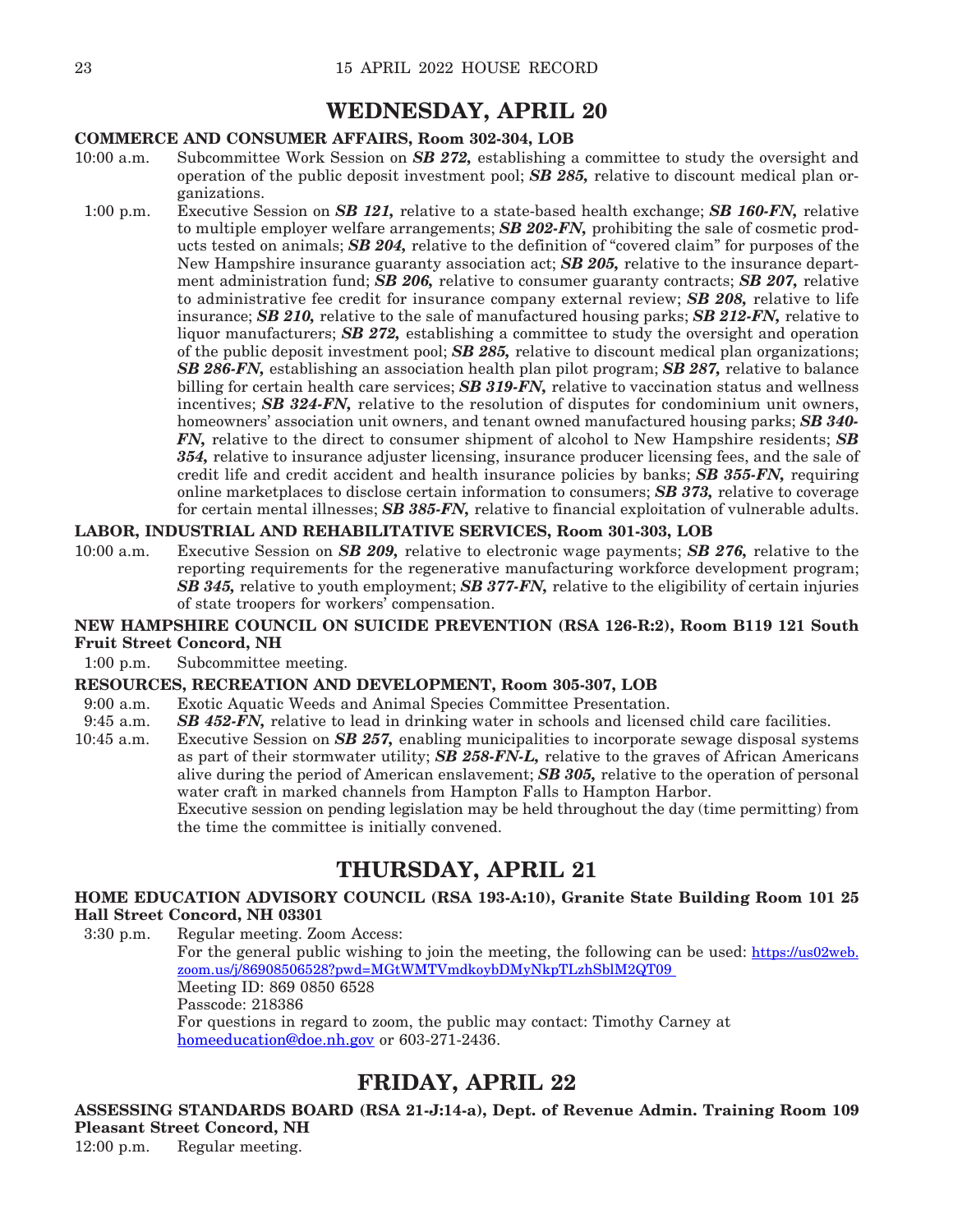**GOVERNOR'S COMMISSION ON ALCOHOL AND DRUG ABUSE PREVENTION, TREATMENT, AND RECOVERY (RSA 12-J:1), Fox Chapel 105 Pleasant Street Main Bldg. Concord, NH 03301** 9:30 a.m. Regular meeting.

**HEALTH AND HUMAN SERVICES OVERSIGHT COMMITTEE (RSA 126-A:13), Room 205-207, LOB** 10:00 a.m. Regular meeting.

**MOUNT WASHINGTON COMMISSION (RSA 227-B:3), Pope Memorial Library 2719 White Mountain Hwy, S Main St, North Conway, NH 03860**

9:30 a.m. Regular meeting.

#### **NEW HAMPSHIRE TRANSPORTATION COUNCIL (RSA 238-A:2), NH DOT Room 114 7 Hazen Drive Concord, NH 03301**

9:00 a.m. Regular meeting. Join Zoom Meeting <https://us06web.zoom.us/j/86109629014?pwd=TXBmZWJBb2JJVEs0bjVsamVwZ1pQQT09> Meeting ID: 861 0962 9014 Passcode: 872878

### **SOLID WASTE WORKING GROUP (RSA 149:M:61), NH DES Offices Room 208C 29 Hazen Drive Concord, NH**<br>9:00 a.m. **H**

Regular meeting. [https://register.gotowebinar.com/register/944991081080221199](https://us-east-2.protection.sophos.com?d=gotowebinar.com&u=aHR0cHM6Ly9yZWdpc3Rlci5nb3Rvd2ViaW5hci5jb20vcmVnaXN0ZXIvOTQ0OTkxMDgxMDgwMjIxMTk5&i=NWRmN2M1OGRjNDMxOGEwZGMyZjVmYjJj&t=dUR3eUROcC80V2pOekVxSzkzSnhlTnFsNG41dEkwMUZZR2NRMVdKNURiZz0=&h=06650db0e64c40959aabc41dc2d1356b)

#### **SPECIAL COMMITTEE ON REDISTRICTING, Room 201-203, LOB**

- 10:00 a.m. *SB 200,* relative to the election of district commissioners in Haverhill.<br>10:30 a.m. Public hearing on proposed non-germane Amendment #2022-1523h to
	- Public hearing on proposed non-germane Amendment #2022-1523h to SB200, relative to the election of district commissioners in Haverhill. The amendment establishes new United States House of Representative districts in accordance with the latest federal decennial census. Copies of the amendment are available in the Sergeant-at-Arms office, Room 318, State House and on the General Court website.

 Executive session on pending legislation may be held throughout the day (time permitting) from the time the committee is initially convened.

### **MONDAY, APRIL 25**

#### **EXECUTIVE DEPARTMENTS AND ADMINISTRATION, Room 302-304, LOB**

- 10:30 a.m. *SB 224,* recognizing the second Thursday in October as children's environmental health day.
- 10:45 a.m. Public hearing on proposed Amendment #2022-1506h to SB 224, relative to nonresident electrician license reciprocity. The amendment requires that an electrician seeking nonresident license reciprocity must hold an active and valid electrical license in good standing from another state. Copies of the amendment are available in the Sergeant-at-Arms Office, Room 318, State House. 11:15 a.m. *SB 450,* relative to the prescription drug affordability board.
- Executive session on pending legislation may be held throughout the day (time permitting) from the time the committee is initially convened.

#### **NEW HAMPSHIRE COUNCIL ON SUICIDE PREVENTION (RSA 126-R:2), Room B119 121 South Fruit Street Concord, NH**

10:00 a.m. Regular meeting.

#### **Fred Brown Building Room 288 129 Pleasant Street Concord, NH**

12:30 p.m. Subcommittee meeting.

#### **NEW HAMPSHIRE PRESCRIPTION DRUG AFFORDABILITY BOARD (RSA 126-BB:2), Brown Building Auditorium, Health and Human Services, 129 Pleasant St. Concord NH 03301**

1:00 p.m. Regular meeting. Please see Board the website for additional information regarding this meeting: https://www.dhhs.nh.gov/ombp/medicaid/nhpdab/index.htm

#### **STATE COMMISSION ON AGING (RSA 19-P:1), NH Employment Security 45 South Fruit Street Concord, NH**

10:00 a.m. Regular meeting. Remote access via Zoom: [https://us02web.zoom.us/j/87430173115?pwd=bUFER3I5emt3NGVueDBYYW9SZThLUT09](https://urldefense.com/v3/__https:/us02web.zoom.us/j/87430173115?pwd=bUFER3I5emt3NGVueDBYYW9SZThLUT09__;!!Oai6dtTQULp8Sw!HGvcGc6U-N52ymPltOOOqq8DjnzweecGJjFeWeQdKUeLqx33Fa5zW-gC0T3aM4t8kQOqNg$) By Phone: +1 (929) 205-6099 using Meeting ID: 874 3017 3115 and Passcode: 295220 Questions? Please contact Rebecca Sky at [Rebecca.Sky@nh.gov](mailto:Rebecca.Sky@nh.gov) or 603-271-0527 or 603-848-4204. Main Topic: Workforce Development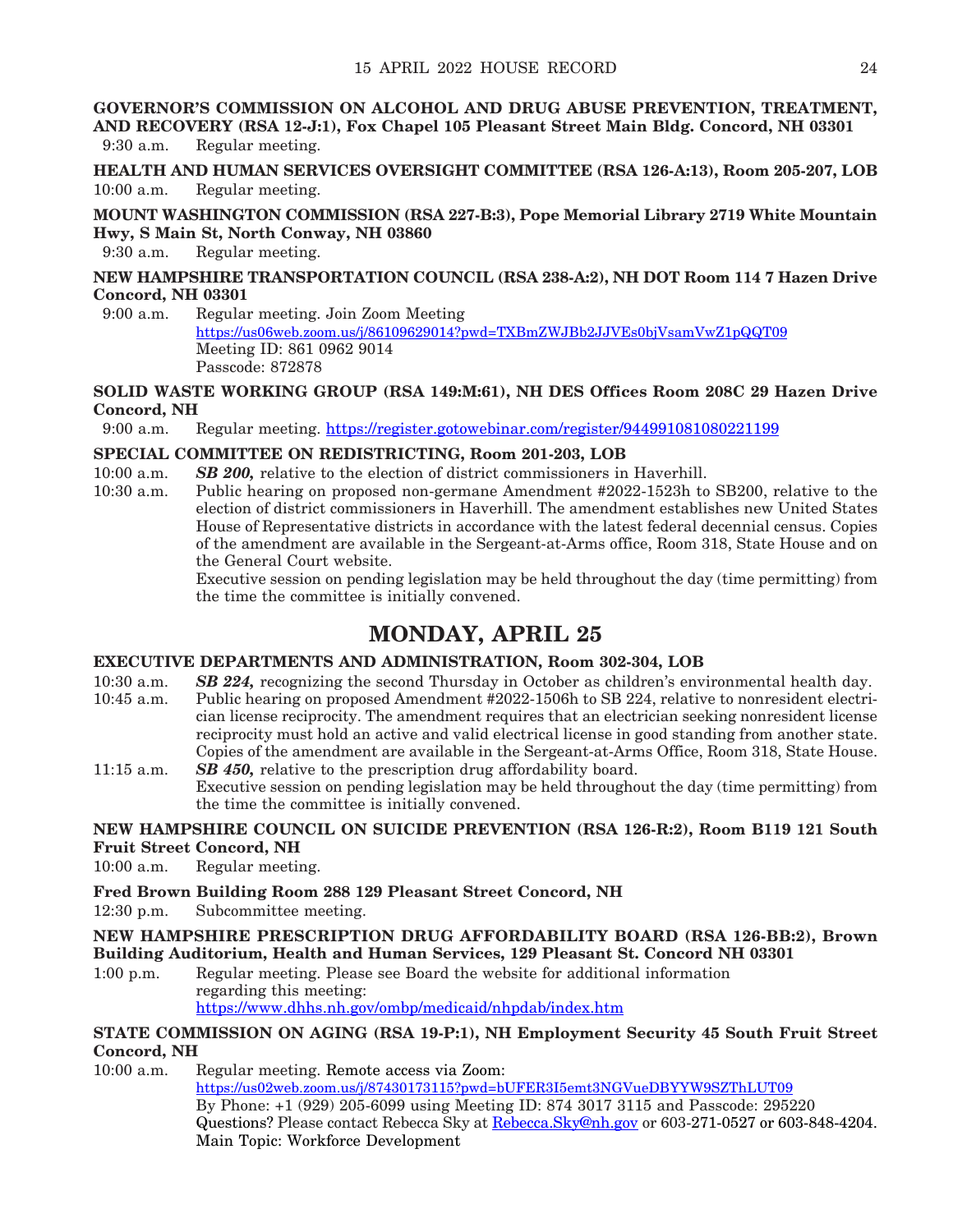### **TUESDAY, APRIL 26**

#### **FINANCE, Room 210-211, LOB**

10:00 a.m. Executive Session on *SB 227-FN,* relative to death benefits for first responders who die from suicide; *SB 409,* relative to disaster relief loans; *SB 371-FN-A,* making an appropriation to the lead paint hazard remediation fund; *SB 422-FN,* establishing an adult dental benefit under the state Medicaid program.

#### **NEW HAMPSHIRE DRUG OVERDOSE FATALITY REVIEW COMMISSION (RSA 126-BB:1), DHHS Brown Auditorium, 129 Pleasant St., Concord, NH 03301**

4:00 p.m. Regular meeting. Join Zoom Meeting: [https://nh-dhhs.zoom.us/j/3031726939?pwd=ckNDcmNyM1VJdGtsWWlDd2hCWlJVUT09](https://nh-dhhs.zoom.us/j/3031726939?pwd=ckNDcmNyM1VJdGtsWWlDd2hCWlJVUT09%20%20)  Meeting ID: 303 172 6939 Passcode: 810055

### **THURSDAY, APRIL 28**

#### **COMMISSION ON THE INTERDISCIPLINARY PRIMARY CARE WORKFORCE (RSA 126-T), Division of Public Health Services Rooms 110-111 29 Hazen Drive Concord, NH**

2:00 p.m. Regular meeting.

 Join Zoom Meeting <https://nh-dhhs.zoom.us/j/92890253816?pwd=NlhqNCtJemxWQlZXVUFDK0NFU1JYdz09> Meeting ID: 928 9025 3816 Passcode: 579160 Find your local number: <https://nh-dhhs.zoom.us/u/abLxgbSLiU> The following email address will be monitored throughout the meeting, should participants have technical difficulties: [Alisa.Druzba@dhhs.nh.gov](mailto:Alisa.Druzba@dhhs.nh.gov)

### **MONDAY, MAY 9**

#### **COMMISSION TO STUDY GRANDFAMILIES IN NEW HAMPSHIRE (RSA 170-G:17-b), Room 100, SH** 1:00 p.m. Regular meeting.

### **FRIDAY, MAY 13**

#### **COMMISSION ON THE ENVIRONMENTAL AND PUBLIC HEALTH IMPACTS OF PERFLUORI-NATED CHEMICALS (RSA 126-A:79-a), Room 000, REMOTE**

10:00 a.m. Regular meeting.

 This meeting will take place by remote conference. To listen in please follow the instructions below:

 Please register for HB 737 Commission Meeting on May 13, 2022 10:00 AM EST at: <https://attendee.gotowebinar.com/rt/5746796955811836429>

 After registering, you will receive a confirmation email containing information about joining the webinar. You also may join the meeting by phone:

Call in Number: 1 (415) 930-5321 Access Code: 613-661-216 Webinar ID: 754-269-779

 The following email address will be monitored throughout the meeting by someone who can assist with and alert the committee to any technical issues: [Amy.E.Rousseau@DES.NH.gov](mailto:Amy.E.Rousseau@DES.NH.gov). You may also call Amy Rousseau at 603-848-1372.

**COMMISSION TO STUDY THE INCIDENCE OF POST-TRAUMATIC STRESS DISORDER IN FIRST RESPONDERS AND WHETHER SUCH DISORDER SHOULD BE COVERED UNDER WORKERS' COMPENSATION (RSA 281-A:17-d ), NH Fire Academy 98 Smokey Bear Blvd Classroom 2 Concord, NH 03301**

10:00 a.m. Regular meeting.

**LONG-TERM SEACOAST COMMISSION ON DRINKING WATER (RSA 485-F:6), NHDES Portsmouth Regional Office Room A Pease International Tradeport 222 International Dr.,Suite 175, Portsmouth, NH 03801** 

2:00 p.m. Regular meeting.

### **FRIDAY, MAY 20**

**LEGISLATIVE YOUTH ADVISORY COUNCIL (RSA 19-K:1), Room 206-208, LOB**

10:00 a.m. Regular meeting.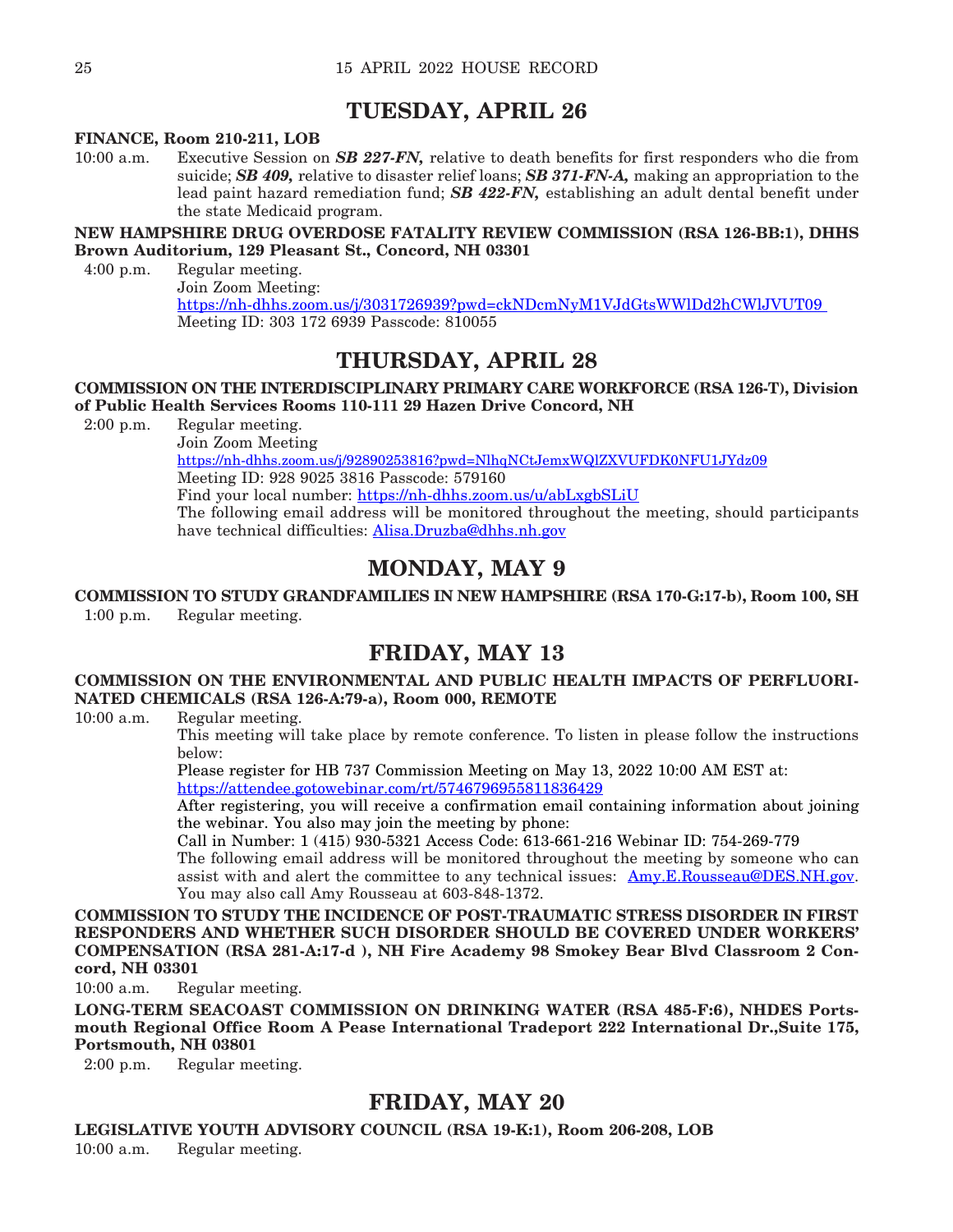#### **NEW HAMPSHIRE RARE DISEASE ADVISORY COUNCIL (RSA 126-A:79), DHHS Health Training Room 3rd Floor 29 Hazen Drive Concord, NH 03301**

3:00 p.m. Regular meeting. Join Zoom Meeting <https://nh-dhhs.zoom.us/j/3947758509?pwd=ekp1cjBacVRrTXA2dGlMSW1YL1NYZz09> Meeting ID: 394 775 8509 Passcode: MCH

**OVERSIGHT COMMISSION ON CHILDREN'S SERVICES (RSA 21-V:10), Room 100, SH** 8:00 a.m. Regular meeting.

### **MONDAY, MAY 23**

**CAPITAL BUDGET OVERVIEW COMMITTEE (RSA 17-J:2), Room 201-203, LOB**

10:15 a.m. Regular meeting.

**LONG RANGE CAPITAL PLANNING AND UTILIZATION COMMITTEE (RSA 17-M:1), Room 201- 203, LOB**

9:30 a.m. Regular meeting.

**NEW HAMPSHIRE PRESCRIPTION DRUG AFFORDABILITY BOARD (RSA 126-BB:2), Brown Building Auditorium, Health and Human Services, 129 Pleasant St., Concord, NH 03301** 

10:00 a.m. Regular meeting. Please see Board the website for additional information regarding this meeting: <https://www.dhhs.nh.gov/ombp/medicaid/nhpdab/index.htm>

### **OFFICIAL NOTICES**

#### **\*\*\*\*\*\***

The **Rockingham** County Executive Committee will meet on **Friday, May 6, 2022, at 9:30 a.m.**, in the Hilton Auditorium at the Rockingham County Nursing Home in Brentwood, NH. The purpose of the meeting is to conduct the third quarter budget review and vote to recommend Salaries and Benefits for Elected Officials for the next term of office commencing January, 2023, to the full County Convention.

Rep. David A. Welch, Clerk

#### **\*\*\*\*\*\***

### **MEMBERS' NOTICES**

The following notices are published in the House Record as a courtesy to the member(s) requesting publication. These are not official public notices and will be limited to legislative policy or legislative social activities and political meetings or events. Publication should not be construed as support for either the events listed or the views espoused by the individual or organization sponsoring the event.

#### **\*\*\*\*\*\***

On **April 15, 2022, from 12:15-12:50 pm**, the Bipartisan Disability Caucus will be meeting on Zoom to discuss issues and legislation affecting the disability community. Audrey Gerkin from the Council for Youth with Chronic Conditions will be presenting a brief virtual presentation. All are welcome. If you have any questions, please reach out to Representative Gaby Grossman.

Zoom Meeting ID: 766 5279 4076 Passcode: caucus

Rep. Gaby Grossman

#### **\*\*\*\*\*\***

On **Saturday, April 16, 2022**, the New Hampshire Fish and Game Department invites all legislators, staff, and their families to Discover Wild New Hampshire Day, a fun opportunity to explore the wildlife and outdoor resources of our great state. From educational exhibits on the environment to live animals, hands-on sporting activities, kids' crafts, great food, and the latest hunting and fishing gear, there is something for the whole family to enjoy. The event runs from 10:00 am to 3:00 pm. For more information, please visit our website at: <https://www.wildlife.state.nh.us/events/dwnh.html> or contact Nicola Whitley, Chief of Public Affairs, at [Nicola.L.Whitley@wildlife.nh.gov](mailto:Nicola.L.Whitley@wildlife.nh.gov) or 271-3211.

Rep. Tim Lang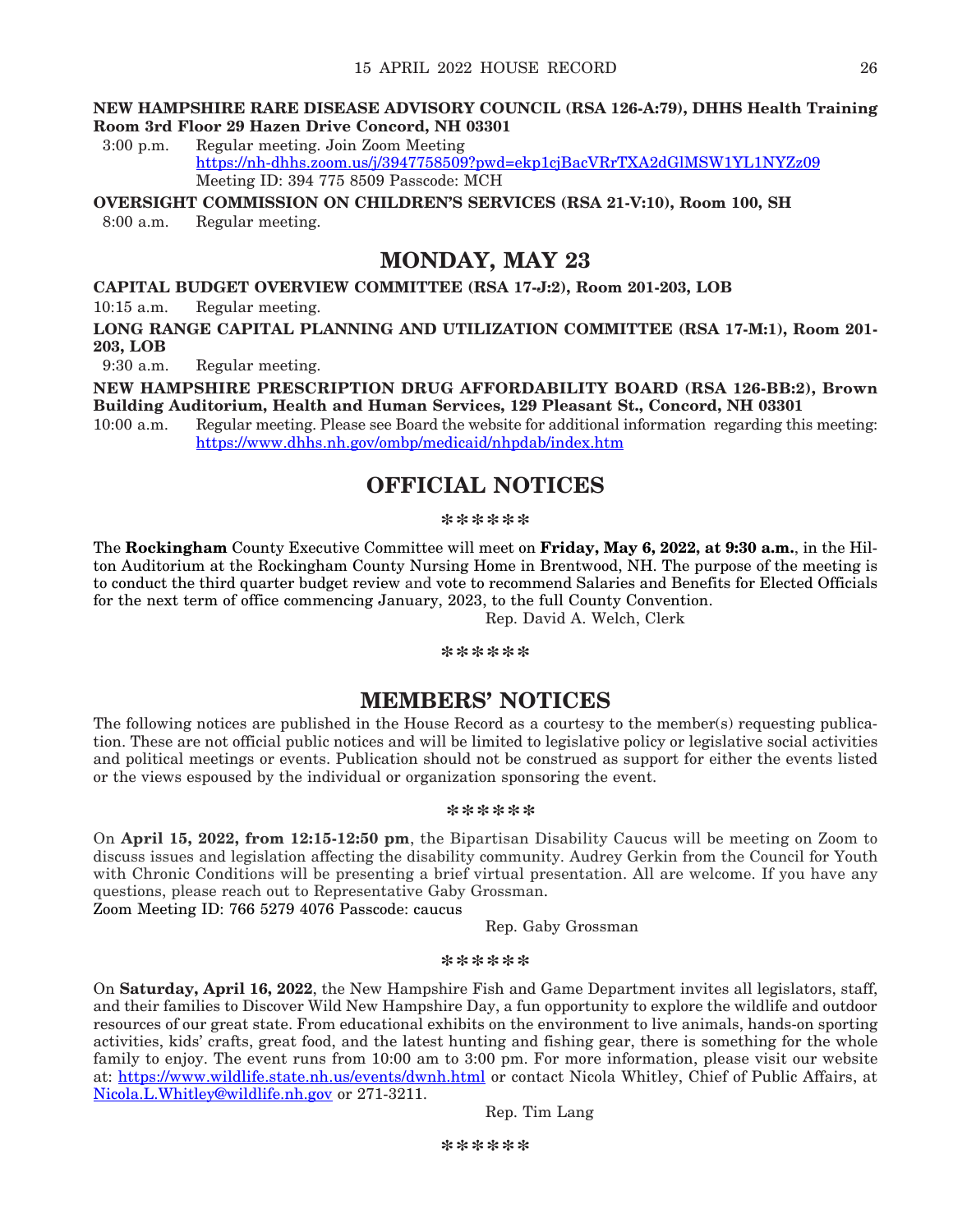Walmart cordially invites all legislators and staff to their annual legislative lunch in the State House cafeteria on **Thursday, May 5** during the session lunch break.

Rep. Steven Smith

**\*\*\*\*\*\***

In recognition of your support, the New Hampshire Law Enforcement Officers Memorial Association cordially invites you to attend the 30<sup>th</sup> Annual New Hampshire Fallen Law Enforcement Officers Memorial Ceremony, to honor the Law Enforcement Officers throughout the state of New Hampshire who have made the ultimate sacrifice and died in the line of duty while protecting the citizens of the state. The ceremony will be held on **Friday, May 20, 2022**, beginning promptly at **10:00 a.m.**, at the Memorial site in front of the Legislative Office Building. The ceremony will proceed rain or shine. Please do not hesitate to contact Colonel Kevin Jordan at the New Hampshire Fish and Game Department at 603-271-3128 should you have any questions. Speaker Packard

**\*\*\*\*\*\***

### **REVISED FISCAL NOTES**

The following bills have a revised fiscal note:HB102, HB103, HB347, HB355, HB591, HB611, HB620, HB624, HB1064, HB1130, HB1228, HB1235, HB1237, HB1288, HB1318, HB1423, HB1456, HB 1469, HB1496, HB1521, HB1526, HB1531, HB1535, HB1540, HB1547, HB1586, HB1587, HB1598, HB1604, HB1608, HB1621, HB1622, HB1628, HB1629, HB1632, HB1635, HB1642, HB1647, HB1661, HB1665, HB1677, HB1681, HB1682, SB59, SB92, SB160, SB202, SB267, SB278, SB294, SB301, SB303, SB324, SB326, SB340, SB355, SB363, SB366, SB383, SB385, SB400, SB401, SB402, SB405, SB407, SB418, SB422, SB423, SB427, SB429, SB430, SB435, SB438, SB452, SB460.

Paul C. Smith, Clerk of the House

### **STATE HOUSE VISITATION SCHEDULE**

As a convenience to the members of the NH General Court, the Visitor Center offers the following schedule of schools and other groups visiting the State House. These listings are to ensure all members be notified in a timely manner of visitors from their district. Our schedule books for the school year and subject to changes.

**Please contact the Visitor Center concerning school tour booking information**. Legislators planning to meet with students should notify the Visitor Center. Thank you for your continued participation with your School Visitation Program.

Virginia J. Drew, Director

Margaret Waterhouse, Public Information Administrator

| <b>DATE</b>      | <b>TIME</b> | <b>GROUP</b>                        | #/GRADE   |
|------------------|-------------|-------------------------------------|-----------|
| April 15         | 9:00        | Epsom Central School                | 42/4      |
| April 15         | 9:30/10:45  | <b>Barnstead Elementary School</b>  | 80/4      |
| April 18         | 9:45/11:00  | Thornton's Ferry School - Merrimack | 90/4      |
| April 18         | 2:00        | Around the Dome GSA tour            | 25/adults |
| April 19         | 9:30        | Maple St. Magnet School – Rochester | 42/4&5    |
| April 19         | 10:00/11:30 | Newmarket Elementary School         | 75/4      |
| April 19         | 10:30       | Christa McAuliffe School – Concord  | 50/4      |
| April 20         | 10:00/11:15 | Hampstead Central School            | 100/4     |
| April 21         | 9:30/11:00  | Garrison School – Dover             | 100/4     |
| April 21         | 9:00/11:30  | John Fuller Elementary - No. Conway | 70/4      |
| April 21         | 12:00       | Wediko School                       | 6/HS      |
| April 22         | 9:00        | Chichester Central School           | 25/4      |
| April 22         | 10:30       | Portsmouth Christian Academy        | 44/4      |
| April 22         | 10:00/11:00 | Woodman Park School – Dover         | 100/4     |
| April 25         | 1:00        | OLLI Around the State House tour    | 30/Srs    |
| April 26         | 2:00        | The Birches at Concord              | 10/Srs    |
| April 27         | 9:00        | UNH Cooperative Extension – 4H      | 40        |
| April 28         | 9:30        | Capital Christian School – Concord  | $15/k-8$  |
| April 29         | 10:00       | Grantham Village School             | 48/4      |
| May 2            | 9:00/10:15  | <b>Hudson Memorial School</b>       | 60/8      |
| May <sub>3</sub> | 9:30        | The Well School – Peterborough      | 16/4      |
| May 3            | 10:30       | Milton Elementary School            | 42/4      |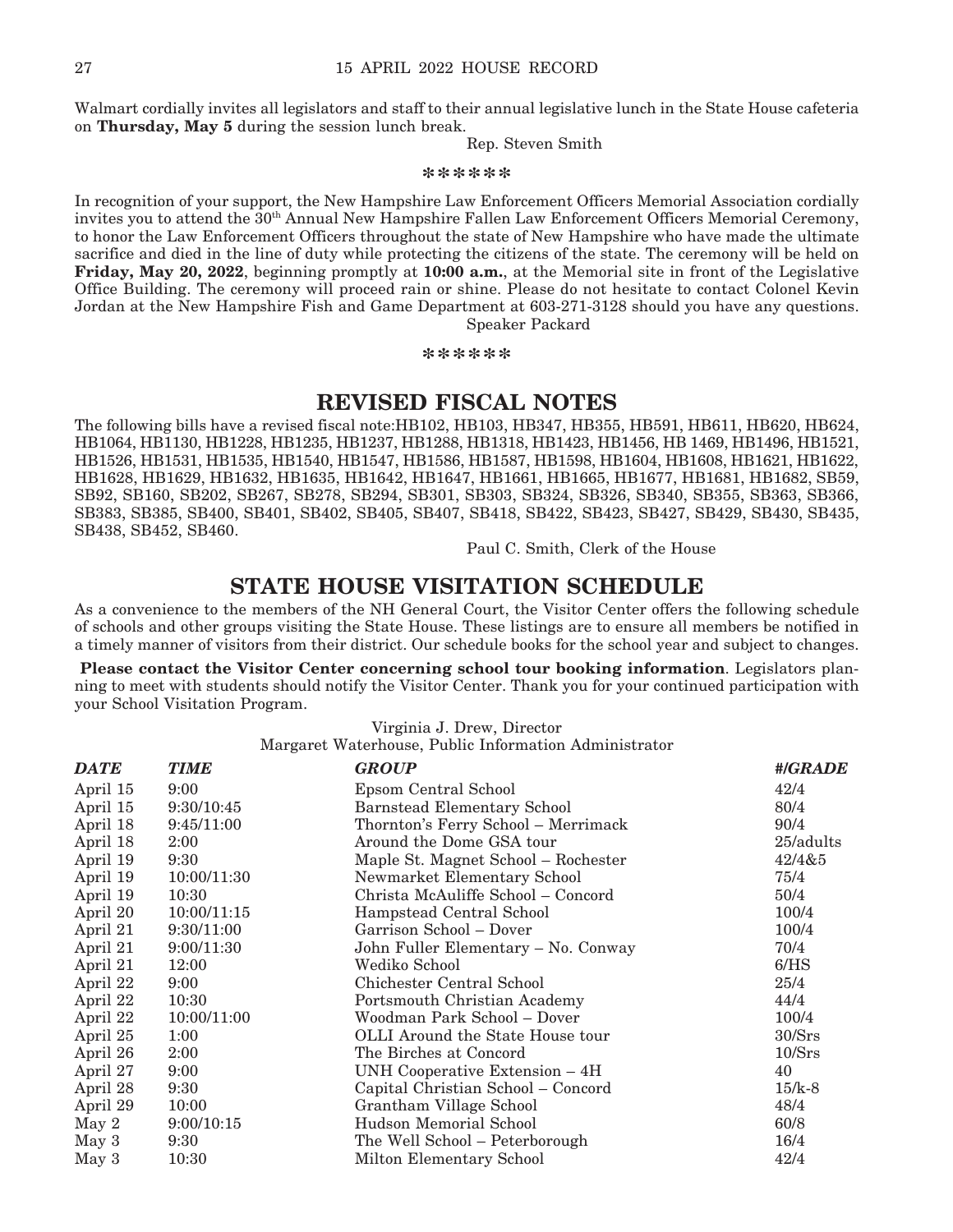#### 15 APRIL 2022 HOUSE RECORD 28

| <b>DATE</b> | <b>TIME</b>     | <b>GROUP</b>                              | #/GRADE    |
|-------------|-----------------|-------------------------------------------|------------|
| May 4       | 10:00           | Swasey Central School – Brentwood         | 49/4       |
| May 5       | 10:00           | Trinity Christian School - Keene          | 10/4       |
| May 5       | 10:00           | Piermont Village School                   | $23/3 - 6$ |
| May 6       | 10:00           | The Founders Academy                      | 50/MS      |
| May 9       | 10:00           | Henry Moore School - Candia               | 30/4       |
| May 10      | 10:00/12:00     | Bernice A. Ray School - Hanover           | 84/4       |
| May 11      | 10:00           | Greenland Central School                  | 48/4       |
| May 11      | 10:00           | Mt. St. Mary Academy - Manchester         | 26/4&5     |
| May 12      | 9:45            | St. Charles School – Rochester            | 17/4       |
| May 12      | $10:15*2$ tours | Moharimet School- Madbury                 | 75/4       |
| May 13      | 10:00/11:00     | Rindge Memorial School                    | 55/4       |
| May $13$    | 9:15            | Nottingham School                         | 46/4       |
| May 13      | 1:00            | Bowman Place at Olde Bedford              | 12/Srs     |
| May 16      | 10:30           | Jaffrey Grade School                      | 38/4       |
| May 16      | 9:30            | Conway Elementary School                  | 35/4       |
| May 17      | 9:30            | Gonic Elementary School                   | 40/4       |
| May 17      | 9:45            | Maple Ave. Elementary School - Claremont  | 50/4       |
| May 18      | 9:00            | St. Francis of Assisi School - Litchfield | 50/4       |
| May 18      | 10:00           | Village Questers Group                    | 20/adults  |
| May 18      | 10:00/11:00     | <b>Epping Elementary School</b>           | 80/4       |
| May 19      | 9:00            | New Found Regional HS                     | 25/HS      |
| May 19      | 9:45/10:45      | Inter-Lakes Elementary School - Meredith  | 75/4       |

#### **AMENDMENTS (LISTED IN NUMERICAL ORDER)**

#### **Amendment to SB 229 (2022-1334h)**

#### **Proposed by the Committee on Health, Human Services and Elderly Affairs – c**

Amend RSA 430:58, I(h) as inserted by section 1 of the bill by replacing it with the following:

 (h) Invite the participation of state and federal agencies, municipalities, universities, the general public, or others in helping to manage, educate, and raise awareness of invasive species.

Amend the bill by replacing all after the enacting clause with the following:

1 Pharmacist Administration of Vaccines. Amend RSA 318:16-b to read as follows:

A pharmacist, pharmacy intern, [or] licensed advanced pharmacy technician, *or certified pharmacy technician,* under the supervision of an on-site immunizing pharmacist may administer influenza and a COVID-19 vaccine, if available, to the general public. A pharmacist, pharmacy intern, or licensed advanced pharmacy technician, under the supervision of an on-site immunizing pharmacist may administer haemophilus influenza, hepatitis A, hepatitis B, hepatitis A and B, human papillomavirus, meningococcal, pneumococcal, tetanus and diphtheria, varicella, zoster, MMR (measles, mumps, and rubella), and Tdap (tetanus, diphtheria and pertussis) vaccines, which have been approved by the Food and Drug Administration, to individuals 18 years of age or older as ordered by an immunizing pharmacist. The pharmacist, pharmacy intern, [or] licensed advanced pharmacy technician*, or certified pharmacy technician* shall:

 I. Hold a current license to practice as a pharmacist, be registered as a pharmacy intern under RSA 318:15-b in New Hampshire, or be licensed as a licensed advanced pharmacy technician under RSA 318:15-c*, or be a certified pharmacy technician and registered with the board pursuant to RSA 318:15-a*.

II. Possess at least \$1,000,000 of professional liability insurance coverage.

 III. In order to administer vaccines, have completed training specific to administration of the respective vaccines that includes programs approved by the Accreditation Council for Pharmacy Education (ACPE) or curriculum-based programs from an ACPE-accredited college of pharmacy or state or local health department programs or programs recognized by the board. *This training shall include hands-on injection technique and the recognition and treatment of emergency reactions to vaccinations.*

*IV. Have a current certificate in basic cardiopulmonary resuscitation.*

[IV]*V*. Provide to the board evidence of compliance with paragraphs I-[III] *IV*.

 [V]*VI*. Provide notice to the primary care provider, when designated by the patient, of the administration of any vaccine.

 [VI]*VII*. Record the vaccination in the state vaccine registry in accordance with RSA 141-C:20-f and/or when required by state and federal law and maintain a record of the vaccination as required by state and federal law.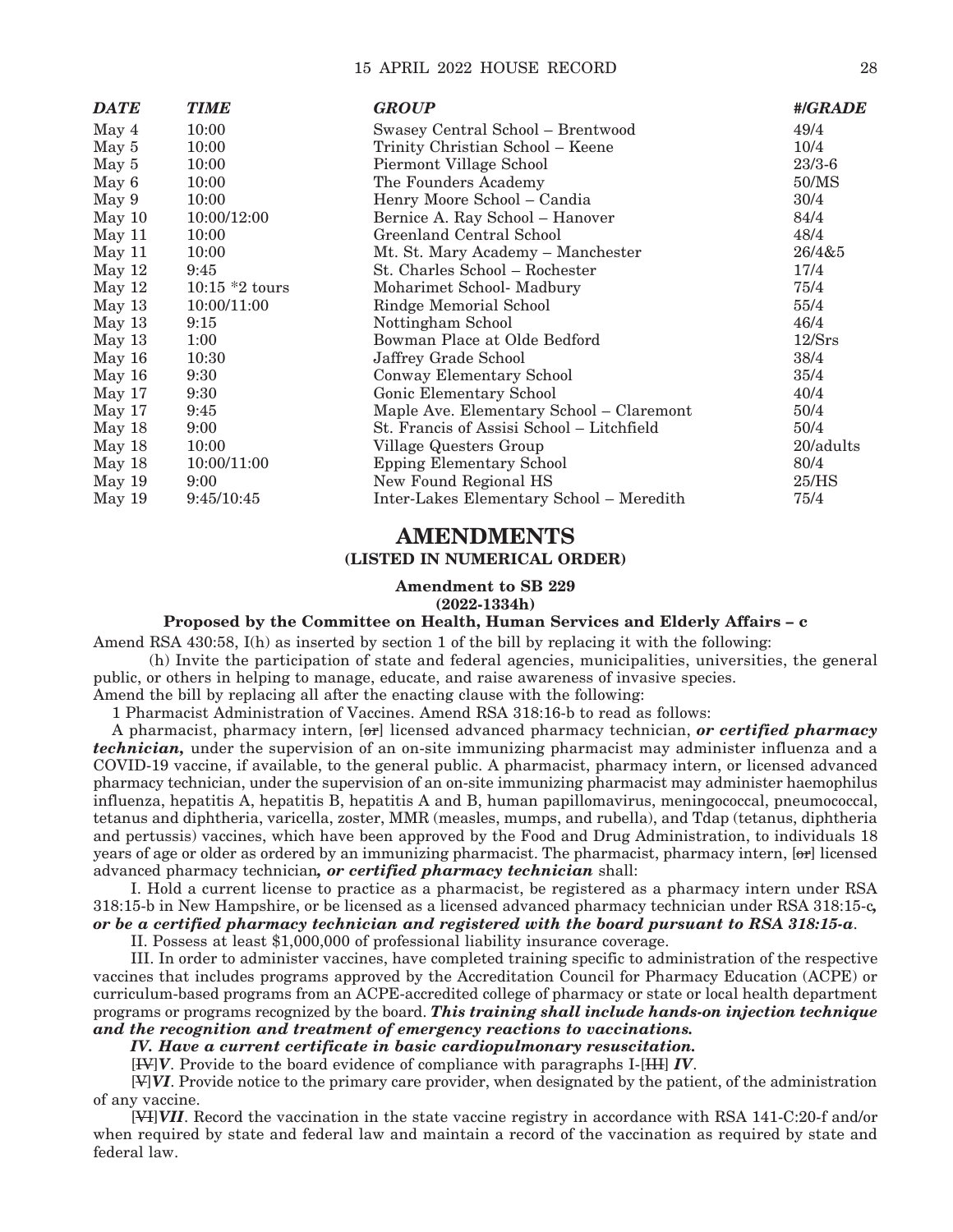[VII]*VIII*. Submit reports of any adverse reactions following vaccination to the Centers for Disease Control (CDC) Vaccine Adverse Event Reporting System (VAERS).

*IX. Review the vaccine registry or other vaccination records before administering the vaccination.*

2 Repeal. RSA 318:16-f, relative to pharmacy technician administration of COVID-19 vaccines, is repealed. 3 Effective Date. This act shall take effect 90 days after its passage.

#### 2022-1334h

#### AMENDED ANALYSIS

This bill amends the requirements for the administration of vaccines and permits certified pharmacy technicians to administer vaccines.

#### **Amendment to SB 241 (2022-1543h)**

#### **Proposed by the Minority of the Special Committee on Redistricting – r**

Amend the bill by replacing section 1 with the following:

1 Councilor Districts. RSA 662:2 is repealed and reenacted to read as follows:

662:2 Councilor Districts. The state is divided into 5 districts for the choosing of councilors, each of which may elect one councilor. The districts shall be constituted as follows:

 I. Councilor district number 1 is constituted of the counties of Belknap, Carroll, Coos, Grafton, and Sullivan.

 II. Councilor district number 2 is constituted of the county of Strafford, the towns of Allenstown, Andover, Boscawen, Bow, Bradford, Canterbury, Chichester, Danbury, Deerfield, Dunbarton, Epsom, Henniker, Hill, Hopkinton, Loudon, Newbury, New London, Northfield, Northwood, Nottingham, Pembroke, Pittsfield, Salisbury, Sutton, Warner, Webster, and Wilmot and the cities of Concord and Franklin.

 III. Councilor district number 3 is constituted of the towns of Atkinson, Brentwood, Candia, Chester, Danville, East Kingston, Epping, Exeter, Fremont, Greenland, Hampstead, Hampton, Hampton Falls, Hudson, Kensington, Kingston, New Castle, Newfields, Newington, Newmarket, Newton, North Hampton, Pelham, Plaistow, Raymond, Rye, Salem, Sandown, Seabrook, South Hampton, Stratham, and Windham, and the city of Portsmouth.

 IV. Councilor district number 4 is constituted of the towns of Auburn, Bedford, Derry, Goffstown, Hooksett, Litchfield, Londonderry, Merrimack, and the city of Manchester.

 V. Councilor district number 5 is constituted of the county of Cheshire, the towns of Amherst, Antrim, Bennington, Brookline, Deering, Francestown, Greenfield, Greenville, Hancock, Hillsborough, Hollis, Lyndeborough, Mason, Milford, Mont Vernon, New Boston, New Ipswich, Peterborough, Sharon, Temple, Weare, Wilton, and Windsor, and the city of Nashua.

#### **Amendment to SB 242 (2022-1353h)**

#### **Proposed by the Majority of the Committee on Election Law – r**

Amend the bill by replacing section 2 with the following:

2 Election Procedure; Counting of Votes; Disqualification of Officials. Amend RSA 659:58 to read as follows: 659:58 Disqualification of Officials. Any election official, other than the moderator, who is also a candidate for office*, other than a position of an election official,* shall not be allowed to remain *in the area designated for the counting of votes* within the guardrail during the counting of votes for an office for which he is a candidate. Such official shall disqualify himself from election duties relating to the tabulation of votes; and the moderator shall appoint an assistant who shall take the same oath as, serve in the same capacity as, and have all the powers of the election official who is disqualified until such official may properly return. *The moderator may assign any election official disqualified pursuant to this section to other duties not related to the tabulation of votes.*

#### **Amendment to SB 267-FN-A (2022-1441h)**

#### **Proposed by the Committee on Environment and Agriculture– r**

Amend RSA 430:58, I(h) as inserted by section 1 of the bill by replacing it with the following: (h) Invite the participation of state and federal agencies, municipalities, universities, the general

public, or others in helping to manage, educate, and raise awareness of invasive species.

#### **Amendment to SB 289**

#### **(2022-1336h)**

#### **Proposed by the Committee on Health, Human Services and Elderly Affairs – c**

Amend the title of the bill by replacing it with the following:

AN ACT relative to glucagon administration and relative to the dispenser report under the controlled drug prescription health and safety program.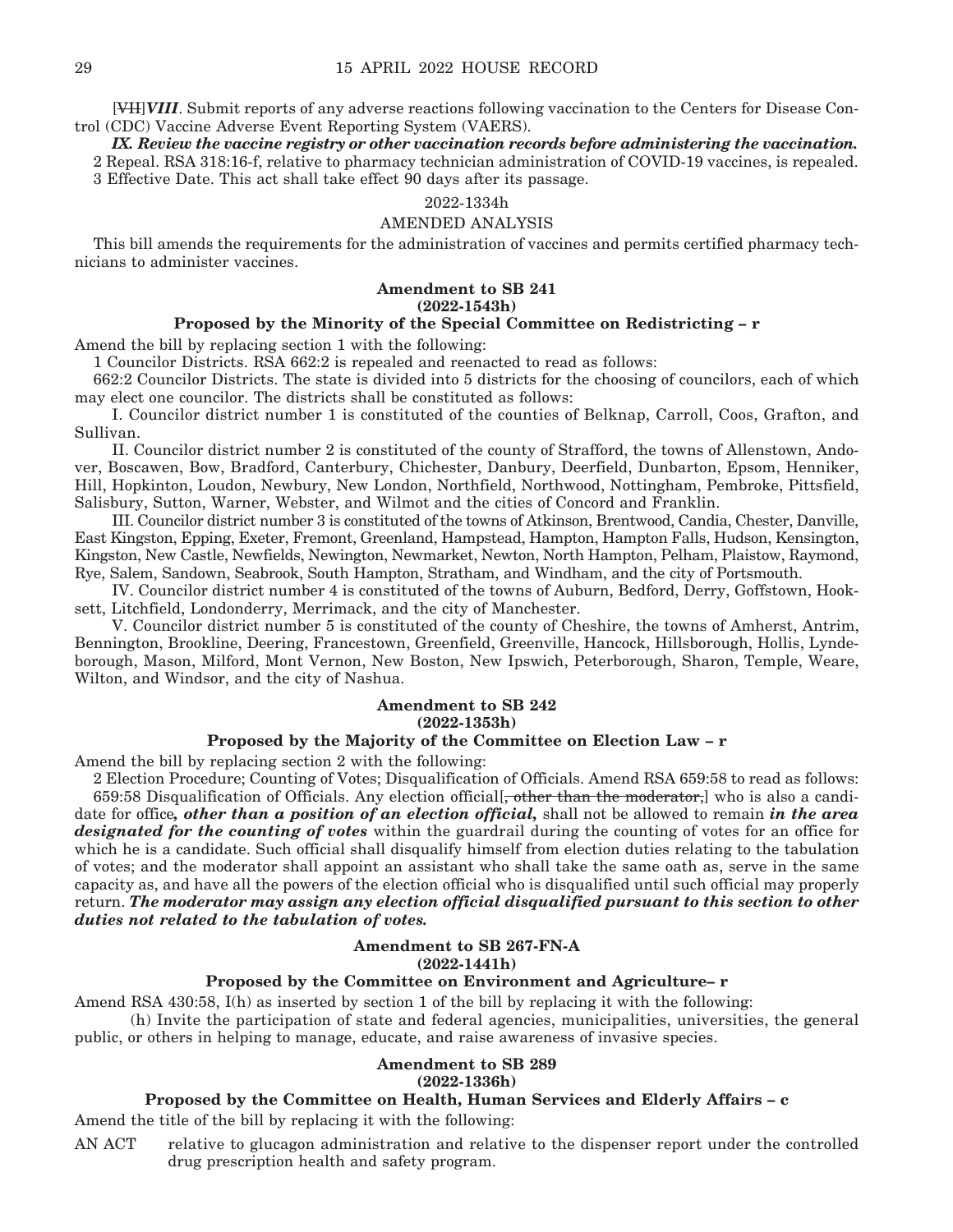Amend the bill by replacing all after the enacting clause with the following:

1 Glucagon Administration. Amend the section heading of RSA 200:40-b to read as follows:

#### 200:40-b Glucagon [Injections] *Administration*.

2 New Subparagraph; Controlled Drug Prescription Health and Safety Program; Dispenser Report. Amend RSA 126-A:91, VI by inserting after subparagraph (o) the following new subparagraph:

(p) The format of the prescription: electronic, faxed, written, oral, or other.

3 Effective Date.

I. Section 1 of this act shall take effect 60 days after its passage.

II. The remainder of this act shall take effect upon its passage.

#### 2022-1336h

#### AMENDED ANALYSIS

This bill changes a statutory reference from glucagon injections to glucagon administration. This bill also adds a requirement to the dispenser report under the controlled drug prescription health and safety program.

#### **Amendment to SB 293-FN (2022-1348h)**

#### **Proposed by the Committee on Criminal Justice and Public Safety – c**

Amend RSA 430:58, I(h) as inserted by section 1 of the bill by replacing it with the following:

 (h) Invite the participation of state and federal agencies, municipalities, universities, the general public, or others in helping to manage, educate, and raise awareness of invasive species.

Amend section 2 of the bill by replacing paragraph I with the following:

I. The members of the committee shall be as follows:

 (a) Two members of the senate, who shall be from the committee with jurisdiction over judiciary matters, appointed by the president of the senate.

 (b) One member of the house of representatives, appointed by the speaker of the house of representatives.

#### **Amendment to SB 313 (2022-1385h)**

#### **Proposed by the Committee on Executive Departments and Administration– c**

Amend RSA 430:58, I(h) as inserted by section 1 of the bill by replacing it with the following:

 (h) Invite the participation of state and federal agencies, municipalities, universities, the general public, or others in helping to manage, educate, and raise awareness of invasive species.

Amend the title of the bill by replacing it with the following:

AN ACT relative to the authority of the office of professional licensure and certification to establish fees.

Amend the bill by replacing all after the enacting clause with the following:

1 Acupuncture; Fees. Amend RSA 328-G:9, II(d) to read as follows:

(d) Has paid the [\$110] license fee and filed the application established by the board.

2 Alcohol and Other Drug Use Professionals; Fees. Amend RSA 330-C:8, I to read as follows:

 I. The board shall charge licensed alcohol and drug counselors, licensed clinical supervisors, and certified recovery support workers a [\$110] fee for the issuance of an initial license or certificate, and [\$110] *a fee* for the renewal of a license or certificate under this chapter. [The fee for a master licensed alcohol and drug counselor shall be \$240 and the renewal fee shall be \$240.] All licenses shall be renewed biennially on or before June 30 upon payment of the license renewal fee. In addition the board shall establish by rule fees for license and certificate applications, late renewal, and reinstatement of all licenses and certifications authorized by this chapter.

3 Body Art; License Required; Fees. Amend RSA 314-A:2, II to read as follows:

 II. *There shall be a fee for an initial license and a renewal license.* The procedure and timeframe for license renewals shall be as described in RSA 310-A:1-h.

4 Chiropractic; Licenses and Certificates. Amend RSA 316-A:14-a to read as follows:

316-A:14-a Licenses and Certificates. Each applicant who qualifies under this chapter and who attains a minimum grade of 70 percent upon the examination given under RSA 316-A:13, I shall receive a license from the board as a chiropractor permitted to practice in New Hampshire. [The fee for an initial license and for a license renewal shall be \$300.] *Each applicant who qualifies under this chapter shall pay a fee for an initial license and a license renewal. The initial license and license renewals shall be valid for the terms established under RSA 310-A:1-h.*

5 Chiropractic; Renewal. Amend RSA 316-A:20, II to read as follows:

II. Each applicant for renewal shall submit satisfactory evidence that the applicant has completed at least 20 hours of continuing education approved by or conducted by the International Chiropractors Association, or the American Chiropractic Association, or the New Hampshire board of chiropractic examiners, or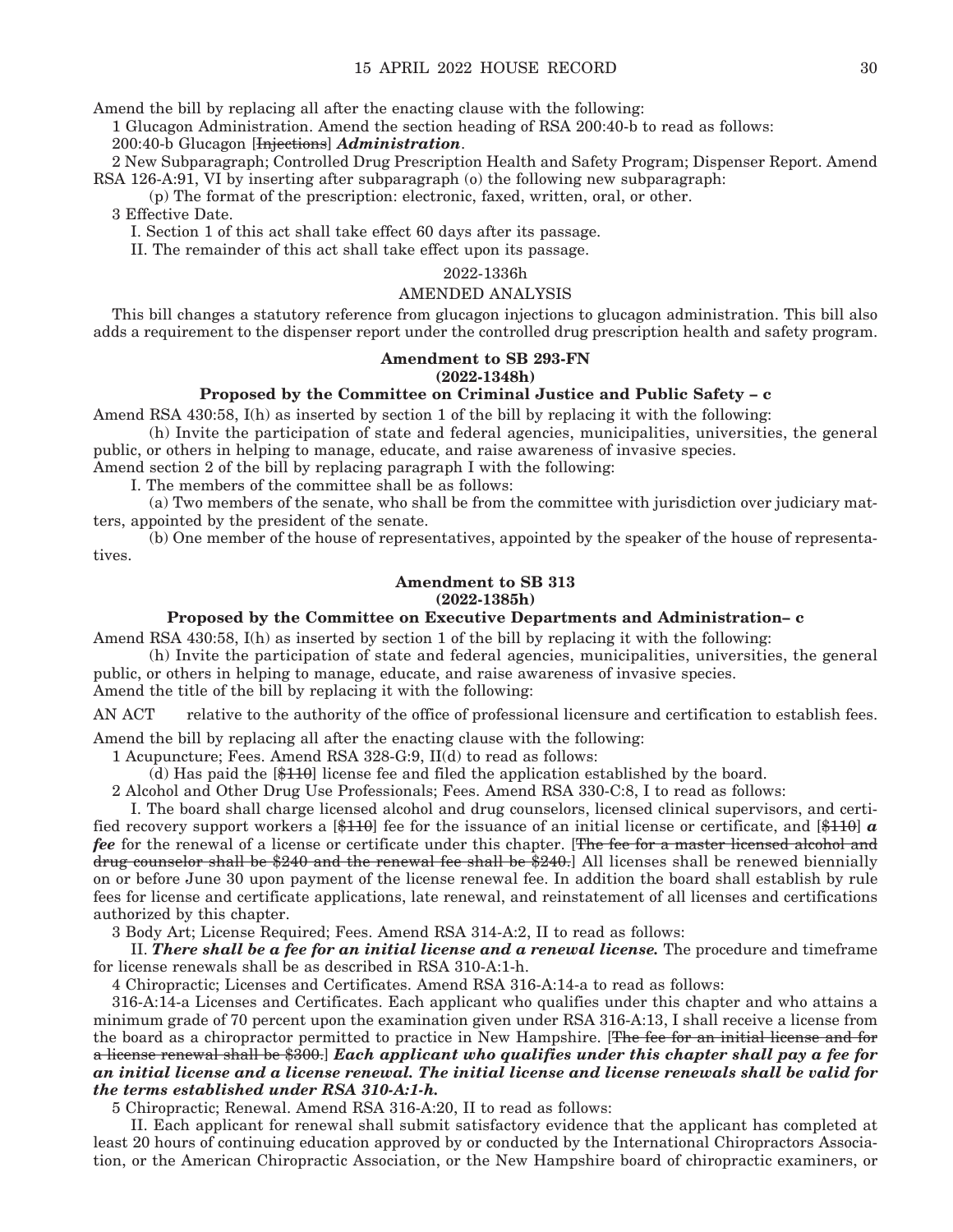any state-chartered chiropractic school or college, within one year prior to the date of renewal. *In the event of failure to comply with the provisions of this section, the applicant shall appear before the board to show cause why the license should not be suspended.*

6 Electrologists; Fees. Amend RSA 314:10, I to read as follows:

I. [The fee for an initial biennial license and for renewal of the biennial license issued under this chapter shall be \$110.] The executive director shall establish by rule a schedule of fees for *initial and renewal licenses,* applications, examinations, and license replacement.

7 Embalmers and Funeral Directors; Fees. Amend RSA 325:12-a to read as follows:

325:12-a Fees. [The fee for an initial 2-year license and for renewal of a license issued under this chapter shall be: \$110 for embalmers and \$300 for funeral directors.] The board shall establish fees for *initial and renewal licenses,* examination of applicants, for apprentices, for funeral home inspections, and for transcribing and transferring records and other services.

8 Massage Therapists and Massage Establishments; License Issuance. Amend RSA 328-B:6, I(a) to read as follows:

 $(a)$  Submits the required application form and  $[\frac{110}{10}]$  licensing fee.

9 Massage Therapists and Massage Establishments; License Issuance. Amend RSA 328-B:7 to read as follows: 328-B:7 License Renewal. All licenses issued pursuant to this chapter shall expire on the last day of the birth month of the licensee in the even-numbered year, upon approval of the executive director of the renewal application and submission of the required  $[\frac{4110}{12}]$  renewal fee.

10 Nursing Home Administrators; Qualifications for Admission to Examination. Amend the introductory paragraph RSA 151-A:5 to read as follows:

The board shall admit to examination for licensure as a nursing home administrator any candidate who pays a [\$300] licensing fee and submits evidence of good moral character and suitability prescribed by the board and evidence that the candidate is at least 21 years old and has completed preliminary education satisfactory to the board; provided:

11 Ophthalmic Dispensing; Application and Registration Fees. Amend RSA 327-A:7 to read as follows:

327-A:7 Application and Registration Fees. Every application for a certificate of registration for ophthalmic dispensing shall be accompanied by a non-refundable registration fee[ $-of $110$ ]. Upon approval of the application by the executive director, the applicant shall be issued a certificate of registration for ophthalmic dispensing, which shall be renewed biennially on or before June 30 upon payment of the renewal fee. [The fee for renewal of any certificate of registration shall be \$110.]

12 Optometry; Licenses; Qualification. Amend RSA 327:6 to read as follows:

327:6 Licenses; Qualifications. No person, except as otherwise provided in this chapter, shall practice optometry without a license. The board shall not issue a license to any applicant until the person has passed an examination approved by the board, and has presented satisfactory evidence in the form of affidavits properly sworn to, that the person is over 18 years of age and of good moral character, has completed a minimum of 2 years at a college of arts and sciences and has graduated from a school or college of optometry approved by the board, maintaining a minimum of 4 years in optometric training. Persons who submit an application which demonstrates that they meet the eligibility requirements of this chapter and any rules adopted by the board pursuant to RSA 541-A, and pay the [\$300] licensing fee, shall be licensed by the board.

13 Optometry; Contact Lens Prescriptions to be Provided to Patient. Amend RSA 327:25-a, IV to read as follows:

 IV.(a) No person shall conduct or operate a business outside of the state for the sale at retail of contact lenses to individuals within the state unless such business is registered with a permit issued by the board of pharmacy if the out-of-state business is a pharmacy, or by the board of registration in optometry if the outof-state business is not a pharmacy.

 (b) The board of pharmacy or the board of registration in optometry shall issue a permit to such outof-state business if the business discloses and provides proof:

 (1) That the business is in compliance with all applicable laws and rules in the state in which the business is located;

(2) Of the operating locations and the names and titles of all principal corporate officers;

 (3) That the business complies with all lawful directions and requests for information from the board of pharmacy and the board of registration in optometry of all states in which it conducts business; [and]

 (4) That the business agrees in writing to comply with all New Hampshire laws and rules relating to the sale or dispensing of contact lenses*; and*

 *(5) That the business has paid the established fee*.

 [(c) The board of pharmacy or the board of registration in optometry shall assess the following registration fees for out-of-state contact lens sale companies:

(1) \$300 for the initial registration.

 $(2)$  \$150 for an annual registration renewal.

14 Podiatry; Licenses. Amend RSA 315:8, I to read as follows: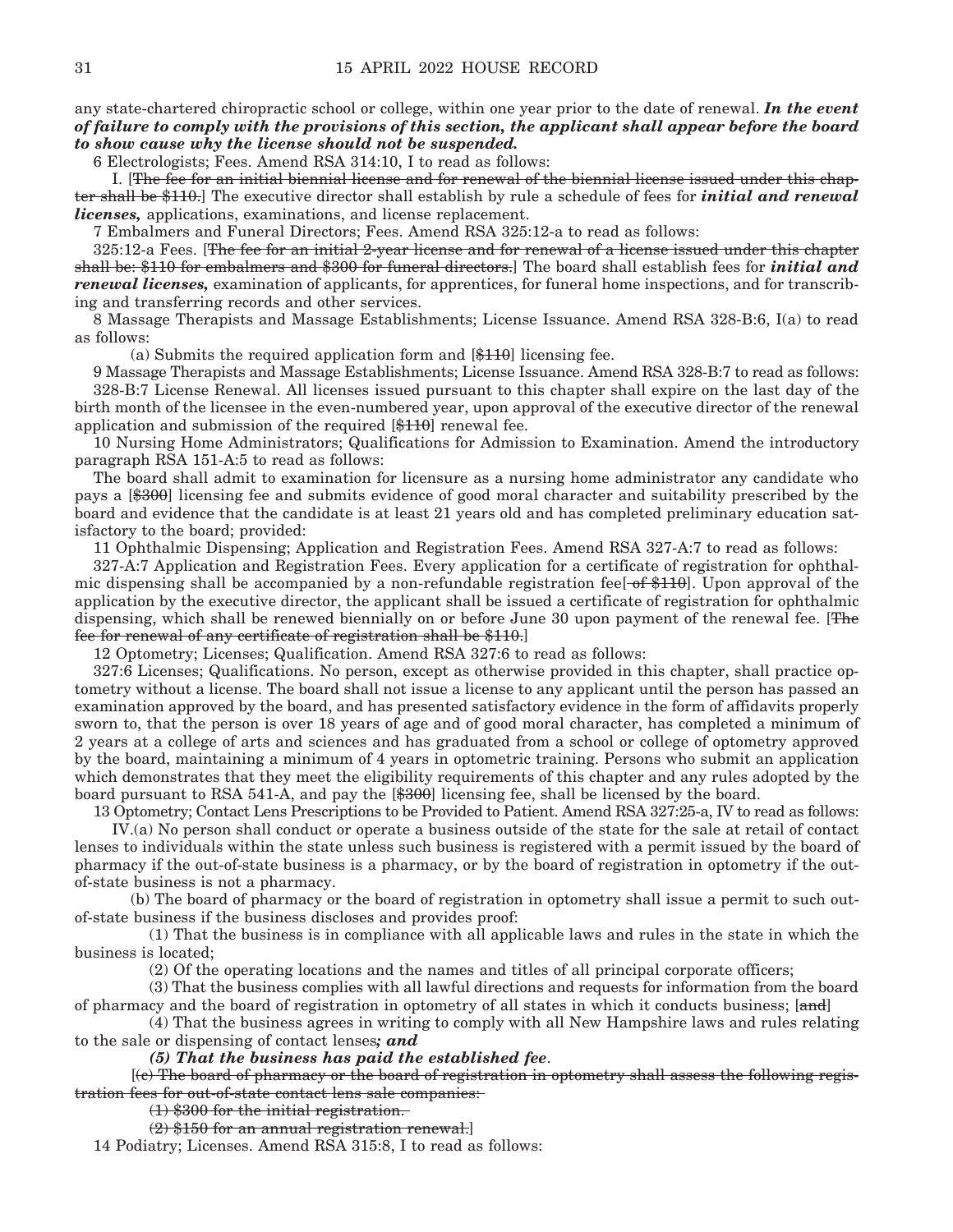I. The board shall issue a license to applicants who have submitted a complete application, paid a [\$300] license fee, achieved a satisfactory examination score, and satisfied all other criteria of competence and professional character required by this chapter.

15 Psychologists; Establishment of Fees. Amend RSA 329-B:12, I to read as follows:

 I. [The fee for an initial license shall be \$300.] *There shall be a fee for an initial license.* The license shall be renewed biennially on or before June 30 upon payment of a  $\left[\frac{4300}{1200}\right]$  renewal fee.

16 Reflexologists; Structural Integrators; and Asian Bodywork Therapists; Practitioner License Issuance. Amend RSA 328-H:8, I(c) to read as follows:

(c) Makes payment of the  $[\frac{110}{10}]$  license fee;

17 Reflexologists, Structural Integrators, and Asian Bodyworks. Amend RSA 328-H:9, II to read as follows: II. All licenses issued pursuant to this chapter shall be renewed biennially on or before June 30 upon ap-

proval by the executive director of the renewal application and submission of the required [\$110] renewal fee. 18 Court Reporters; Term of License. Amend RSA 310-A:173 to read as follows:

310-A:173 Term of License; Renewal. The term of licensure under this subdivision shall be every 2 years. All licenses issued by the board shall expire on the last day of the month of the licensee's birth in the year 2 years following the year of issuance. The secretary of the board shall notify every licensee of the date of the expiration of the license and the amount of the fee that shall be required for its renewal for 2 years.  $\frac{1}{2}$  years  $\frac{1}{2}$  such amount to be not less than \$200]. Such notice shall be mailed at least one month in advance of the date of expiration. Renewal may be effected at any time during the month of expiration by the payment of the fee established by the board and submission of evidence satisfactory to the board showing fulfillment of continuing education requirements. If a licensee fails to renew such license within the 12 months after the date of expiration, it shall become null and void and the licensee shall be required to reapply for licensure. The board, pursuant to rules adopted under RSA 310-A:171, shall charge up to a 20 percent late fee for each month or fraction of a month the renewal is late, up to 12 months, in addition to the renewal fee.

19 Septic System Evaluators; Fees. Amend RSA 310-A:208, I and II to read as follows:

I. Application for licensure[, the fee for which shall not exceed \$150 for the initial 2-year license].

II. Renewal for license holders[, the fee for which shall not exceed \$150 for the 2-year renewal].

20 Certification of Heating Equipment Installers. Amend RSA 153:16-b, II and III to read as follows:

 II. The mechanical licensing board with the approval of the [commissioner] *executive director of the office of professional licensing and certification* shall adopt rules, pursuant to RSA 541-A, relative to the establishment of minimum education and training standards for voluntarily certified heating equipment installers and heating equipment service personnel.

 III. The mechanical licensing board with the approval of the [commissioner] *executive director of the office of professional licensing and certification* shall adopt rules, which shall not be subject to RSA 541-A, relative to the establishment of fees for voluntary certification under this section. After the first year of this program, such fees shall be sufficient to produce estimated revenues equal to 125 percent of the direct operating expenses of the previous fiscal year. Fees collected shall be deposited in the [general fund] *office of professional licensure and certification fund established in RSA 310-A:1-e*.

21 State Board of Fire Control; Rulemaking. Amend the introductory paragraph of RSA 153:28, I to read as follows:

 I. Notwithstanding RSA 21-G:9, the board, with an affirmative vote of at least 4 of the appointed board members, in consultation with the [state fire marshal] *office of professional licensure and certification* and with the approval of the [commissioner of safety] *executive director of the office of professional licensure and certification*, shall adopt rules, pursuant to under RSA 541-A, necessary for the proper implementation of the licensure requirements established in this subdivision, which shall include the following:

22 State Board of Fire Control; Rulemaking. Amend RSA 153:28, II-V to read as follows:

 II. Notwithstanding RSA 21-G:9, the board, with an affirmative vote of at least 4 of the appointed board members, in consultation with the [state fire marshal] *office of professional licensure and certification*  and with the approval of the [commissioner of safety] *executive director of the office of professional licensure and certification*, shall establish application fees for licensure, for renewal, for late renewal, and for reinstatement of licenses under this subdivision pursuant to RSA 541-A. Such licensing fees including any endorsements shall not exceed \$500 per individual. The board shall also adopt fees for replacement licenses, for certified copies and reports, for inspections done pursuant to this subdivision, for letters of verification requested by individuals or jurisdictions relating to licensure and certification, and for transcribing and transferring records and other services. The fee for examination by third parties shall be separate from the fees established by the board. Fees established by the board shall be sufficient to produce estimated revenues equal to 125 percent of the direct operating expenses of the board budgeted for the biennium in which they will apply. Fees collected shall be deposited in the [general fund] *office of professional licensure and certification fund established in RSA 310-A:1-e*.

 III. Notwithstanding RSA 21-G:9, the board, with an affirmative vote of at least 4 of the appointed board members, in consultation with the [state fire marshal] *office of professional licensure and certification*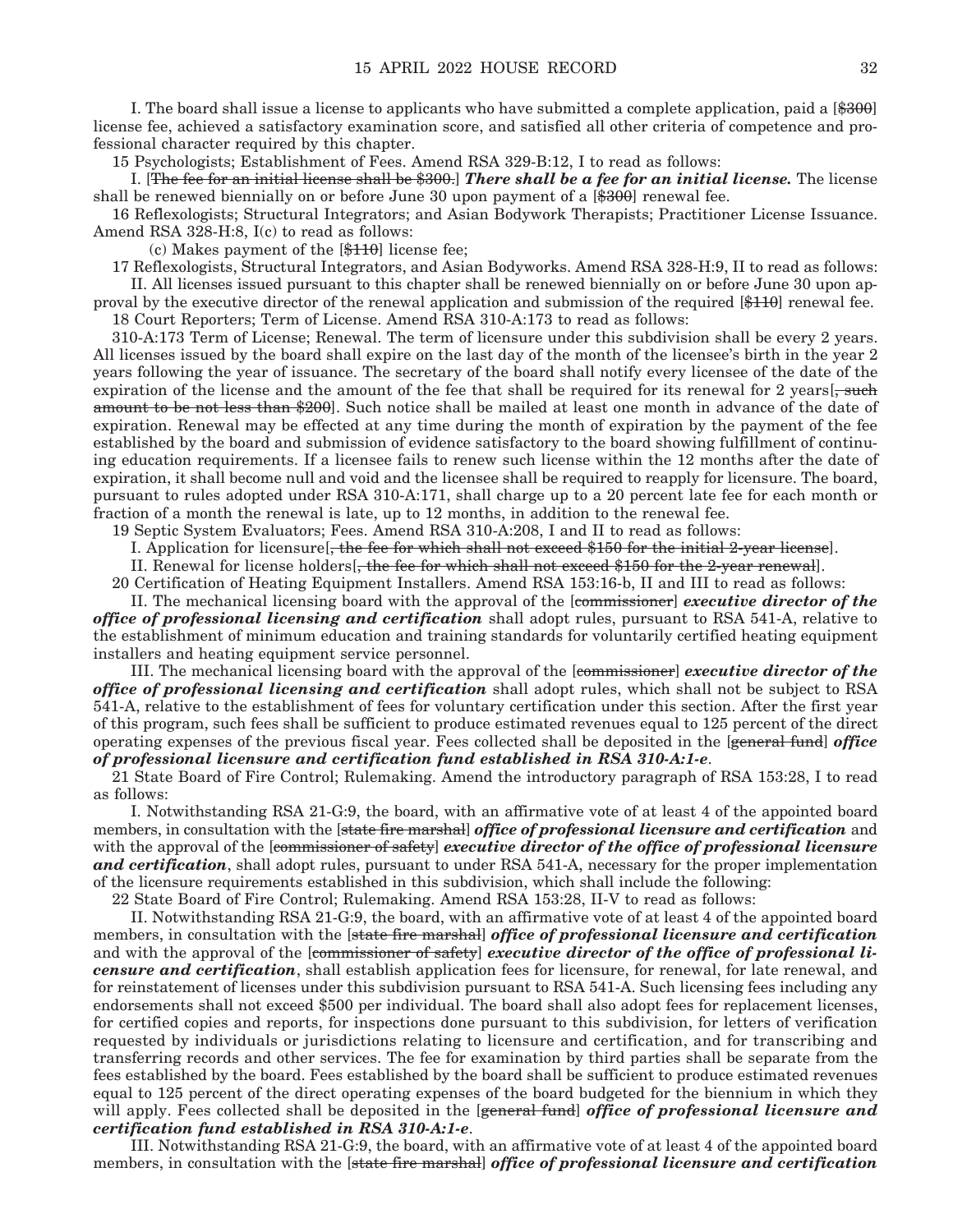and with the approval of the [commissioner of safety] *executive director of the office of professional licensure and certification*, shall adopt technical standards for fuel gas fitting and plumbing by rule under RSA 541-A. The board shall use applicable codes as adopted by the state of New Hampshire.

 IV. The [state fire marshal] *office of professional licensure and certification* shall assist and support the board in administering and enforcing the provisions of this subdivision.

 V. The board*, through the office of professional licensure and certification,* may enter into reciprocity agreements which shall permit the licensing of fuel gas fitters and plumbers from states which have a mutual mechanical licensing reciprocity agreement with this state, for all mechanical licenses listed in paragraph I(a) provided the board determines that the requirements for licensure in that state are equivalent to, or greater than, those established by this subdivision.

23 State Board of Fire Control; Examinations; Licenses. Amend RSA 153:29, I to read as follows:

 I. Notwithstanding RSA 21-G:9, the board, with an affirmative vote of at least 4 of the appointed board members, in consultation with the [state fire marshal] *office of professional licensure and certification*  and with the approval of the [commissioner of safety] *executive director of the office of professional licensure and certification*, shall establish, through rulemaking pursuant to RSA 541-A, the nature of the examinations required for issuance of fuel gas fitter licenses and plumbers licenses. The scope of such examinations and the methods of procedure shall be prescribed by the board. This may include an outside organization approved by the board.

24 State Board of Fire Control; Examinations; Licenses. Amend RSA 153:29, IV to read as follows:

 IV. [The licensee shall have in his or her possession a current biennial license issued by the board.] The license *issued* shall be available for inspection on request. The board shall issue a license suitable to be carried by the individual licensee.

25 State Board of Fire Control; Mechanical Licenses. Amend RSA 153:29-a, III to read as follows:

 III. Notwithstanding RSA 21-G:9, the board, with an affirmative vote of at least 4 of the appointed board members, in consultation with the [state fire marshal] *office of professional licensure and certification*  and with the approval of the [commissioner of safety] *executive director of the office of professional licensure and certification*, shall adopt rules, pursuant to RSA 541-A, relative to the application and renewal procedure and any eligibility requirements in addition to those in this subdivision for a fuel gas fitter license or plumber for business entities issued pursuant to this section.

26 State Board of Fire Control; Appeals From Board Decisions. RSA 153:33 is repealed and reenacted to read as follows:

153:33 Appeals From Board Decisions. Any person affected by a final decision of the board may appeal such final decision to the state building code review board, pursuant to RSA 155-A:11-a, within 30 days of the date of the final order.

27 New Hampshire Building Code; Appeals of Decisions. Amend the section heading in RSA 155-A:11-a and RSA 155-A:11-a, I to read as follows:

155-A:11-a Appeal of Decisions [of the Electricians' Board and the Board of Home Inspectors].

 I. The board shall hear appeals of final decisions of the board established under RSA 319-C:4 [and]*,* the board established under RSA 310-A:186*, and the board established under RSA 153:27-a*.

28 State Board of Fire Control; Inspectors. Amend RSA 153:34, I and II to read as follows:

 I. The [state fire marshal] *office of professional licensure and certification* with the approval of the board and the [commissioner of safety] *executive director of the office of professional licensure and certification* shall have the authority to appoint such inspectors as are necessary to insure compliance throughout the state with practices consistent with the public safety and welfare. Any person so employed shall be under the administration and supervisory direction of the [state fire marshal] *office of professional licensure and certification*.

 II. An inspector appointed under this subdivision shall have the authority to enter any premises in which a fuel gas fitter or plumber subject to regulation is performing, or has completed, work regulated under this subdivision for the purpose of making such inspection as is necessary to carry out his or her duties under this subdivision. If consent for such inspection is denied or not reasonably obtainable, the [state fire marshal] *executive director of the office of professional licensure and certification,* or his or her designee*,* may obtain an administrative inspection warrant under RSA 595-B.

29 State Board of Fire Control; Voluntary Certification of Water Treatment Technicians. Amend RSA 153:38, IV and V to read as follows:

 IV. The board may issue certification without examination to those water treatment technicians who provide adequate documentation of having operated in the capacity of a water treatment technician for a period of at least one year prior to January 1, [2004] *2024* and who pay the required fees.

 V. The board, with the approval of the [commissioner] *executive director of the office of professional licensure and certification*, shall adopt rules pursuant to RSA 541-A to implement the certification requirements established in this section, including the application procedure and any eligibility requirements in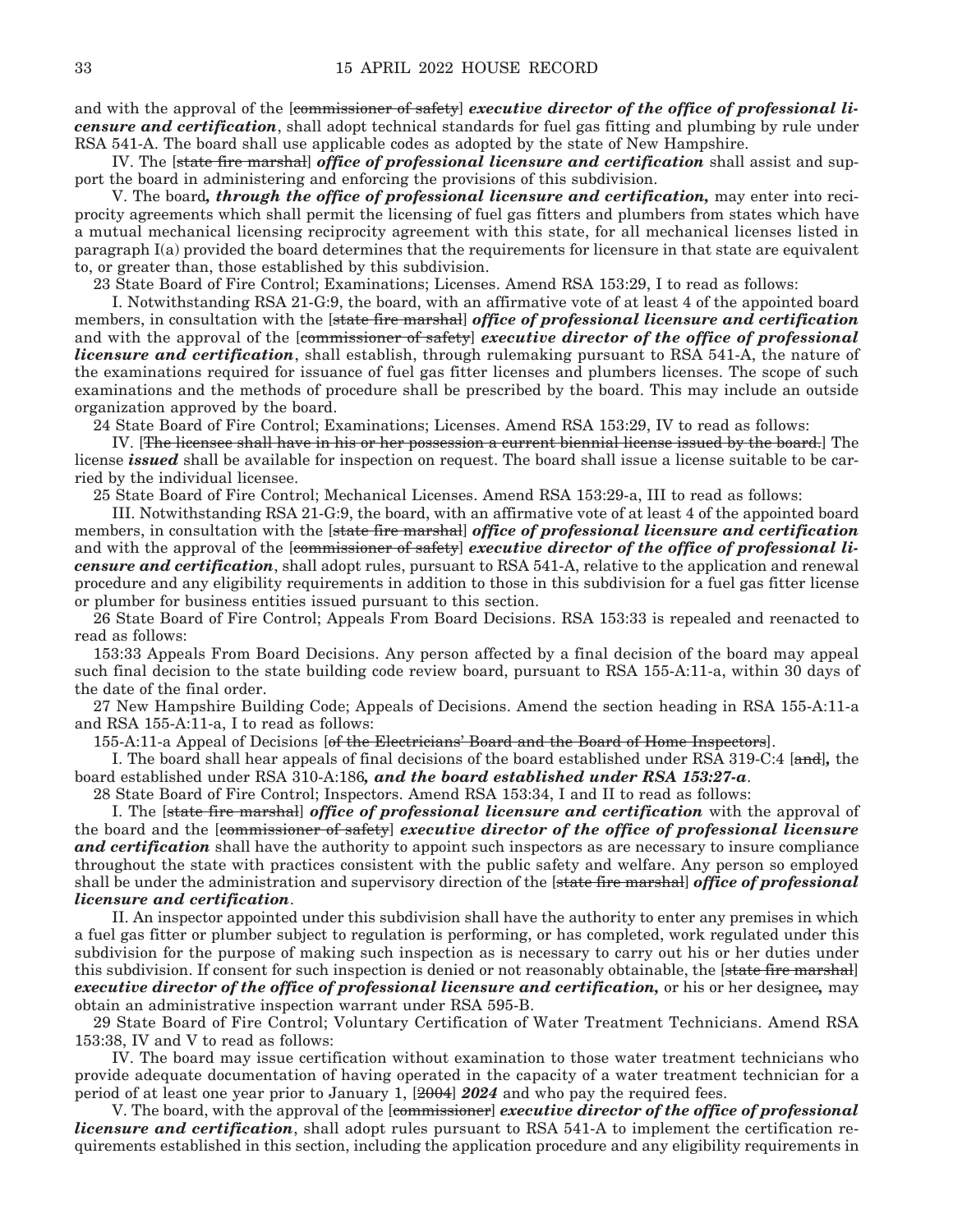addition to those in this section for certification as a certified water treatment technician or water treatment trainee, the renewal of certification and reinstatement of certification, and to establish the fees for certification of water treatment technicians and water treatment trainees.

30 Repeal. RSA 310-A:1-h, I, relative to certain professions administered by the office of professional licensure and certification, is repealed.

31 Effective Date. This act shall take effect upon its passage.

#### 2022-1385h

#### AMENDED ANALYSIS

This bill clarifies that the executive director of the office of professional licensure and certification has authority to establish fees on behalf of certain boards, commissions, and councils administered by the office of professional licensure and certification.

#### **Floor Amendment to SB 346 (2022-1445h)**

#### **Offered by Rep. Diane Pauer**

Amend the bill by replacing section 3 with the following:

3 Effective Date. This act shall take effect upon its passage.

#### **Amendment to SB 366-FN (2022-1408h)**

#### **Proposed by the Committee on Election Law – c**

Amend the bill by replacing section 1 with the following:

1 Audit Authorized. The secretary of state is hereby authorized to conduct an audit of the AccuVote electronic ballot counting devices used in the 2022 state primary and general elections.

Amend the bill by replacing section 3 with the following:

3 Preliminary Audit; State Primary Election. The secretary of state shall conduct an audit of all AccuVote devices used in at least 2 voting districts in the 2022 state primary election. The devices need not be selected at random. The intent of this audit is to identify problems with process to be used in the state general election audit. If the secretary of state is unable to resolve problems detected during the audit of the primary election, he or she may elect to forego the general election audit. If the secretary of state decides to forego the general election audit, he or she shall communicate his or her decision to the senate president, the speaker of the house of representatives, the chairperson of the senate election law and municipal affairs committee, and the chairperson of the house election law committee within 10 days from the date of the primary election.

Amend the bill by replacing section 4 with the following:

4 State General Election Audit; 2022.

 I. The secretary of state shall randomly select not less than 4 voting districts that used AccuVote devices at the 2022 state general election to be audited. The secretary of state may divide districts into groups for the selection based on criteria such as the estimated number of election day ballots to be processed. The selection of districts to be audited shall be non-public and made at least 2 weeks prior to the general election, after the AccuVote memory cards have been programed.

 II. The secretary of state shall not announce which districts have been selected to be audited until at least 12:00 p.m. on election day.

 III. The audit team shall consist of at least 2 individuals appointed by the secretary of state. One such individual shall have been trained by the secretary of state in the audit process and the use of audit equipment. The other individual, if not trained by the secretary of state in the audit process and the use of audit equipment, shall be an elected election official. The audit team shall scan all of the ballots which were cast and processed by the AccuVote machines in the selected districts.

 IV. The audit shall be open to the public but no one except audit team members shall be allowed to touch any ballot or any of the audit equipment.

 V. Results from the scanning of the ballots shall be announced by the audit team at the conclusion of the district audit.

 VI. A random sample of not less than 5 percent of the ballots scanned shall be selected and the images of the ballots selected shall be compared with the voters' choices recorded for the ballot. Any differences identified during the comparison shall be documented.

 VII. The secretary of state shall make the results of the audits available prior to 12:00 p.m. on the Friday after the election. The secretary shall also report the results to the ballot law commission, and the chairs of the house of representatives and senate standing committees with jurisdiction over election law.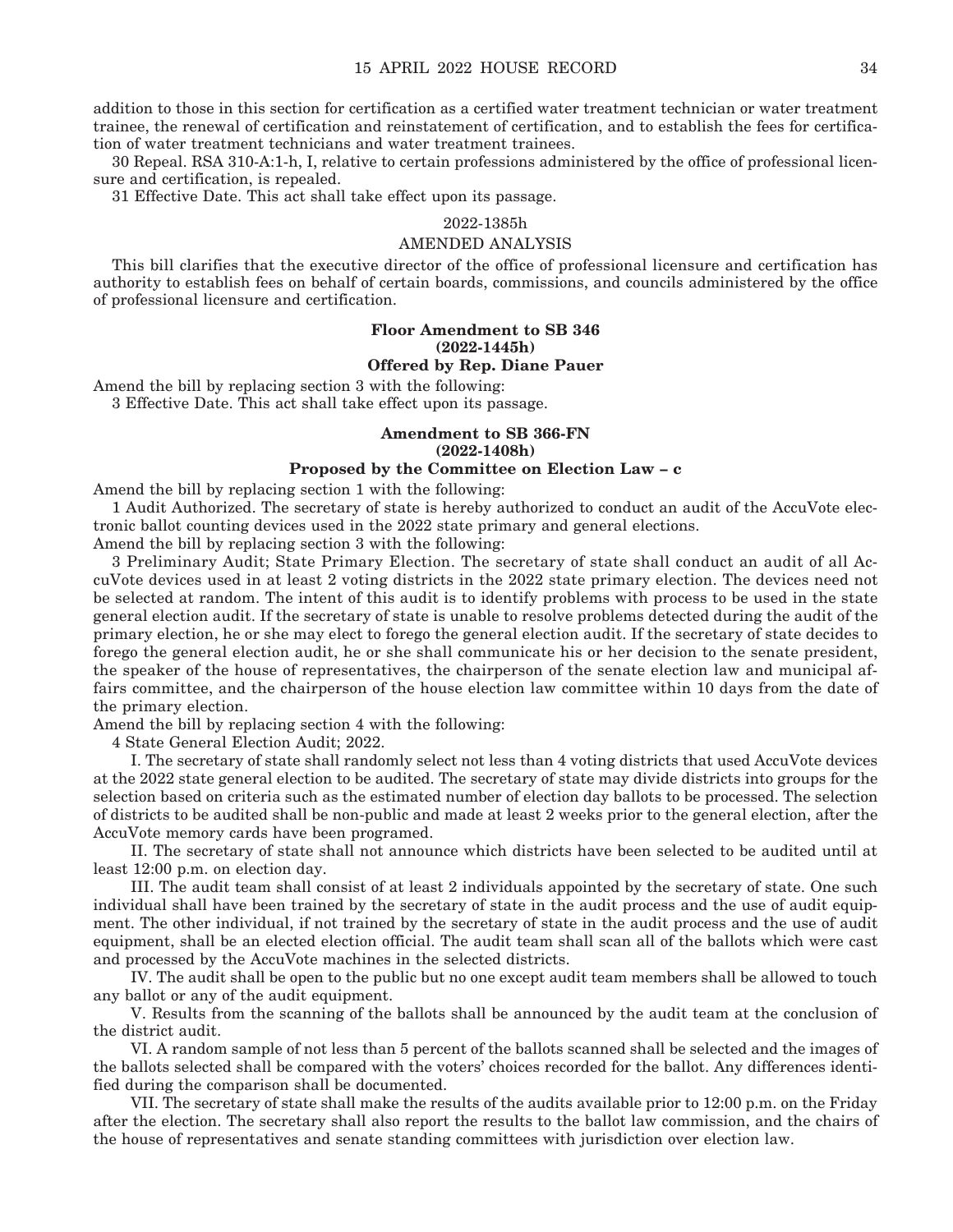#### **Amendment to SB 394-FN (2022-1538h)**

#### **Proposed by the Committee on Education– c**

Amend the title of the bill by replacing it with the following:

AN ACT relative to the definition of a child with a disability under special education laws and establishing a commission to study special education eligibility.

Amend the bill by replacing all after the enacting clause with the following:

1 Special Education; Definition; Child with a Disability. Amend RSA 186-C:2, I to read as follows:

 I. "Child with a disability" means any person [3 years of age or older but less than 21 years of age] *between the ages of 3 and 21, inclusive,* who has been identified and evaluated by a school district according to rules adopted by the state board of education and determined to have an intellectual disability, a hearing impairment including deafness, a speech or language impairment, a visual impairment including blindness, an emotional disturbance, an orthopedic impairment, autism, traumatic brain injury, acquired brain injury, another health impairment, a specific learning disability, deaf-blindness, multiple disabilities, or a child at least 3 years of age but less than 10 years of age, experiencing developmental delays, who because of such impairment, needs special education or special education and related services. "Child with a disability" shall include a [child] *person between the* ages *of* 18 [to] *and* 21 *inclusive*, who was identified as a child with a disability and received services in accordance with an individualized education program but who left school prior to his or her incarceration, or was identified as a child with a disability but did not have an individualized education program in his or her last educational institution.

2 New Section; Study of Special Education Eligibility. Amend RSA 186-C by inserting after section 21 the following new section:

186-C:21-a Commission on Special Education Eligibility.

 I. There is established a commission to study how extending New Hampshire's special education student eligibility through age 21 affects overall public education spending and implications for enrollment eligibility for all other students.

II. The members of the commission shall be as follows:

(a) One member of the senate, appointed by the president of the senate.

 (b) Two members of the house of representatives appointed by the speaker of the house of representatives, one of whom shall be nominated by the minority leader.

(c) The commissioner of education, or designee.

(d) The department of education, director of education analytics and resources.

(e) The executive director of the New Hampshire School Boards Association, or designee.

(f) The director of the New Hampshire Special Education Administrators Association, or designee.

(g) One school administrator, appointed by the New Hampshire School Administrators Association.

 (h) One director of a developmental disabilities services region, appointed by the commissioner of health and human services.

(i) The executive director of Parent Information Center.

(j) The executive director of the Disability Rights Center, or designee.

III. The commission shall study:

 (a) Fiscal implications of amending RSA 186-C:2, I defining "child with a disability" to include "a child receiving services in accordance with an individualized education program who turns age 21, shall continue to receive services until the end of the school year, through age 21 and to the end of the school year in which a student turns 22 years of age."

 (b) Defining "end of the school year" for qualifying students in district-run programs, year round programs, and extended school year programs, and what end of year applies to reaching the end of eligibility.

 (c) Suggesting options for assigning estimated additional costs of extending special education beyond age 21 in the scenarios above.

(d) If the Medicaid to Schools program eligibility extends to students beyond age 21.

 (e) How districts will be reimbursed for qualifying Medicaid to Schools services in the year in which the student reaches age 21, beyond the student's 21st year of age.

 (f) Whether or not local districts offering special education to students to age 22 also need to provide and fund an education to students beyond their 21st year of age if they haven't graduated high school, as described in RSA 186-C:2.

 (g) Potential fiscal impact on differentiated aid payments to education freedom account students with identified disabilities who have not completed high school.

 (h) Determining how state special education cost sharing under RSA 186-C:18, on special education state aid, can be accelerated into the school year in which expenses are incurred, and the cost-benefit of doing so.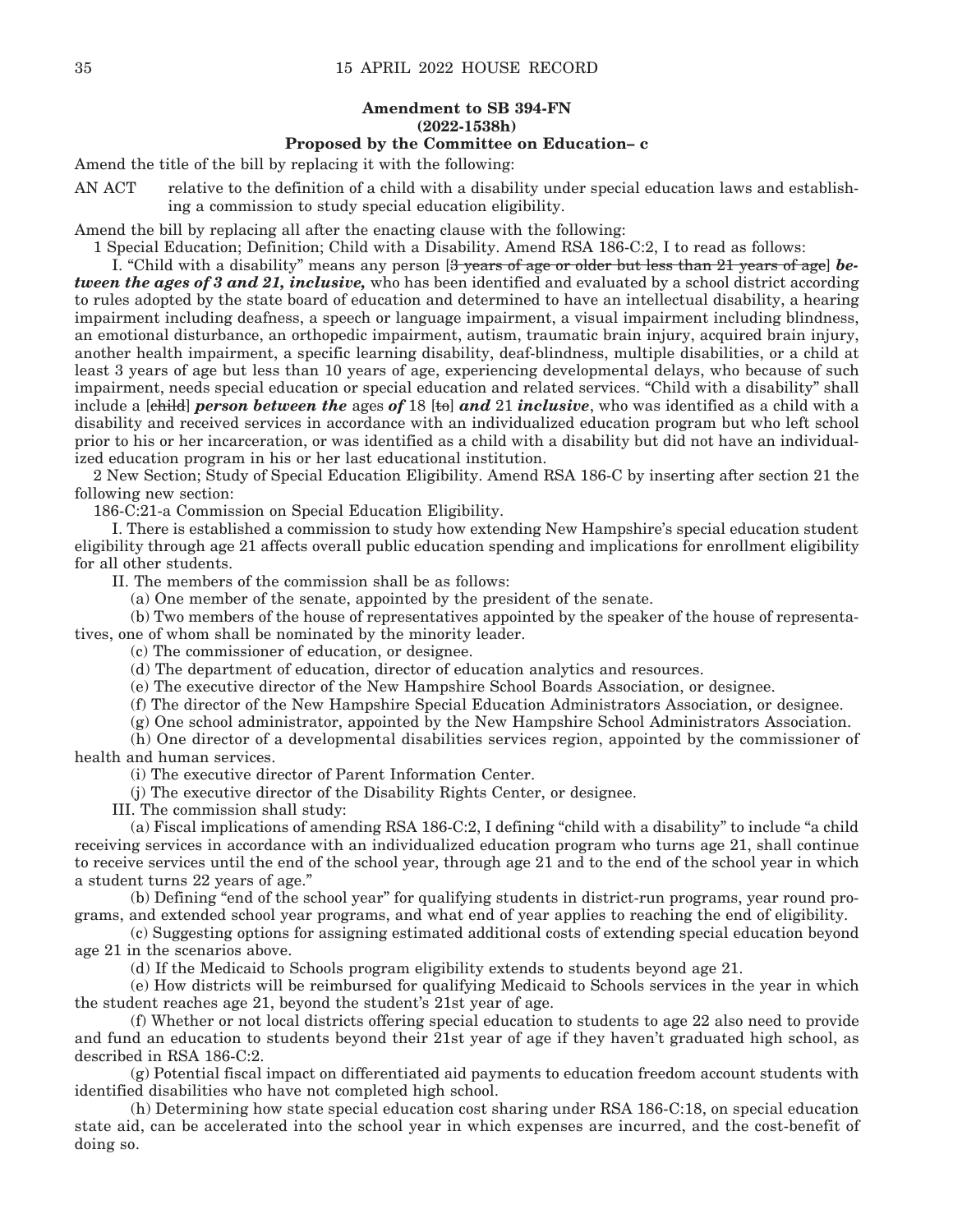IV. Legislative members of the commission shall receive mileage at the legislative rate when attending to the duties of the commission.

 V. The members of the commission shall elect a chairperson from among the members. The first meeting of the commission shall be called by the senate member. The first meeting of the commission shall be held within 45 days of the effective date of this section. Six members of the commission shall constitute a quorum.

 VI. The commission shall report its findings and any recommendations for proposed legislation to the president of the senate, the speaker of the house of representatives, the chairpersons of the senate and house committees with jurisdiction over education, the senate clerk, the house clerk, the state board of education, the governor, and the state library. A preliminary report shall be submitted on or before January 1, 2023. A final report shall be submitted on or before November 1, 2023.

3 Prospective Repeal. RSA 186-C:21-a, relative to the commission on special education eligibility, is repealed. 4 Effective Date.

I. Section 1 of this act shall take effect July 1, 2023.

II. Section 3 of this act shall take effect November 1, 2023.

III. The remainder of this act shall take effect upon its passage.

2022-1538h

#### AMENDED ANALYSIS

This bill modifies the definition of "child with a disability" to include persons up to 21 years of age. The bill also establishes a commission to study special education eligibility.

#### **Amendment to SB 398 (2022-1329h)**

#### **Proposed by the Committee on Executive Departments and Administration– c**

Amend RSA 430:58, I(h) as inserted by section 1 of the bill by replacing it with the following:

 (h) Invite the participation of state and federal agencies, municipalities, universities, the general public, or others in helping to manage, educate, and raise awareness of invasive species.

Amend the title of the bill by replacing it with the following:

AN ACT relative to the advisory committee to study the state building and fire codes.

Amend the bill by replacing all after section 1 with the following:

2 Effective Date. This act shall take effect upon its passage.

#### 2022-1329h

#### AMENDED ANALYSIS

This bill replaces the joint committee on code enforcement with the advisory committee on state building and fire codes.

#### **Amendment to SB 405-FN (2022-1512h)**

#### **Proposed by the Committee on Election Law – c**

Amend the title of the bill by replacing it with the following:

AN ACT relative to fines and penalties for election law violations and relative to consequences resulting from election official misconduct.

Amend RSA 664:21, VIII(a) as inserted by section 4 of the bill by replacing it with the following:

 VIII.(a) Whoever violates any provision of RSA 664:14, or a provision of RSA 664:17 not related to removing, defacing, or destroying political advertising as provided for in paragraph V of this section, shall be subject to a civil penalty not to exceed \$1,000.

Amend the bill by replacing all after section 4 with the following:

5 Provisions for Purity of Elections; Official Misconduct; Consequences. Amend RSA 666:3 to read as follows: 666:3 Official Misconduct.

*I.* Any public officer upon whom a duty relating to elections is imposed who shall knowingly fail to perform such duty or who shall knowingly perform it in such a way as to hinder the objects thereof shall be guilty of a misdemeanor if no other penalty is provided by law.

 *II. Any public officer upon whom a duty relating to elections is imposed who shall negligently fail to perform such duty or who shall negligently perform it in such a way as to hinder the objects thereof, as found pursuant to RSA 666:2, shall cause the county, city, town, school district, village district, or other political subdivision, where such conduct occurred to be subject to a civil penalty of not less than \$250 nor more than \$1000 for each act.*

 *III. The attorney general shall notify the county, city, town, school district, village district, or other political subdivision that is subject to this section of the state's intention to seek a civil pen-*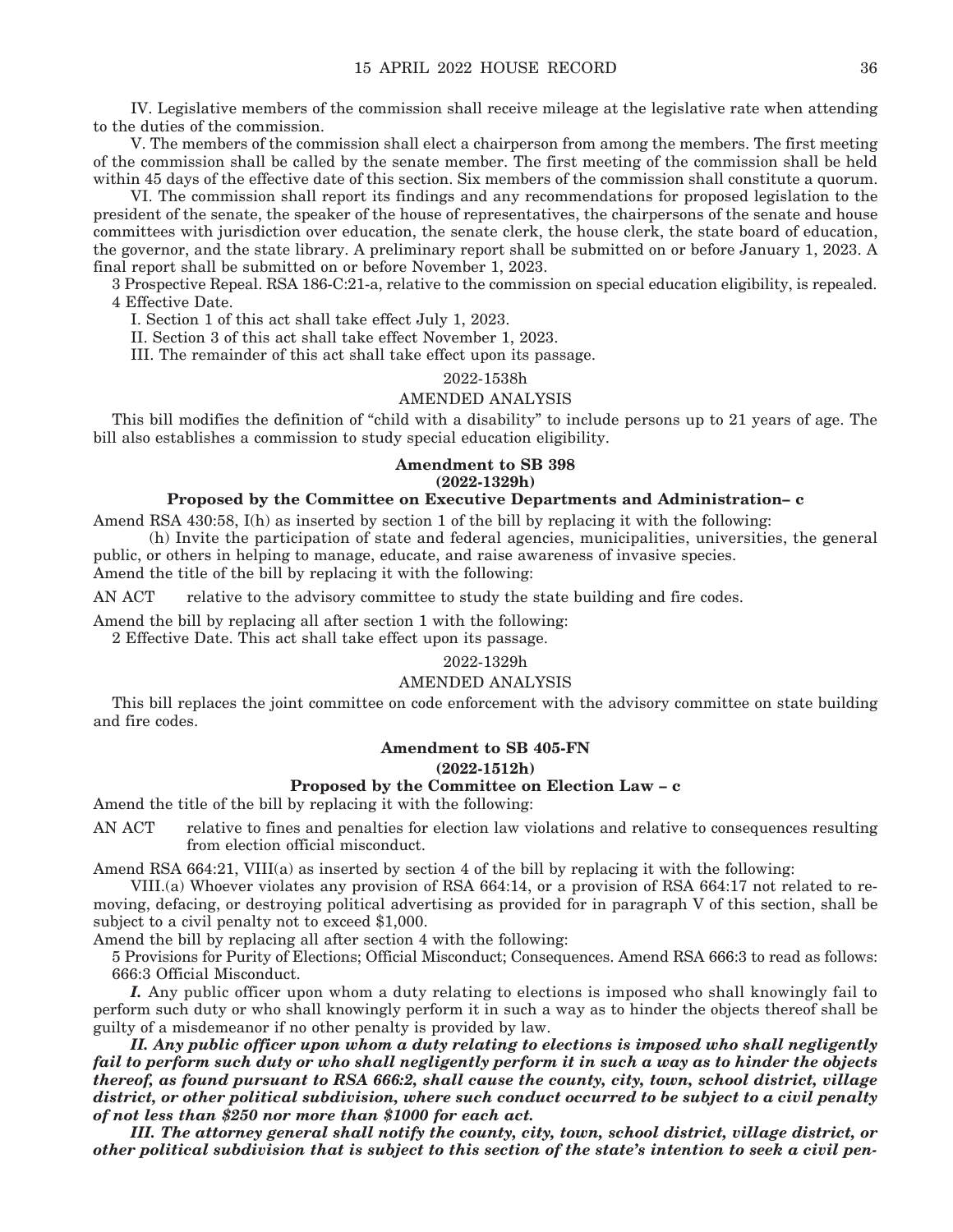#### *alty, and of the ability to negotiate with and to settle with such county, city, town, school district, village district, or other political subdivision without court action, provided that any civil penalty paid as settlement shall be paid to the attorney general for deposit into the general fund.*

#### *IV. If an entity is subject to a civil penalty under this section, the entity shall also be subject to the payment of restitution damages.*

6 Effective Date.

I. Sections 1-4 of this act shall take effect January 1, 2023.

II. The remainder of this act shall take effect 60 days after its passage.

#### 2022-1512h

#### AMENDED ANALYSIS

This bill modifies penalties for certain offenses related to elections and allows the attorney general to seek a civil penalty against the local government entity in which an election official was found to have negligently engaged in misconduct.

#### **Amendment to SB 417-FN (2022-1556h)**

#### **Proposed by the Committee on Transportation– c**

Amend RSA 374-I:4 as inserted by section 1 of the bill by replacing it with the following:

374-I:4 Qualified Pilot Programs. A qualifying pilot program shall:

I. Allow proposals to be submitted by any of the following:

(a) Electric distribution utilities;

- (b) Electric vehicle charging equipment providers;
- (c) Municipalities or school districts that operate school buses;
- (d) Entities that have experience in owning and operating electric vehicle charging equipment; or

(e) School bus companies contracted for services by a New Hampshire school district.

II. Commence on or before December 31, 2023.

 III. Allow, pending review and approval of the department of energy, plans submitted by the local electric utility to access and utilize the energy stored in the batteries of the electric school buses when utilizing the energy in the stored batteries can lower the cost of supplying power to customers, provided that the participating school district determines that the school buses are not needed to transport students and that the participating entity is fairly compensated for energy recovered from the batteries.

 IV. Allow, after the review and approval of the public utilities commission, the cost to a utility for make-ready transmission or distribution to a facility, and any other costs reasonably incurred by the utility in support of this program to be a recoverable cost.

V. Provide training for school personnel in the proper use of the equipment and facilities.

 VI. Require each funded bus to comply with the recommendations the National Transportation Safety Board relative to student transportation and provide for adequate interior heat for winter operations.

 VII. Require selected applicants provide the department of energy with any information, data, and analysis that the department requires, including data relative to electric rates, and benefits and costs of the pilot program.

#### **Amendment to SB 418-FN (2022-1487h)**

#### **Proposed by the Majority of the Committee on Election Law – r**

Amend RSA 659:23-a, I as inserted by section 2 of the bill by replacing it with the following:

 I. For all elections, if a voter on election day is registering to vote for the first time in New Hampshire and does not have a valid photo identification establishing such voter's identification, or does not meet the identity requirements of RSA 659:13, then such voter shall vote by affidavit ballot pursuant to this section. Amend RSA 659:23-a, V as inserted by section 2 of the bill by replacing it with the following:

 V. On the seventh day after the election, if an affidavit ballot voter has failed to return the verification letter with the missing voter qualifying documentation to the secretary of state, either in person or using the prepaid U.S. Postal Service Priority Mail Express Envelope, the secretary of state shall instruct the moderator of the town, city, ward, or district in which the affidavit ballot was cast to retrieve the associated numbered affidavit ballot and list on a tally sheet, by candidate or issue, the votes cast on that ballot. The counting of votes on affidavit ballots identified by the secretary of state as unqualified shall be conducted by the town, city, ward, or district using the same methods of counting and observation utilized on the day of the election for hand counted ballots. The votes cast on such unqualified affidavit ballots shall be deducted from the vote total for each affected candidate or each affected issue.

Amend the bill by replacing section 7 with the following:

7 Effective Date. This act shall take effect January 1, 2023.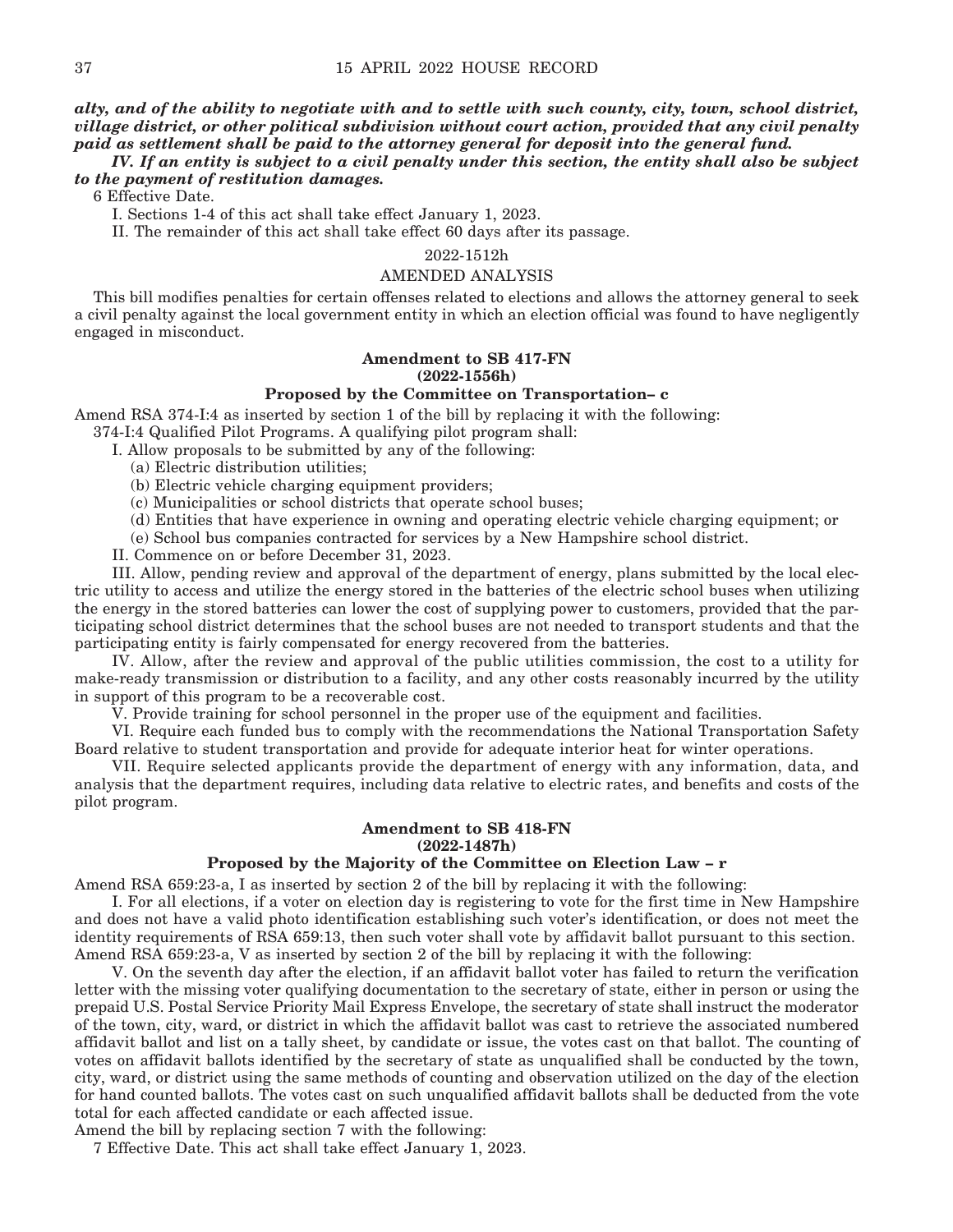#### **Amendment to SB 420-FN-A-LOCAL (2022-1384h)**

#### **Proposed by the Committee on Education – r**

Amend the title of the bill by replacing it with the following:

AN ACT establishing an extraordinary need grant for schools and relative to additional adequate education grant amounts for pupils receiving special education services.

Amend the bill by replacing section 1 with the following:

1 New Section; Extraordinary Need Grants for Schools. Amend RSA 198 by inserting after section 40-e the following new section:

198:40-f Extraordinary Need Grants.

 I. In addition to aid for the cost of the opportunity for an adequate education provided under RSA 198:40 a, each year the commissioner shall calculate an extraordinary need grant for schools and provide that amount of aid to a municipality's school districts as follows:

 (a) A municipality with an equalized valuation per pupil eligible to receive a free or reduced-priced meal of \$1,000,000 or less shall receive \$650 per pupil eligible to receive a free or reduced-price meal in the municipality's ADMR.

 (b) A municipality with an equalized valuation per pupil eligible to receive a free or reduced-price meal between \$1,000,001 and \$5,999,999 shall receive a grant equal to \$0.00013 for each dollar of difference between its equalized valuation per pupil eligible to receive a free or reduced-price meal and \$6,000,000, per pupil eligible to receive a free or reduced-price meal in the municipality's ADMR.

 (c) A municipality with an equalized valuation per pupil eligible to receive a free or reduced-price meal of \$6,000,000 or more shall not receive an extraordinary need grant.

 II. In order to receive an extraordinary need grant, the school district shall provide a plan to the department of education outlining how the district intends to improve the educational achievement of students. School districts eligible to receive the grant shall provide the department an accountability plan designed to generate data that measures student academic achievement and growth of knowledge and skills in reading and language arts and/or mathematics in grades 3-8 and at one grade level in high school. A school district receiving a grant award shall submit to the department for approval a grant accountability plan identifying program design elements as required by the department and at what grade levels the funds will be used. The school district, in consultation with the department, shall develop and administer its own grant accountability assessment that identifies a pupil's range of learning and yields objective data to use in improving instruction and learning, or use the statewide assessment. The school district shall submit to the department an annual grant accountability progress report that includes evidence of satisfactory program implementation and progress toward grant accountability improvement targets. The primary goal of this grant is to improve student achievement and to help the school district to have funding for successful, best practice student learning approaches.

III. Extraordinary need grants shall be distributed pursuant to RSA 198:42.

 IV. In this section, "equalized valuation per pupil eligible to receive a free or reduced-price meal" means a municipality's equalized valuation, excluding properties subject to taxation under RSA 82 and RSA 83-F, as determined by the department of revenue administration, that was the basis for the local tax assessment in the determination year, divided by the school district's kindergarten through grade 12 ADMR in the determination year eligible to receive a free or reduced-price meal.

Amend the bill by inserting after section 3 the following and renumbering the original section 4 to read as 5 4 Cost of an Opportunity for an Adequate Education; Special Education. RSA 198:40-a, II(d) is repealed and reenacted to read as follows:

 $(d)(1)$  An additional \$2,037.11 for each pupil in the ADMR who is receiving special education services with a category A disability and \$3,367.08 for each pupil in the ADMR who is receiving special education services with a category B disability.

 (2) For this subparagraph, "category A disability" applies to pupils receiving special education services with a primary disability that includes developmental delay, specific learning disabilities, and speech or language impairments; and "category B disability" applies to pupils receiving special education services with a primary disability that includes autism, deaf-blindness, emotional disturbance, hearing impairments, multiple disabilities, intellectual disability, other health impairments, orthopedic impairments, traumatic brain injury, acquired brain injury, and visual impairments.

#### 2022-1384h

#### AMENDED ANALYSIS

This bill establishes an extraordinary need grant for schools in addition to regular adequate education grants and relief grants. This bill also provides for categories of special education services which apply to the calculation of adequate education grant amounts.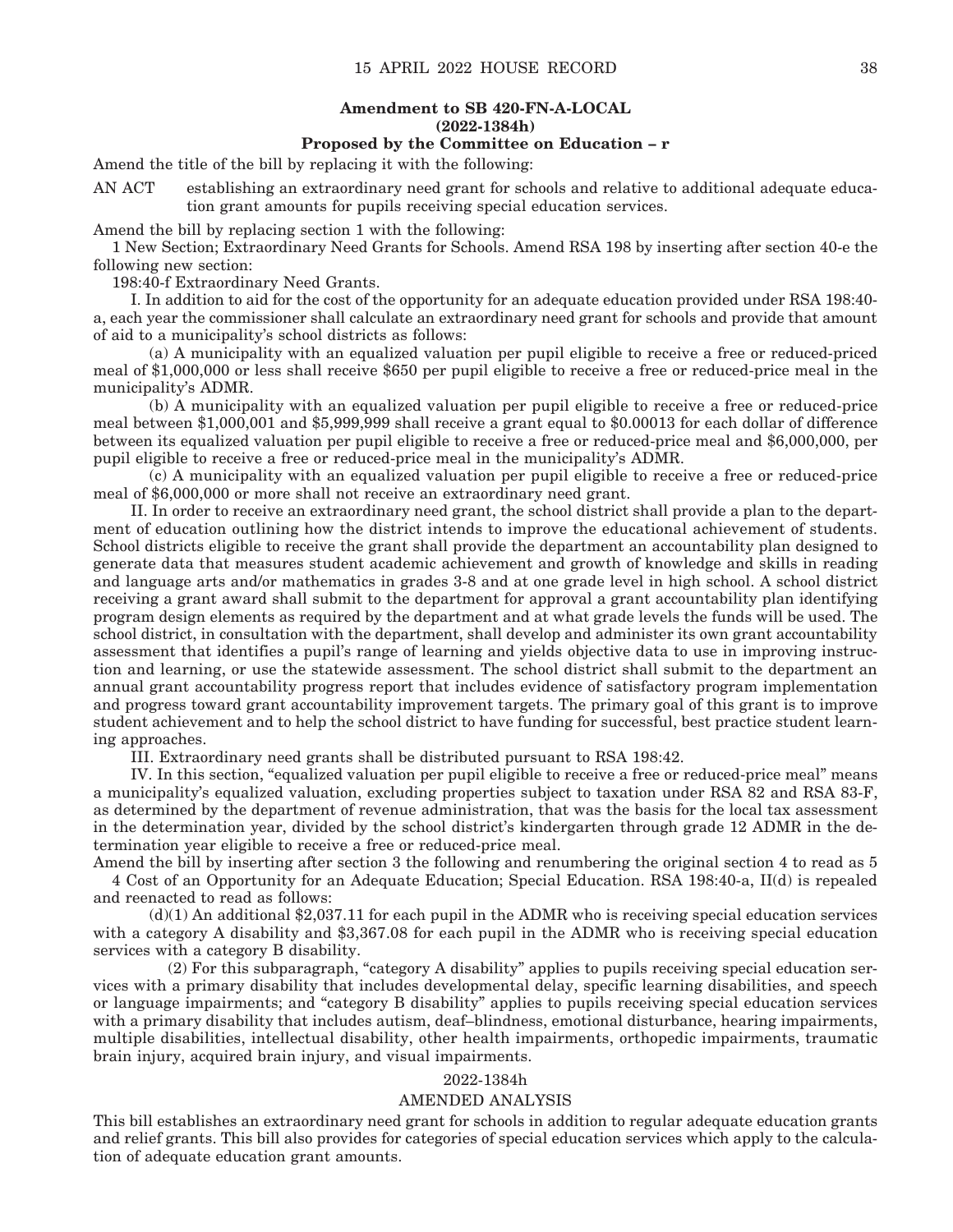#### **Amendment to SB 430-FN-A (2022-1484h)**

**Proposed by the Committee on Health, Human Services and Elderly Affairs – r**

Amend the bill by replacing all after the enacting clause with the following:

1 New Subparagraph; State Treasurer and State Accounts; Application of Receipts; Special Fund for Administration of Opioid Treatment Programs. Amend RSA 6:12, I(b) by inserting after subparagraph (382) the following new subparagraph:

 (383) Moneys deposited in the special fund for administration of opioid treatment programs established in RSA 172:8-c.

2 New Section; New Hampshire Substance Use Disorder Services System; Special Fund for Administration of Opioid Treatment Programs. Amend RSA 172 by inserting after section 8-b the following new section:

172:8-c Special Fund for Administration of Opioid Treatment Programs. There is hereby established a special fund for administration of opioid treatment programs. The fund shall be composed of fees collected by the commissioner in accordance with RSA 172:14, II, and shall be used to carry out the provisions of this chapter including, but limited to, acting upon the application for the certification, permit, or training of opioid treatment programs. The fund shall be nonlapsing and shall be continually appropriated to the commissioner for the purposes of this chapter to support program operations for certification and administration of the department of health and human services oversight of opioid treatment programs.

3 Department of Health and Human Services; Developmental Services; Pilot Program.

 I. For the fiscal year ending June 30, 2023, the department of health and human services, division of long term supports and services, shall implement a pilot program to provide services for individuals with developmental disabilities, between 18 and 21 years of age, who are enrolled in school and determined eligible for developmental services that are not the responsibility of the local education agency, another state agency, or another division of the department. Participation in the pilot program shall be limited to not more than 20 eligible individuals. The department may adopt rules under RSA 541-A relative to implementation and administration of the pilot program.

 II. For purposes of the pilot program, the local education agency, all state agencies, and divisions of the department involved with an individual seeking services shall, with the consent of the individual or the individual's guardian, provide information to the area agency and participate in the individual's service planning. The area agency shall provide such information to the department.

 III. In addition, the department shall use the information provided in accordance with paragraph II to make the final determination as to whether the services requested are the legal responsibility of the local education agency, another state agency, or another division of the department.

 IV. For individuals deemed eligible pursuant to paragraph I, the time period between completion of the individual service agreement, pursuant to RSA 171-A:12, and the allocation by the department of the funds needed to perform the services required by the agreement shall not exceed 90 calendar days.

 V. On or before February 1, 2023, the department shall provide a detailed report of the pilot program to the senate health and human services committee, the senate finance committee, the house children and family law committee, the house health, human services and elderly affairs committee, and the house finance committee. The report shall include data on utilization, including the number of individuals seeking services in accordance with paragraph I, the number of individuals provided services as part of the pilot program, the types of specific services provided for each individual, the total cost of the services provided, and other relevant information necessary to assess the pilot program for statewide expansion as part of the state budget for the biennium ending June 30, 2025.

 VI. There is hereby appropriated to the department of health and human services the sum of \$2,800,000, for the fiscal year ending June 30, 2023, for the purpose of implementing the pilot program for developmental services established in this section. This appropriation shall be nonlapsing and continually appropriated to the department. Additionally, the department may accept and expend any applicable federal funds, and any gifts, grants, or donations that may be available for the purposes of the pilot program. In the event of any remaining funds not otherwise expended after reaching the cap of serving 20 eligible individuals under the pilot program, the department may allocate funding and provide services to additional eligible individuals. The governor is authorized to draw a warrant for said sum out of any money in the treasury not otherwise appropriated.

4 Public Assistance to Blind, Aged, or Disabled Persons, and to Dependent Children; Unauthorized Payments; Recovery by State. RSA 167:17-a is repealed and reenacted to read as follows:

167:17-a Unauthorized Payments; Recovery by State. Any sums paid to or on behalf of any person under the provisions of RSA 167 as a result of any false statement, misrepresentation or concealment of or failure to disclose the receipt of property, wages, income or resources by such person or by any person legally liable for his or her support may be recovered through administrative or judicial process, in an action brought by the state or the commissioner of the department of health or human services, or his or her designee, against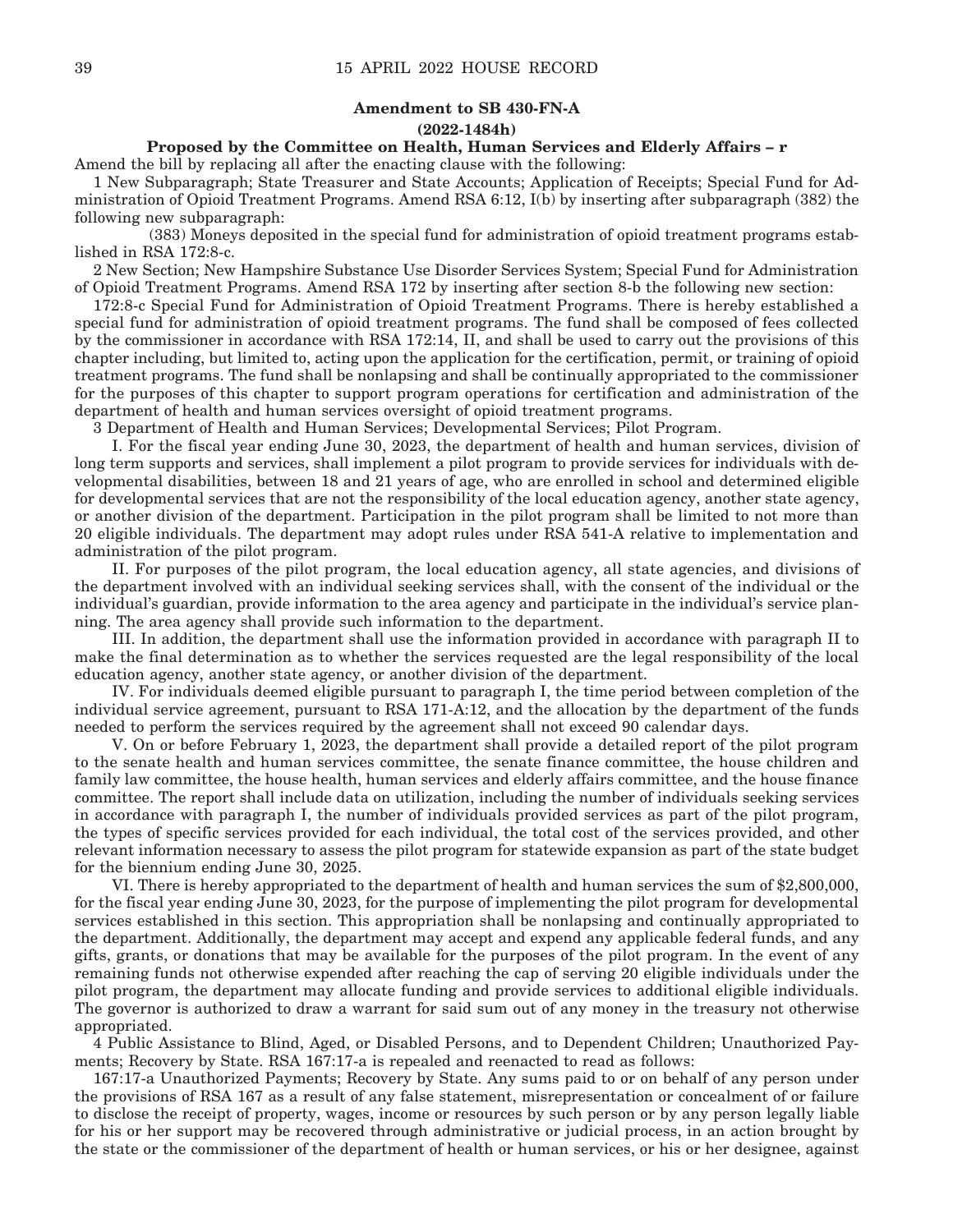such person. The commissioner of the department of health and human services shall recover any unauthorized payments pursuant to applicable federal and state law by either reasonably adjusting current and future grant amounts received by the person violating the provisions of this section, or through repayment to the department during such time the person is not currently receiving public assistance. A person who knowingly, and with malfeasance, assists a recipient or another person in obtaining an overpayment shall be jointly and severally liable for the overpayment unless prohibited by federal law.

5 Repeal. The following are repealed:

I. RSA 126-A:4-a, relative to the health care plan report.

II. 2019, 346:348, relative to quarterly reporting on Medicaid rate increases.

6 Department of Health and Human Services; Medicaid Family Planning Services Report. Amend RSA 126-A:5, XXII to read as follows:

 XXII. The commissioner shall fully implement expanded coverage of Medicaid family planning services as required by RSA 126-A:4-c no later than July 1, 2013. At the time of implementation, the state's Medicaid plan shall be amended to enable the state to accept federal matching funds. As provided in RSA 126-A:4-c, the department shall ensure that the state realizes the 90 percent federal Medicaid match available for the family planning services. If the traditional claims payment systems are unavailable for implementation within the time frame indicated in this paragraph, the commissioner shall manually process the payment of claims or contract with a third party administrator to ensure timely provider payment capacity and uninterrupted access to eligible recipients. At least 30 days in advance of program implementation, the commissioner shall conduct an outreach effort to all participating Medicaid family planning providers to distribute guidance and technical assistance regarding patient enrollment procedures, eligibility criteria, and covered medical services and supplies. Within 60 days after program implementation as required under this paragraph [and annually thereafter], the commissioner shall make a report relative to the Medicaid family planning services program to the joint legislative fiscal committee.

7 New Paragraph; Child Protection Act; Issuance of Summons and Notice. Amend RSA 169-C:8 by inserting after paragraph I the following new paragraph:

 I-a. If the location of the parent or parents is unknown as set forth in an affidavit filed with the court in which the petitioner describes its efforts to locate the parent or parents, the court may, upon request of the petitioner, order the petitioner to provide notice by publication once a week for 2 successive weeks in a newspaper of general circulation where that person was last domiciled or by certified mail at the last known address. Notwithstanding the time limits in paragraph I, if service by publication is ordered, the preliminary hearing should not be later than 40 days from the date the petition is filed and no sooner than 7 days from the last date of publication. The need for service by publication shall constitute extraordinary circumstances to extend the time for an adjudicatory hearing, pursuant to RSA 169-C:15, III(d).

8 Child Protection Act; Preliminary Hearing. Amend RSA 169-C:15, IV to read as follows:

IV. The court shall determine whether each parent summoned. having custody or control of the child, understands the possible consequences to parental rights should the court find that the child is abused or neglected. Each person shall sign a statement stating that such person understands the consequences to parental rights. Such statement shall be in a form to be determined by the court.

9 New Subparagraph; Residential Care and Child-Placing Agency Licensing; Definition. Amend RSA 170- E:25, II by inserting after subparagraph (f) the following new subparagraph:

 (g)(1) "Kinship care home" means a type of foster home in which an individual or individuals are licensed to provide care exclusively to kin. There shall be a maximum of 6 children including the children living in the home and children received for child care who are related to the residents.

 $(2)$  Notwithstanding the limit of 6 children under subparagraph  $(g)(1)$ , if the kinship care family is willing and able to take a sibling or a group of siblings of a child already in their care, and the department has concluded that the kinship care family is able to provide for the safety, permanency, and well-being of the child or children, the department may place the sibling or group of siblings in the kinship care home.

10 New Paragraph; Residential Care and Child-Placing Agency Licensing; Definition of Kin Added. Amend RSA 170-E:25 by inserting after paragraph X the following new paragraph:

 X-a. "Kin" means a child or children who for which there is a connection or history between a child or their parents and another responsible adult, including but not limited to related adults.

11 New Paragraph; State Registry and Criminal Records Check for Foster Family Homes, Institutions, and Child-Placing Agencies. Amend RSA 170-E:29 by inserting after paragraph V the following new paragraph:

 VI. A kinship care home shall be considered a foster family home for purposes of this section. 12 Residential Care and Child-Placing Agency Licensing; Issuance. Amend RSA 170-E:31, I to read as follows:

 I. Licenses shall be issued in such form and manner as prescribed by rules adopted by the commissioner under RSA 541-A and, for foster family homes*, kinship care homes,* and specialized care, shall be valid for 2 years from the date issued, unless revoked by the department, or voluntarily surrendered by the licensee, or subject to conditions attached to the license which provide for a shorter license period than 2 years.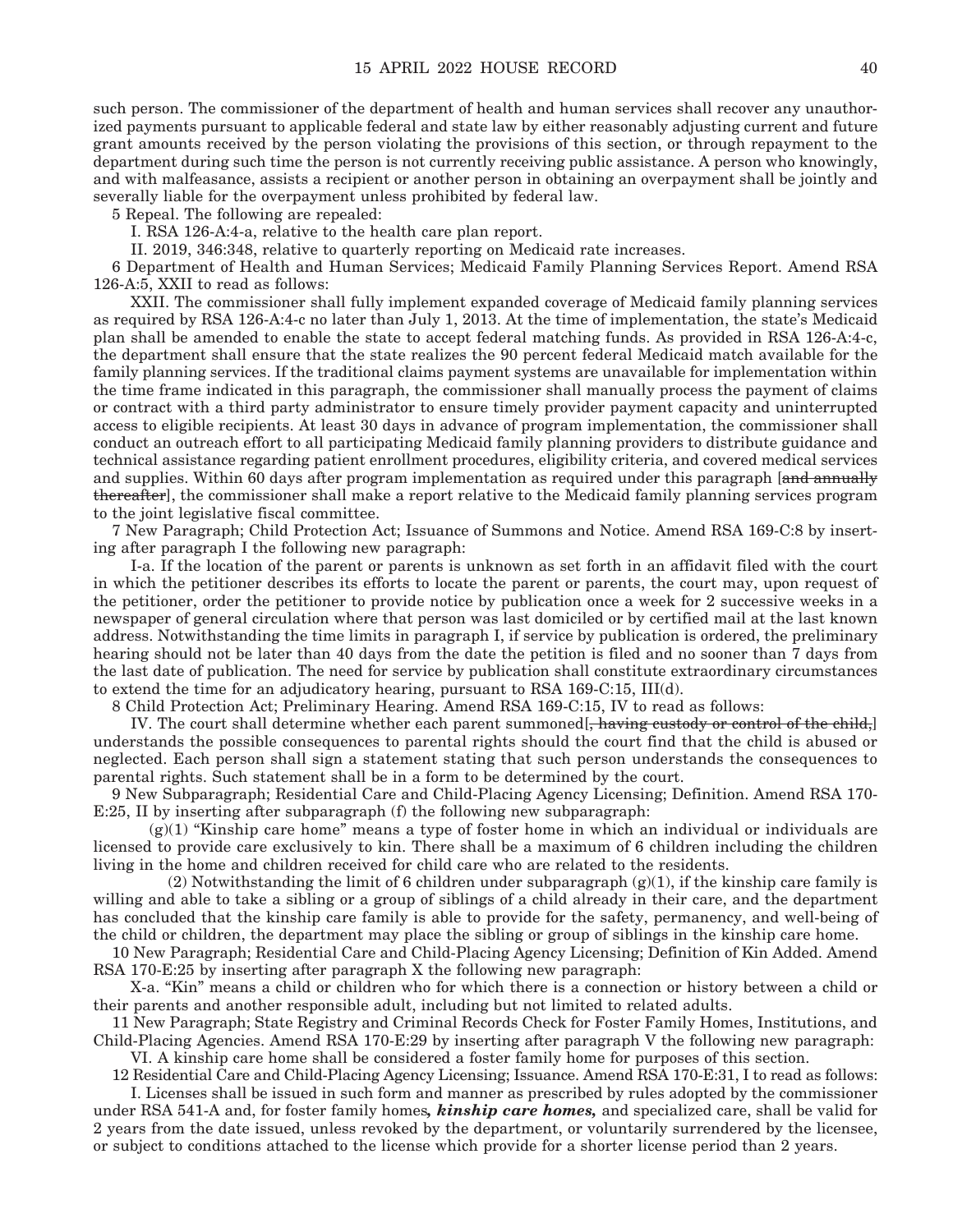13 New Paragraph; Residential Care and Child-Placing Agency Licensing; Record of Licenses. Amend RSA 170-E:33 by inserting after paragraph II the following new paragraph:

 III. For kinship family care licenses, the name of the children for which the license is issued shall be confidential and exempt from RSA 91-A.

14 Residential Care and Child-Placing Agency Licensing; Issuance. Amend RSA 170-E:45, II to read as follows:

 II. Foster family homes *and kinship care homes* which have not been licensed but which have been asked to receive children by the department or another child-placing agency on an emergency basis shall not be subject to the penalty provided in subparagraph  $I(a)$ . The exemption provided in this paragraph is valid for a period of [30] *180* days from the date of placement of the child in the home.

15 Public Assistance to Blind, Aged, or Disabled Persons, and to Dependent Children. Amend RSA 167:6, IX to read as follows:

 IX. For purposes hereof, a person with a disability between 18 and 64 years of age who is eligible to participate in the work incentive program, known as Medicaid for employed adults with disabilities (MEAD), shall be eligible for medical assistance as medically needy or categorically needy. [The department of health and human services shall establish a sliding fee scale for participants to contribute to the cost of such medical assistance.] Participants in the MEAD program shall be employed at the time of enrollment, and may remain enrolled during temporary unemployment for medical reasons or other good cause.

16 Public Assistance to Blind, Aged, or Disabled Persons, and to Dependent Children. Amend RSA 167:6, IX-a to read as follows:

 IX-a. A person with a disability age 65 and older who is eligible to participate in the work incentive program, known as Medicaid for employed older adults with disabilities (MOAD), shall be eligible for medical assistance as medically needy or categorically needy but not to exclude Medicare coverage. [The department of health and human services shall establish a sliding fee scale for participants to contribute to the cost of such medical assistance.] Participants in the MOAD program shall be employed at the time of enrollment, and may remain enrolled during temporary unemployment for medical reasons or other good cause.

17 Domestic Relations; Medical Assistance Recipient; Notice of Petition for Spousal Support. Amend RSA 458:19-c, II, to read as follows:

 II. The department of health and human services shall have the opportunity to address the court in any proceeding under this section if the court*, or the department, upon motion to the court,* has concerns relative to:

 (a) The impact on the recipient of any period of Medicaid ineligibility that would result from the allocation of income or assets;

 (b) Whether the ward has been the victim of a crime or has been or is at risk of being abused, neglected, or exploited within the meaning of RSA 161-F:43; or

 (c) The cost of the recipient's care to be paid by Medicaid as the result of the proposed allocation of income or assets.

18 New Paragraph; Domestic Relations; Medical Assistance Recipient; Notice of Petition for Spousal Support. Amend RSA 458:19-c to insert after paragraph II the following new paragraph:

 III. No petition of spousal support shall be enforceable against the department as it relates to eligibility for medical assistance unless the petitioner provides a copy of the petition to the department at least 14 days prior to filing with the court.

19 Guardians and Conservators; Estate Planning by Guardian. Amend the introductory paragraph on RSA 464-A:26-a, VII, to read as follows:

 VII. The department of health and human services, the county attorney, and the department of justice shall be notified and shall have the opportunity to address the court in any proceeding under this section if the court*, or the department, upon motion to the court,* has concerns relative to:

20 New Paragraph; Guardians and Conservators; Estate Planning by Guardian. Amend RSA 464-A:26-a, VII by inserting after paragraph VII the following new paragraph:

 VIII. No petition of spousal support shall be enforceable against the department as it relates to eligibility for medical assistance unless the petitioner provides a copy of the petition to the department at least 14 days prior to filing with the court.

21 New Section; Uniform Civil Liability for Support; Medical Assistance Recipient; Notice of Petition for Spousal Support. Amend RSA 546-A by inserting after section 7 the following new section:

546-A:7-a Medical Assistance Recipient; Notice of Petition for Spousal Support.

 I. The department of health and human services, the county attorney, and the department of justice shall be notified and shall have the opportunity to address the court in any proceeding under this chapter if the court or department of health and human services has concerns relative to:

(a) The impact on the ward of any period of Medicaid ineligibility that would result from the proposed gift;

 (b) Whether the ward has been the victim of a crime or has been or is at risk of being abused, neglected, or exploited within the meaning of RSA 161-F:43; or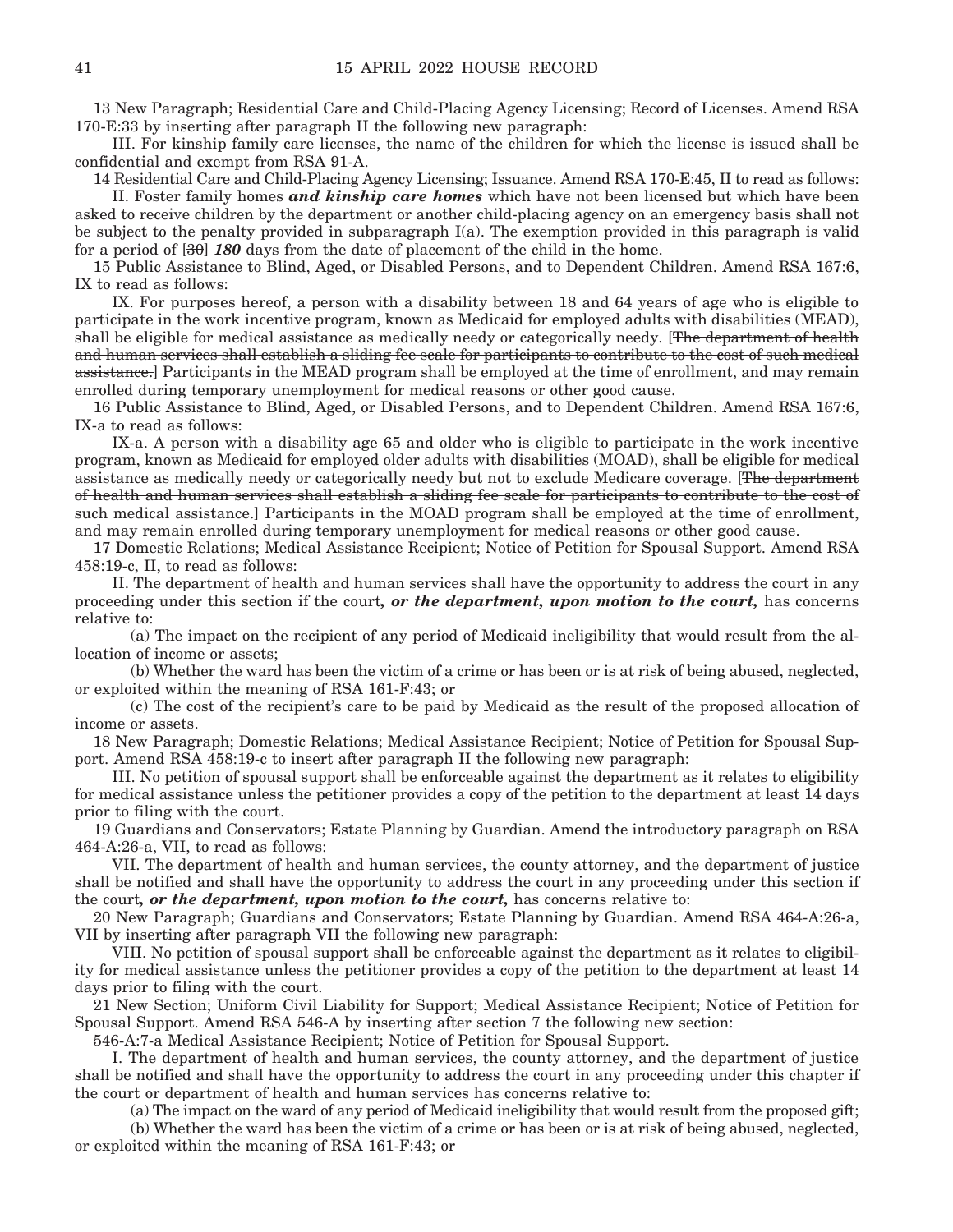(c) The cost of the ward's care to be paid by Medicaid as the result of the proposed gift or income reallocation.

 II. No petition of spousal support shall be enforceable against the department as it relates to eligibility for medical assistance unless the petitioner provides a copy of the petition to the department at least 14 days prior to filing with the court.

22 Department of Health and Human Services; Medicaid Program; Personal Care Attendants.

 I. The commissioner of the department of health and human services shall, if necessary, submit a Title XIX Medicaid state plan amendment to the federal Centers for Medicare and Medicaid Services to authorize family caregivers or legally responsible persons of Medicaid recipients to serve as personal care attendants under the state Medicaid program. In addition, the commissioner may adopt rules under RSA 541-A relative to the ability of family caregivers and others to serve as personal care attendants for Medicaid recipients.

 II. There is hereby appropriated to the department of health and human services the sum of \$700,000 for the fiscal year ending June 30, 2023, for the purpose of implementing this section. The governor is authorized to draw a warrant for said sum out of any money in the treasury not otherwise appropriated.

23 Lead Paint Poisoning Prevention and Control; Investigations. Amend the introductory paragraph of RSA 130-A:5, I to read as follows:

 I. The commissioner shall investigate cases of lead poisoning in children reported under RSA 141-A whose blood lead level meets or exceeds 5 micrograms per deciliter of whole venous blood[ $\frac{1}{2}$  as reported on 2 separate tests except that a blood lead level may be designated as elevated by the health care provider when the level reported meets or exceeds 5 micrograms per deciliter on the first venous test. With such a declaration, a second test shall not be required. The commissioner may also conduct investigations when there is reason to believe that a lead exposure hazard, as defined in RSA 130-A:1, XVI(b) and (d), for a child exists. Such investigations shall include, but not be limited to:

24 Public Health; Food Service Licensure; Exemptions. Amend RSA 143-A:5, IV to read as follows:

 IV. Recreation camps inspected and licensed under RSA [149] *170-E, including recreation camps that offer food to camp families or alumni in the 45 days prior to or after the camp operating season*.

25 Compensation of Certain State Officers; Health and Human Services Positions Amended. Amend the following position in RSA 94:1-a, I(b), grade DD to read as follows:

DD Department of health and human services [administrator, family strengthening and child well-being initiatives] *business improvement administrator*

26 Department of Health and Human Services; Shift Differential Payments; Recovery Forgiveness; Appropriation.

 I. Any shift differential payments made on or before July 1, 2021, which were inadvertently paid due to administrative error to certain clinical staff at New Hampshire hospital and the Glencliff home, shall be forgiven in full. This section shall preclude any recovery action by the state against those individuals for such payments.

 II. Any clinical staff at New Hampshire hospital and the Glencliff home who did not receive the shift differential payments described in paragraph I, shall receive such payments retroactively. The department of health and human services, in coordination with the department of administrative services, may provide the retroactive payments without the approval of governor and council or the fiscal committee of the general court.

 III. The sum of \$29,000 for the fiscal year ending June 30, 2023, is appropriated to the department of health and human services for the purpose of providing shift-differential payments to clinical staff at New Hampshire hospital and the Glencliff home, as described in paragraph II. The governor is authorized to draw a warrant for said sum out of any money in the treasury not otherwise appropriated.

27 Department of Health and Human Services; Inpatient Treatment of Children's Behavioral Health; Positions Established. There are hereby established within the department of health and human services, 6 full-time, unclassified positions to manage inpatient treatment of children's behavioral health, in the division for behavioral health services. Subject to the completion of process and procedures of the joint committee on employee classification, established in RSA 14:14-c, the department shall transfer the existing 6 non-classified employees established for the same purposes to the newly established unclassified positions set forth in this section; and, thereafter, the department shall eliminate the 6 non-classified positions.

28 New Paragraph; Compensation of Certain State Officers; Salary Adjustment for Recruitment or Retention. Amend RSA 94:3-b by inserting after paragraph I the following new paragraph:

 I-a. Notwithstanding any other provisions of law to the contrary, for any expenditure more than \$10,000 under this paragraph, upon the request of an appointing authority submitted to the commissioner of administrative services for review and evaluation and upon approval by the joint committee on employee classification, the governor and council is hereby authorized, upon a finding by them that it is in the best interests of the state and is necessary in order to recruit and retain or recruit or retain qualified personnel, to make recruitment or retention bonuses for classified clinical positions at New Hampshire hospital and the Glencliff home. The department of health and human services, in conjunction with the department of administrative services, is authorized to make any expenditure less than or equal to \$10,000 under this paragraph.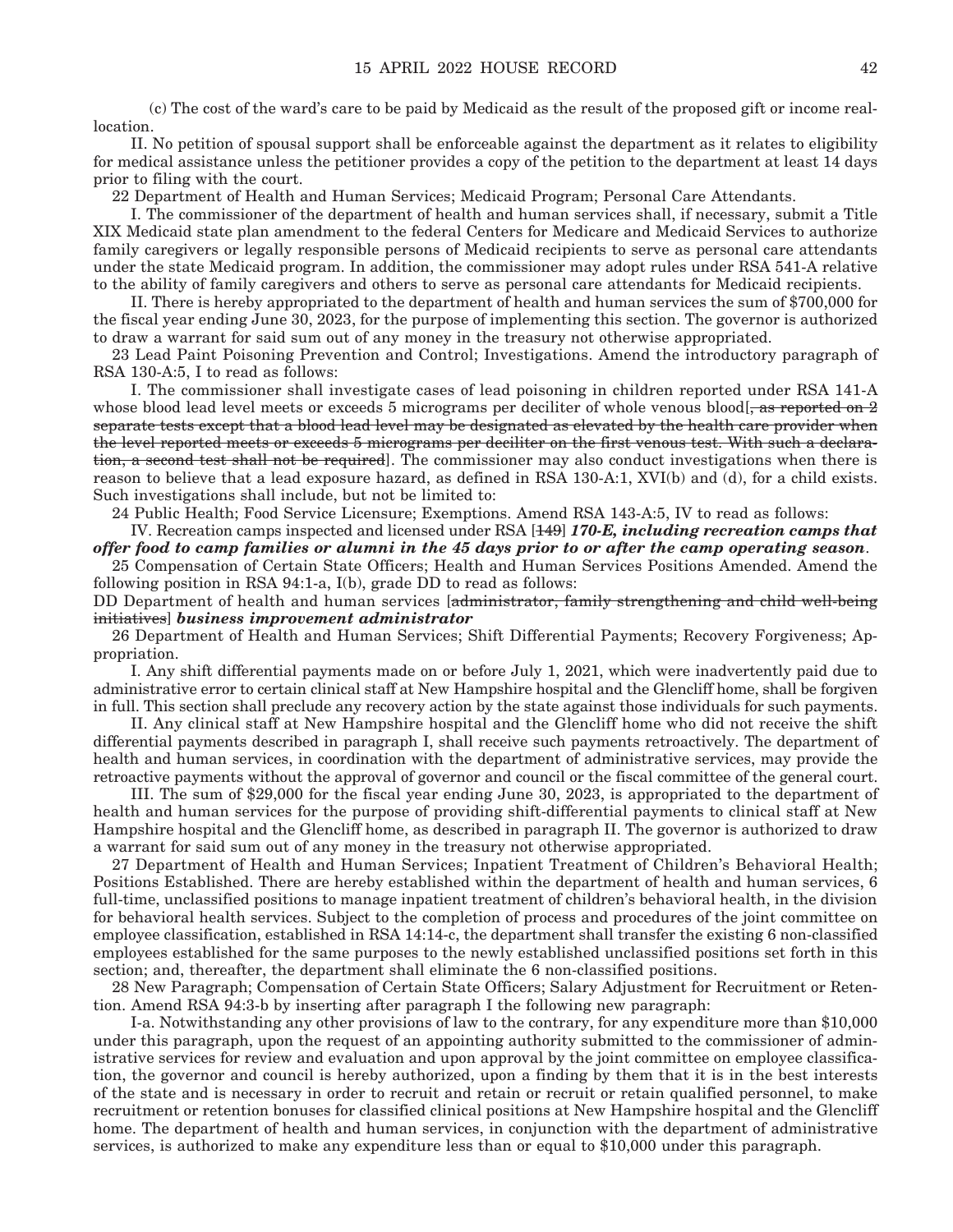29 Department of Health and Human Services; Office of Reimbursement; Duties. Amend RSA 126-A:34, I(a) to read as follows:

 (a) Review and investigate all records of the New Hampshire hospital, [Laconia developmental services,] the secure psychiatric unit, the Glencliff home, and [the Anna Philbrook center] *facilities that provide child inpatient psychiatric treatment within the state mental health system*, relative to expenses incurred by patients, residents, or clients at such institutions, facilities, or programs or expenses incurred by patients, residents, or clients receiving care, treatment, services, or maintenance at the direction of the commissioner of health and human services, and make recommendations to the commissioner and to the respective superintendents or directors of such institutions, facilities, or programs as to the rates to be charged for the care, treatment, and maintenance of such patients, residents, or clients.

30 Department of Health and Human Services; Liability for Expenses and Hearing on Liability. Amend RSA 126-A:40, I(a) to read as follows:

 (a) Whenever the court issues an order for evaluation, care, or treatment of a child at [the Philbrook center] *a facility that provides child inpatient psychiatric treatment within the state mental health system* pursuant to RSA 169-B, 169-C, or 169-D, the expenses of such evaluation, care, or treatment shall be borne by the department, except as otherwise provided in this section.

31 Department of Health and Human Services; Liability for Expenses and Hearing on Liability. Amend RSA 126-A:40, III to read as follows:

 III. The office of reimbursements, acting on behalf of the [New Hampshire hospital] *department of health and human services*, is authorized to compromise or reduce any expense to be charged to the state.

32 Department of Health and Human Services; Limiting Use of Child Restraint Practices; Definitions. Amend RSA 126-U:1,  $III(d)(1)$  to read as follows:

#### (1) [The Anna Philbrook center.] *Facilities providing inpatient psychiatric treatment within the state mental health system.*

33 Department of Health and Human Services; New Hampshire Mental Health Services System; References to Anna Philbrook Center Removed. Amend the subdivision heading and the introductory paragraph of RSA 135-C:64 to read as follows:

#### [Anna Philbrook Center] *Child Inpatient Psychiatric Treatment Facility*

135-C:64 [Philbrook Center] *Child Inpatient Psychiatric Treatment Facility*; Purpose. The commissioner shall maintain behavioral health services for children and adolescents in one or more facilities [on the New Hampshire hospital campus, or other locations to be determined] *as designated* by the commissioner. All services for children and adolescents shall be appropriate for each child's developmental stage and shall address the educational, supervisory, and clinical needs of each child. The purposes of child and adolescent services shall include but not be limited to:

34 New Hampshire Mental Health Services System; Reference to Anna Philbrook Center Removed. Amend RSA 135-C:65 to read as follows:

135-C:65 Admission Limitation. Children subject to proceedings in juvenile court may be admitted to [the Philbrook center] *a child inpatient psychiatric treatment facility within the state mental health system* for evaluation, care, or treatment only upon prior approval of the commissioner or designee.

35 New Hampshire Mental Health Services System; Reference to Anna Philbrook Center Removed. Amend RSA 135-C:66 to read as follows:

135-C:66 Access of Records. Notwithstanding any other provisions of law, records regarding children [placed] at Philbrook center] *receiving child inpatient psychiatric treatment at a facility within the state mental health system,* pursuant to RSA 169-B, 169-C, or 169-D shall be exchanged between employees of the department to facilitate coordinated care for those children and their families. The confidentiality of such information shall be maintained according to applicable law.

36 New Hampshire Mental Health Services System; Reference to Anna Philbrook Center Removed. Amend RSA 135-C:67 to read as follows:

135-C:67 Admission and Discharge. The commissioner shall adopt rules relative to eligibility criteria and procedures for admission to and discharge from [the Philbrook center] *facilities within the state mental health system that provide inpatient psychiatric treatment to children*.

37 Delinquent Children; Determination of Competence. Amend RSA 169-B:20, V to read as follows:

 V. A competency evaluation may be conducted by an entity approved by the commissioner of health and human services, which may include an agency [other than the Philbrook center], a psychiatrist, or psychologist licensed in the state of New Hampshire. The commissioner shall adopt standards establishing the process for approval as an examiner as well as the qualifications required for approval, which shall be based on generally accepted standards for forensic psychiatrists and psychologists.

38 Delinquent Children; Liability for Expenses Incurred. Amend RSA 169-B:40, I(b) to read as follows:

 (b) Subparagraph (a) shall not apply to expenses incurred for special education and related services, or to expenses incurred for evaluation, care, and treatment of the minor [at the Philbrook center] *when receiving child inpatient psychiatric treatment within the state mental health system*, or to expenses incurred for the cost of accompanied transportation.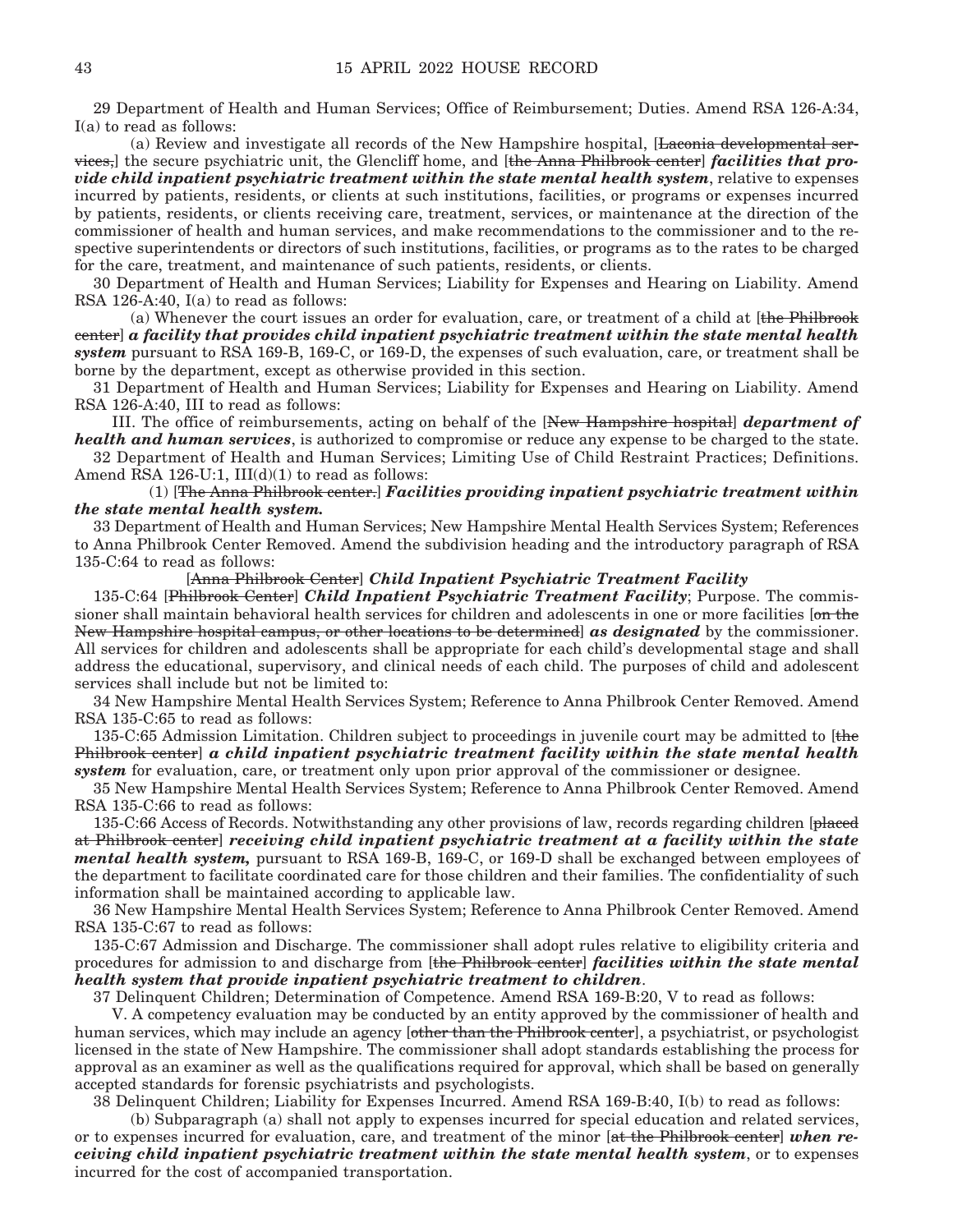39 Delinquent Children; Liability for Expenses Incurred. Amend RSA 169-B:40, III to read as follows:

 III. The office of reimbursements acting on behalf of [Laconia developmental services and the New Hampshire hospital] *the department of health and human services* is authorized to compromise or reduce any expense to be charged to the state *under this section*.

40 Child Protection Act; Preliminary Disposition. Amend RSA 169-C:16, III to read as follows:

 III. The court may at any time order the child, parents, guardian, custodian, or household member subject to the petition or ex parte order, to submit to a mental health evaluation, or undergo a physical examination or treatment, with a written assessment being provided to the court. The court may order that the child, who is the subject of the petition or the family or both be evaluated by a mental health center or any other psychiatrist, psychologist or psychiatric social worker or family therapist or undergo physical examination or treatment with a written assessment provided to the court. Evaluations performed at [the Philbrook center] *a facility providing child inpatient psychiatric treatment within the state mental health system* may occur only upon receiving prior approval for such evaluation from the commissioner of the department of health and human services, or designee.

41 Child Protection Act; Liability for Expenses. Amend RSA 169-C:27, I(b)(2) to read as follows:

 $(2)$  Expenses incurred for evaluation, care, and treatment of  $[the child at the New Hampshire host$ pital] *a child receiving inpatient psychiatric treatment within the state mental health system*; or 42 Child Protection Act; Liability for Expenses. Amend RSA 169-C:27, IV to read as follows:

IV. The office of reimbursements acting on behalf of [Laconia developmental services and the New Hamp-

shire hospital] *the department of health and human services* is authorized to compromise or reduce any expense to be charged to the state *under this section*.

43 Children in Need of Services; Adjudicatory Hearing. Amend RSA 169-D:14, III to read as follows:

 III. If the court finds the child is in need of services, it shall, unless a report done on the same child less than 3 months previously is on file, order the department of health and human services or other appropriate agency to make an investigation and written report consisting of, but not limited to, the home conditions, school record and the mental, physical and social history of the child including sibling relationships and residences for the purpose of preserving relationships between siblings who are separated as a result of court ordered placement. Evaluations performed at [the Philbrook center] *a facility providing child inpatient psychiatric treatment within the state mental health system* may occur only upon receiving prior approval for such evaluation from the commissioner of the department of health and human services or designee. When ordered by the court, such investigation shall include a physical and mental examination of the child, parents, guardian, or person having custody. The court may order a substance abuse evaluation of the child, parents, guardian, or person having custody. Any substance abuse evaluation of the parent, guardian, or person having custody of the child shall be conducted by a provider contracted with the bureau of substance abuse services, or a provider paid by the parent, guardian, or person having custody of the child. The cost of said evaluation shall be paid by private insurance, if available, or otherwise by the person undergoing the evaluation, to whom the evaluation shall be provided free or at a reduced cost if the person is of limited means. The court shall inform the parents, guardian, or person having custody and child of their right to object to the physical examination, mental health evaluation, or substance abuse evaluation. Objections shall be submitted in writing to the court having jurisdiction within 5 business days after notification of the time and place of the examination or evaluation. The court may excuse the child, parents, guardian, or person having custody upon good cause shown. No disposition order shall be made by the court without first reviewing the investigation report, if ordered.

44 Children in Need of Services; Determination of Competence. Amend RSA 169-D:18-a, I to read as follows: I. At any point during the proceedings, the court may, either on its own motion or that of any of the

parties, order the child to submit to a mental health evaluation for the purpose of determining whether the child is competent to have committed the offenses or acts alleged in the petition. The evaluation shall be completed within 60 days of the date of such order and shall be conducted by an agency [other than the Philbrook center] which is approved by the commissioner of health and human services, or conducted by a psychologist licensed in New Hampshire or a qualified psychiatrist, or by [the Philbrook center] *a facility providing child inpatient psychiatric treatment within the state mental health system* only upon receiving prior approval for admission of the child for such evaluation by the commissioner of the department of health and human services. The evaluation shall be submitted to the court in writing prior to the hearing on the merits. 45 Children in Need of Services; Liability for Expenses. Amend RSA 169-D:29, I(b) to read as follows:

(b) Subparagraph (a) shall not apply to expenses incurred for special education and related services,

or to expenses incurred for evaluation, care, and treatment of [the child at the Philbrook center] *a child receiving inpatient psychiatric treatment within the state mental health system or to expenses incurred* for the cost of accompanied transportation.

46 Children in Need of Services; Liability for Expenses. Amend RSA 169-D:29, IV to read as follows:

IV. The office of reimbursements acting on behalf of [Laconia developmental services and the New Hampshire hospital] *the department of health and human services* is authorized to compromise or reduce any expense to be charged to the state *under this section*.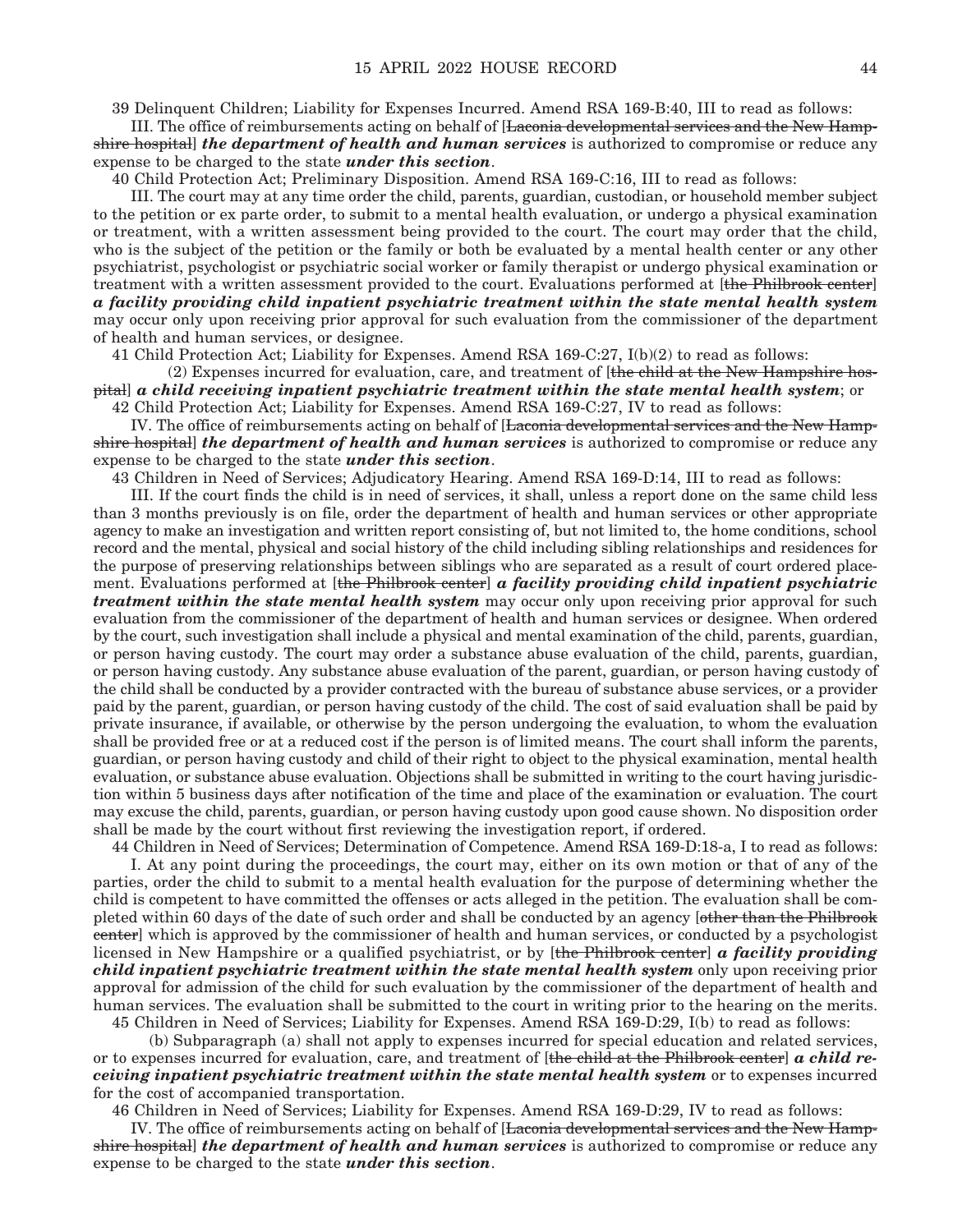47 Youth Services Center; Records. Amend RSA 621-A:7, I to read as follows:

 I. Full and complete records shall be kept by the commissioner of the care and study of each child admitted to the youth services center. The records shall not be open to the inspection of any persons not on the staff of the commissioner except that such records shall be available, by court order, to any court having competent jurisdiction of the child in any matter pending in this state or to such person or persons as may be authorized by the court. Notwithstanding any other provision of law, exchange of medical or psychiatric records between [the Philbrook center] *a facility providing child inpatient psychiatric treatment within the state mental health system* and the department shall be permitted.

48 Emergency Treatment; Reference Change. Amend the introductory paragraph of RSA 135:21-b to read as follows:

135:21-b Emergency Treatment. A physician licensed in the state, a psychiatrist-supervised physician assistant licensed in this state, a psychiatric mental health advanced practice registered nurse, or a person acting under such physician's, psychiatrist-supervised physician assistant's, or advanced practice registered nurse's direction may administer a recognized and approved form of medical or psychiatric treatment which the physician, psychiatrist-supervised physician assistant, or psychiatric mental health advanced practice registered nurse reasonably believes will tend to promote the physical and mental health of a patient of the New Hampshire hospital, [Laconia developmental services,] Glencliff home, any community mental health or developmental services program or treatment facility receiving state grants under RSA 171-A, or any other treatment facility designated as a receiving facility under RSA 135-C, when:

49 State Facilities Other Than New Hampshire Hospital; Reference Change. Amend RSA 135-C:4, I to read as follows:

 I. The commissioner shall have charge of the property and concerns of any facility owned by the state which provides, or which may be established to provide, care and treatment to persons who have mental illness or developmental disabilities, including those subject to the exception set forth in paragraph I-a, with regard to the care and maintenance of the grounds and buildings located at the facility in Concord, known as New Hampshire hospital. Such facilities include, but are not limited to, facilities established at Glencliff known as Glencliff home [and Laconia, known as Laconia developmental services].

50 Child Protection Act; Institutional Abuse and Neglect; Reference Change. Amend RSA 169-C:37 to read as follows:

169-C:37 Institutional Abuse and Neglect. The department of justice shall be empowered to receive and investigate reports of institutional abuse or neglect at the youth development center, [Laconia developmental services, and New Hampshire hospital] *and any facility that provides child inpatient psychiatric treatment within the state mental health system*; and the department shall be empowered to receive and investigate reports of all other suspected instances of institutional abuse or neglect. Either the department of justice or the commissioner of the department or both may adopt rules consistent with this authority to investigate such reports and take appropriate action for the protection of children.

51 Guardians and Conservators; Conduct of Hearing; Reference Change. Amend RSA 464-A:8, III to read as follows:

 III. The medical affidavit shall be evidence only of the proposed ward's inability to attend the hearing and shall not be considered in determining his or her incapacity. If the proposed ward is a patient at a county nursing home, *or* state hospital [or Laconia developmental services], the affidavit shall be by the medical director or medical superintendent of such county nursing home[,] or state hospital[, or developmental services].

52 Child Day Care Licensing; State Registry and Criminal Records Check; Revocation of Registration and Withholding of State Funds. Amend RSA 170-E:7, IV-d to read as follows:

 IV-d. The fee for a child care employment eligibility card issued under paragraph IV-a shall be [\$50] *\$25* and the card shall be valid for 5 years from the date of issuance, or a prorated amount of [\$10] *\$5* per year from the most recently completed criminal background check. A replacement card may be requested for a [\$15] *\$10* fee.

53 Residential Care and Child-Placing Agency Licensing; State Registry and Criminal Records Check for Child Care Institutions and Child Care Agencies. Amend RSA 170-E:29-a, VII(b) to read as follows:

 (b) The fee for a residential child care employment eligibility card shall be [\$50] *\$25*, and the card shall be valid for 5 years from the date of issuance, or a prorated amount of [\$10] *\$5* per year from the most recently completed criminal background check. The fee for a replacement card shall be [\$15] *\$10*.

54 New Section; Residential Care and Child-Placing Agency Licensing; Transfer or Discharge. Amend RSA 170-E by inserting after section 42 the following new section:

170-E:42-a Transfer or Discharge of Residents.

I. In this section:

 (a) "Discharge" means movement of a resident from a child care agency to a non-institutional setting or the termination of services by a child care agency when the child care agency ceases to be legally responsible for the care of the resident.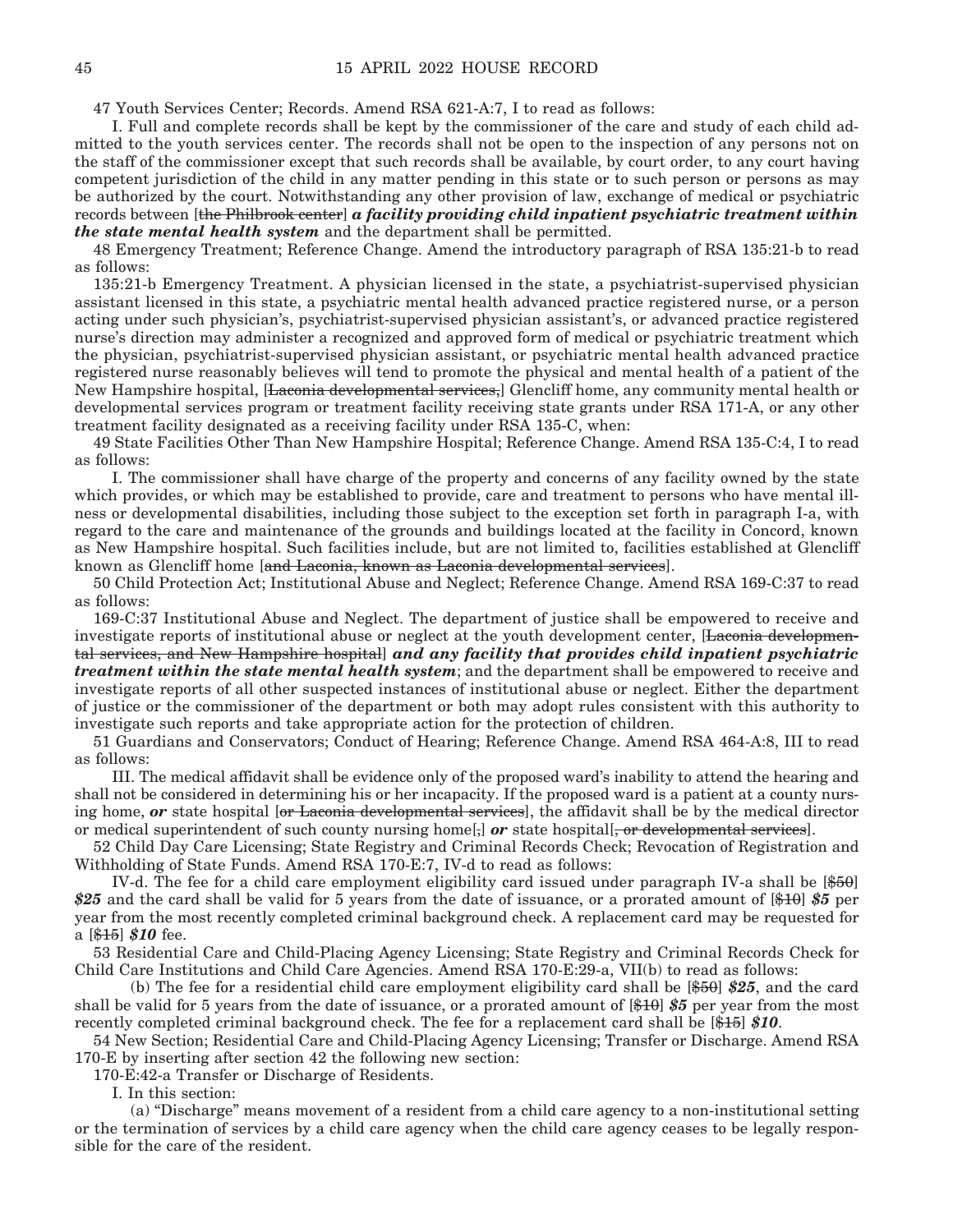(b) "Transfer" means movement of a resident from one child care agency to another child care agency when legal responsibility for the care of the resident changes from the transferring to the receiving child care agency.

 II. A resident shall be transferred or discharged after appropriate discharge planning only for medical reasons, for the resident's welfare or that of other residents, or if the child care agency ceases to operate.

 III. Transfer or discharge of a resident from a child care agency shall in all instances be preceded by written notice which shall contain the following:

(a) The reason for the proposed transfer or discharge;

(b) The effective date of the proposed transfer or discharge;

(c) The location to which the resident is transferred or discharged; and

 (d) The name, address, and telephone number of the office of the ombudsman, established under RSA 126-A:4, III, and the name, address, and telephone number of the federally-designated protection and advocacy agency for individuals with disabilities.

 IV. Except as provided in paragraph V, written notice of transfer or discharge shall be given at least 30 days before the resident is transferred or discharged. A copy of the notice shall be placed in the resident's file and a copy shall be transmitted to the resident's parent or legal guardian and the agency responsible for the resident's placement.

 V. Written notice as provided in paragraph III shall be given as soon as practicable before transfer or discharge in the following circumstances:

(a) If an emergency transfer or discharge is mandated by the resident's health care needs;

 (b) If the transfer or discharge is mandated by the health or safety of other individual's in the child care agency;

 (c) If the transfer or discharge is appropriate because the resident's needs cannot be met in the child care agency;

 (d) If the transfer or discharge is appropriate because the resident's health has improved sufficiently so the resident no longer needs the services provided by the child care agency;

(e) If the transfer or discharge is mandated by court order;

(f) If the resident has reached the age of 21; or

(g) If the resident has resided in the child care agency for less than 30 days.

 VI. For the purposes of this section, "transfer" or "discharge" shall not include transfers or discharges initiated at the request of the resident's parent or legal guardian.

 VII. If the resident's parent or legal guardian wishes to have the resident relocate to another child care agency or place, the resident shall be relocated according to the resident's parent's or legal guardian's wishes; provided that the resident's parent or legal guardian gives written notice of such relocation to the child care agency.

 VIII. For the purposes of this section, transfer shall not include the temporary movement of a resident from a facility to a hospital or other location for emergency medical treatment.

IX. The provisions of this section shall not apply to foster family homes, as defined in RSA 170-E:25.

55 Department of Health and Human Services; Medicaid Reimbursement Rates for Hospital Birthing Services. I. In order to ensure adequate access to labor services for women in New Hampshire, the department of

health and human services shall increase the Medicaid reimbursement rate for facility-based birthing services provided at hospitals by 25 percent, in the aggregate, based on the rate in effect as of June 30, 2022.

 II. The commissioner of health and human services shall have the discretion to implement the reimbursement increase to adjust for access risk geographically; provided that no critical access hospital or non-critical access hospital receives less than a 20 percent increase.

 III. The sum of \$2,400,000 for the fiscal year ending June 30, 2023 is hereby appropriated to the department of health and human services for the purpose of increasing Medicaid reimbursement rates for hospital birthing services as provided in this section. The governor is authorized to draw a warrant for said sum out of any money in the treasury not otherwise appropriated.

56 New Paragraph; Out-of-State Providers; Consultation and Follow-up Care via Telehealth Permitted. Amend RSA 310-A:1-g by inserting after paragraph VI the following new paragraph:

 VII. Physicians and physician assistants, governed by RSA 329 and RSA 328-D; advanced practice nurses, governed by RSA 326-B and registered nurses under RSA 326-B employed by home health care providers under RSA 151:2-b; midwives, governed by RSA 326-D; psychologists, governed by RSA 329-B; allied health professionals, governed by RSA 328-F; dentists, governed by RSA 317-A; mental health practitioners governed by RSA 330-A; community mental health providers employed by community mental health programs pursuant to RSA 135-C:7; alcohol and other drug use professionals, governed by RSA 330-C; and dietitians, governed by RSA 326-H shall be authorized to provide consultation services or follow-up care via telehealth to a patient who previously received services from the provider in the state where the provider is licensed.

57 New Subparagraph; Departmental Administration; Registry Identification Cards. Amend RSA 126-X:4, II by inserting after subparagraph (g) the following new subparagraph: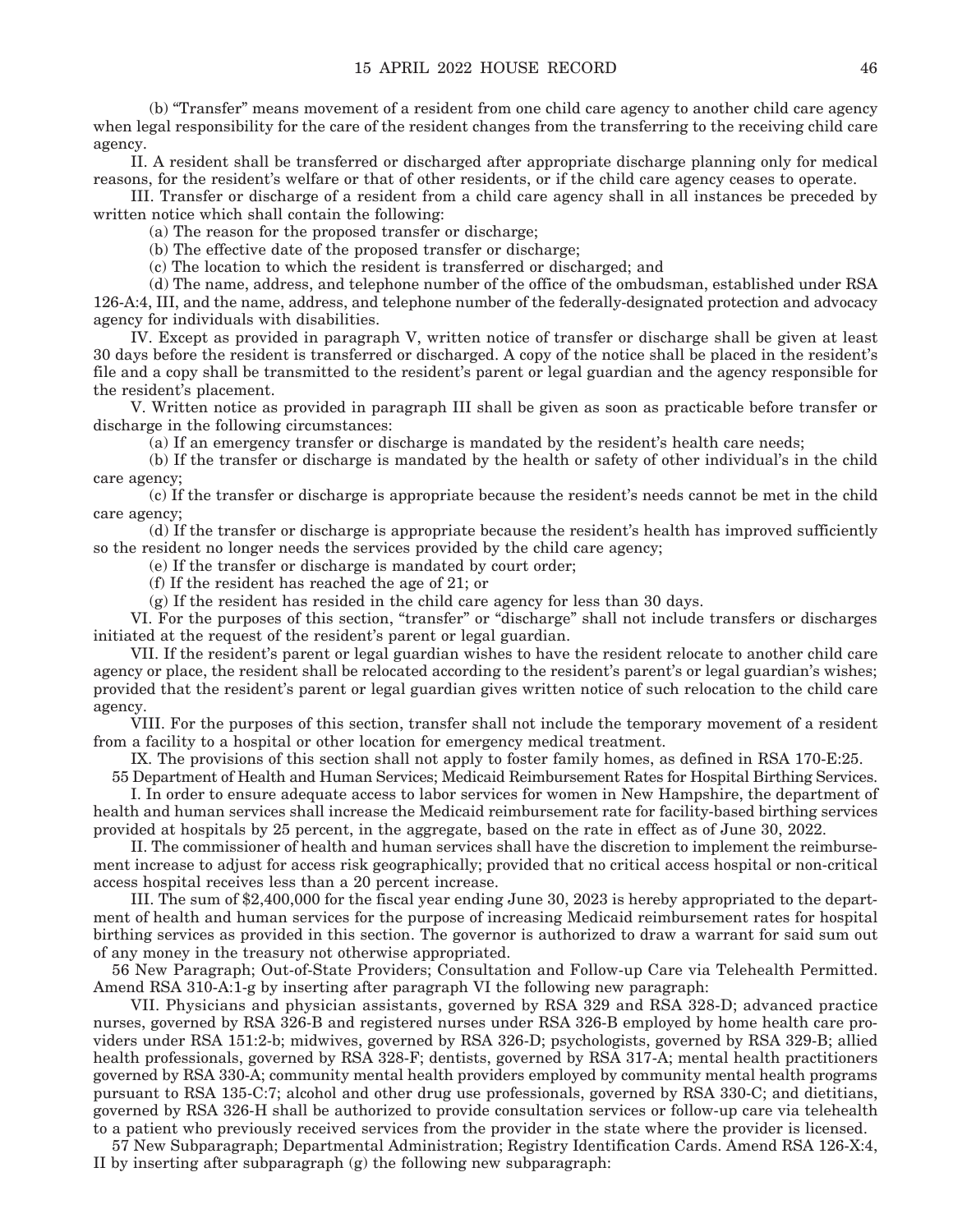(h) An attestation on a form issued by the department stating that the applicant has not been convicted of a felony offense. This attestation shall be subject to the penalties set forth in RSA 641:3 for unsworn falsification and this shall be noted on the form issued by the department. In addition, a designated caregiver shall promptly inform the department if convicted of a felony offense subsequent to being issued a registry identification card.

58 Repeal. RSA 126-X:4, II-a and II-b, relative to criminal background checks for caregivers, are repealed. 59 Departmental Administration; Registry Identification Cards. Amend RSA 126-X:4, III to read as follows:

 III. The department shall verify the information contained in an application or renewal submitted pursuant to this section. The department shall approve or deny [an] *a complete* application or renewal for a qualifying patient within 15 days of receipt of the application. The department shall approve or deny [an] *a complete* application or renewal to serve as a designated caregiver within 15 days of receipt of the application [and the criminal history records check results]. The department may deny an application or renewal only if the applicant did not provide the information required pursuant to this section, or if the applicant previously had a registry identification card revoked for violating the provisions of this chapter or rules adopted by the department, or if the department determines that the information provided was falsified or did not meet the requirements of this chapter or rules adopted by the department. The department shall notify an applicant of the denial of an application. An applicant who is aggrieved by a department decision may request an administrative hearing at the department.

60 Alternative Treatment Centers; Requirements. Amend RSA 126-X:8, IV(a) to read as follows:

 IV.(a) [An alternative treatment center shall conduct] A state and federal criminal records check *shall be required* for every person seeking to become a principal officer, board member, agent, volunteer, or employee *of an alternative treatment center* before the person begins working at the alternative treatment center pursuant to RSA [126-X:4, II-a] *126-X:8, IV-a*. An alternative treatment center shall not allow any person to be an alternative treatment center agent who:

(1) Was convicted of a felony or felony drug-related offense; or

(2) Is under 21 years of age.

61 New Paragraph; Alternative Treatment Centers; Requirements; Criminal Background Check. Amend RSA 126-X:8 by inserting after paragraph IV the following new paragraph:

 IV-a.(a) A person applying to be an alternative treatment center agent shall submit directly to the department of safety a criminal history records release form, as provided by the New Hampshire division of state police, authorizing the release of any felony convictions to the department. The applicant shall submit with the release form a complete set of electronic fingerprints taken by a qualified law enforcement agency or an authorized employee of the department of safety. In the event that the first set of fingerprints is invalid for whatever reason, a second set of fingerprints shall be necessary in order to complete the criminal history records check. If, after 2 attempts, a set of fingerprints is invalid due to insufficient pattern, the department may, in lieu of the criminal history records check, accept police clearances showing no felony convictions from every city, town, or county where the person has lived during the past 5 years. The division of state police shall conduct a criminal history records check through its records and through the Federal Bureau of Investigation. Upon completion of the records check, the division of state police shall report to the department whether or not there are any felony convictions. The department shall maintain the confidentiality of criminal history record information received pursuant to this section. The applicant shall bear the cost of a criminal history records check.

 (b) Notwithstanding subparagraph IV(a), an alternative treatment center may make a conditional offer of employment and allow a person to begin working at or for the alternative treatment center while the results of the state and federal criminal history records check are pending, provided that:

 (1) Prior to beginning employment, the person completes a statement stating that the person does not have any felony convictions in this or any other state, and such statement shall be subject to the penalties set forth in RSA 641:3 for unsworn falsification, which shall be noted on the form issued by the department; and

 (2) The conditional employment granted shall be revoked immediately if the criminal history records check results show any felony convictions in this or any other state.

62 Child Protection Act; Confidentiality. Amend RSA 169-C:25, II to read as follows:

 II. It shall be unlawful for any person present during a child abuse or neglect hearing to disclose any information concerning the hearing that may identify a child or parent who is involved in the hearing without the prior permission of the court. Any person who knowingly violates this provision shall be guilty of a [misdemeanor] *violation*.

63 New Subparagraph; Services for Children, Youth and Families; Confidentiality of Case Records. Amend RSA 170-G:8-a, VI by inserting after subparagraph (b) the following new subparagraph:

 (c) Nothing in this section shall be construed to prevent a parent, guardian, immediate family member, or their counsel from releasing any records with the name of the child redacted.

64 New Sections; Recreation Camp Licensing; Confidentiality and Investigations. Amend RSA 170-E by inserting after 66 the following new sections: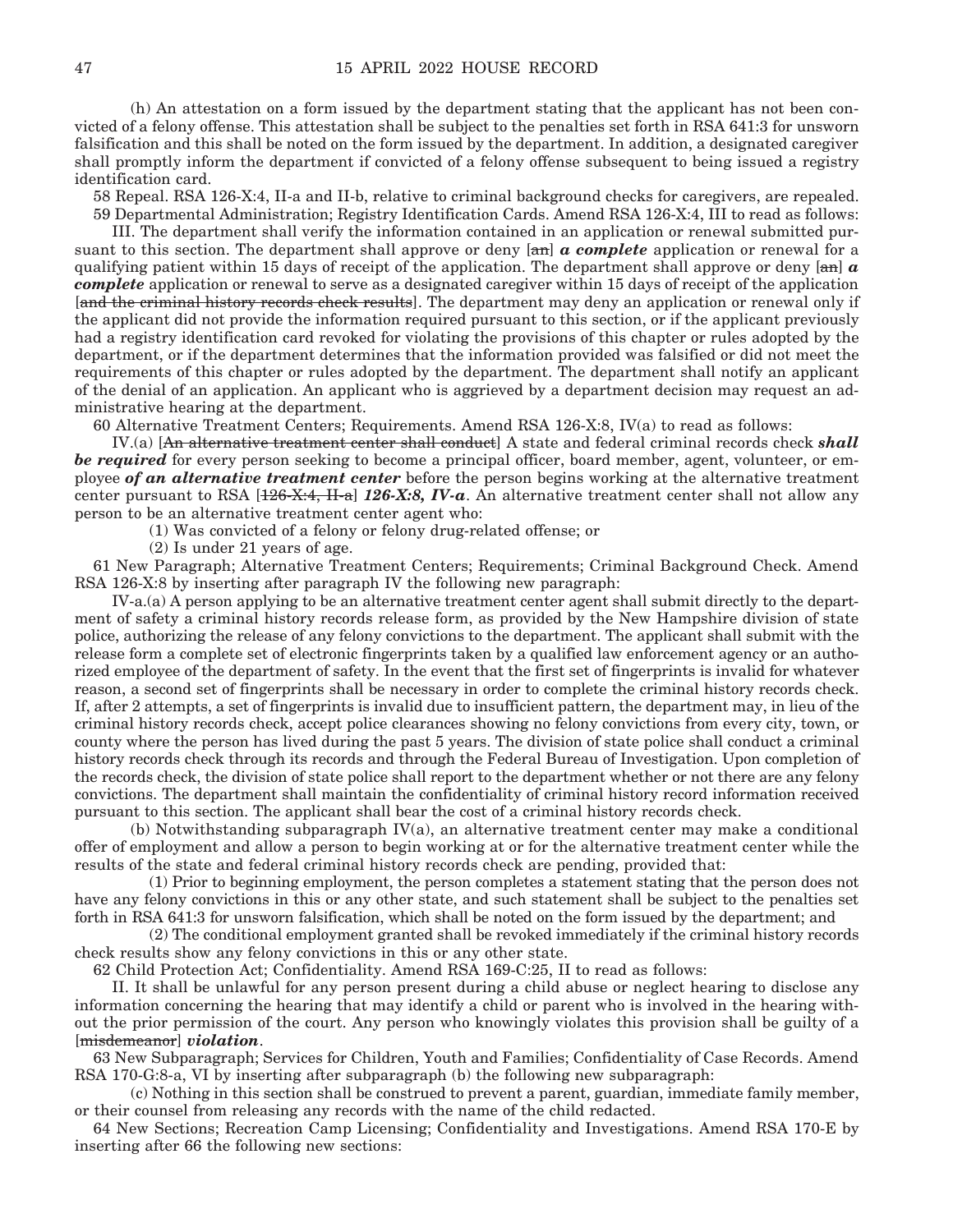170-E:67 Confidentiality and Investigations. The department may request and shall receive cooperation from other state agencies in connection with investigations and licensure. The department shall strictly observe the confidentiality requirements of the agency from which it receives information.

170-E:68 License Suspension, Revocation, or Denial. The department may suspend, revoke, or deny any license if the license holder:

I. Neglects or abuses children in his or her care;

 II. Does not comply with this subdivision or the rules adopted under this subdivision relative to the health and safety of children;

 III. Violates any provision of this subdivision, or is unable to meet and maintain standards adopted by the commissioner;

IV. Substantially or repeatedly violates any provisions of the license issued;

V. Furnishes or makes any misleading or any false statement or report to the department;

 VI. Refuses or fails to submit any reports or to make available to the department any records required by it in making an investigation of the facility for licensing purposes;

VII. Refuses or fails to submit to an investigation or to the required visits by the department;

 VIII. Refuses or fails to admit authorized representatives of the department at any time the camp is in operation for the purpose of investigation or visit;

 IX. Fails to provide, maintain, equip, and keep in safe and sanitary condition premises established or used for recreation camps as required under standards prescribed by rules adopted by the commissioner under RSA 541-A or as otherwise required by any law, rule, ordinance, or term of the license applicable to the location of such facility; or

 X. Retaliates against an employee who in good faith reports a suspected violation of the provisions of this subdivision and rules adopted under it.

65 Effective Date.

I. Sections 1-3, 15, 16, 22, 28, 52, 53, 55, and 64 of this act shall take effect July 1, 2022.

II. Sections 17 and 23 of this act shall take effect 60 days after its passage.

III. Sections 25-27 of this act shall take effect June 30, 2022.

IV. Sections 7, 8 and 62 of this act shall take effect January 1, 2023.

V. Sections 57-61 of this act shall take effect 30 days after its passage.

VI. The remainder of this act shall take effect upon its passage.

#### 2022-1484h

#### AMENDED ANALYSIS

This bill:

1. Establishes a special fund for administration of opioid treatment programs.

2. Establishes a pilot program for individuals with developmental disabilities.

3. Revises the department's authority to recover unauthorized payments by the state.

4. Repeals certain reporting requirements.

5. Allows for alternative service of process under RSA 169-C when a child's parent cannot be located.

6. Creates a separate category of foster care license for kinship care homes.

7. Removes the requirement that the department charge premiums for medical assistance provided under MEAD and MOAD.

8. Allows the department to address the court in guardianship and spousal support cases involving Medicaid recipients or suspected victims of abuse or exploitation.

9. Directs the department to submit a Medicaid state plan amendment to allow certain family caregivers or legally responsible persons of Medicaid recipients to serve as personal care attendants and makes an appropriation for this purpose.

10. Modifies the blood test requirement for purposes of lead paint poisoning prevention and control.

11. Clarifies the food service licensure exemption for recreational camps.

12. Revises certain department of health and human services employee position titles.

13. Provides shift differential payments to clinical staff at New Hampshire hospital and the Glencliff home and makes an appropriation for this purpose.

14. Establishes new positions for inpatient treatment of children's behavioral health.

15. Permits salary adjustments for recruitment or retention of classified clinical positions at New Hampshire hospital and the Glencliff home.

16. Removes references to the Anna Philbrook center, Laconia state school, and Laconia developmental services.

17. Increases the fee for certain child care employment eligibility cards.

18. Establishes requirements for the transfer or discharge of residents from certain child care agencies.

19. Makes an appropriation to the department of health and human services for hospital birthing services.

20. Permits consultation and follow up care via telehealth from out-of-state health care providers.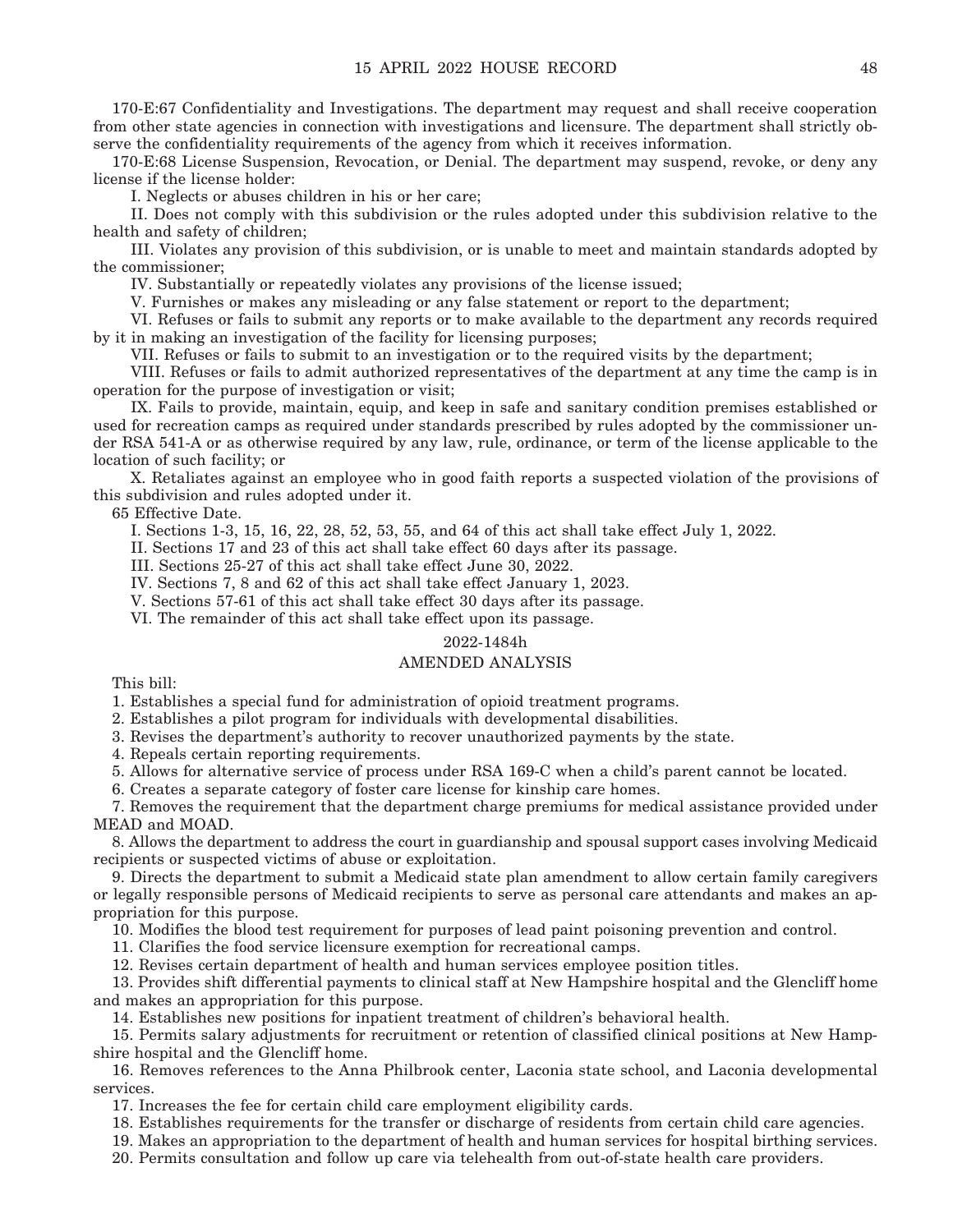21. Removes the criminal background check requirement for designated caregivers in the therapeutic cannabis program and modifies the criminal background check requirement for alternative treatment center agents.

22. Changes the penalty for disclosure of confidential information in an abuse or neglect proceeding under RSA 169-C from a misdemeanor to a violation.

23. Establishes investigatory procedures and licensing criteria for recreational camps.

#### **Amendment to SB 438-FN-LOCAL (2022-1422h)**

**Proposed by the Majority of the Committee on Executive Departments and Administration – r** Amend RSA 21-I:11, III(c) as inserted by section 2 of the bill by deleting subparagraph  $(4)$ .

#### **Amendment to SB 443-FN (2022-1504h)**

#### **Proposed by the Committee on Executive Departments and Administration – c**

Amend the bill by replacing all after section 3 with the following:

4 Power to Amend State Building Code and Establish Enforcement Procedures. Amend RSA 674:51, II to read as follows:

 II. Any such ordinance *enacted or* adopted under paragraph I by a local legislative body [shall be submitted to the state building code review board for informational purposes] *shall not be enforced unless confirmed by the building code review board pursuant to RSA 155-A:10, IV(c). The procedural history of local adoption relating to published notice, public hearing, and vote of approval shall be submitted to the board within 30 days of enactment or adoption and prior to enforcement*.

5 Duties of State Fire Marshal; Review of Local Amendments Established. Amend RSA 153:4-a, II to read as follows:

 II. It shall be [his] *the fire marshal's* duty and responsibility to coordinate the activities of his *or her* office with duly authorized city, town and village district, fire and building department officials and other state and local agencies required and authorized by state statutes or local ordinances to develop or enforce fire safety regulations. It shall further be the duty and responsibility of the state fire marshal to assist, cooperate with, advise and counsel the officials responsible as designated by local ordinance or charter for the organization and efficient operation of fire departments and other fire protection organizations when held to be in the best interest of public safety. *Local amendments to the state fire code shall be submitted to the state fire marshal for review prior to enforcement. The state fire marshal shall confirm local amendments to the state fire code are not in conflict or less restrictive than the state fire code and are based on sound engineering practices. The state fire marshal shall confirm that the local amendments are enacted and adopted by the local legislative body. The state fire marshal shall publish local amendments to the state fire code.* 

6 Effective Date. The act shall take effect January 1, 2023.

#### 2022-1504h

#### AMENDED ANALYSIS

This bill provides that the building code review board shall review proposed municipal amendments to the state building code to confirm that the proposed amendments do not conflict with, and are no less stringent than, the state building code, and requires submission of local amendments prior to enforcement. The bill also requires the state fire marshal to review local amendments to the state fire code prior to enforcement and to publish local amendments to the state fire code.

#### **Amendment to SB 458-FN (2022-1440h)**

#### **Proposed by the Minority of the Committee on Children and Family Law – r**

Amend the bill by replacing all after the enacting clause with the following:

1 New Paragraph; Definition of the Sununu Youth Services Center. Amend RSA 621:3 by inserting after paragraph VIII the following new paragraph:

 IX. "Sununu youth services center" or "SYSC" means the entire property on South River Road in Manchester, New Hampshire that houses the youth development center and the youth services center as established in RSA 621-A.

2 New Paragraph; Sununu Youth Services Center Defined. Amend RSA 621-A:1 by inserting after paragraph III the following new paragraph:

IV. "Sununu youth services center" or "SYSC" means the property as defined in RSA 621:3, IX.

3 New Paragraphs; Sununu Youth Services Center Closure. Amend RSA 621:10 by inserting after paragraph IV the following new paragraphs:

 V. Children committed, detained, or comprising any other status at SYSC shall be transferred to the successor facility described in this section, or the least restrictive, most clinically appropriate alternative treatment, or discharged, if clinically indicated, not later than March 1, 2023.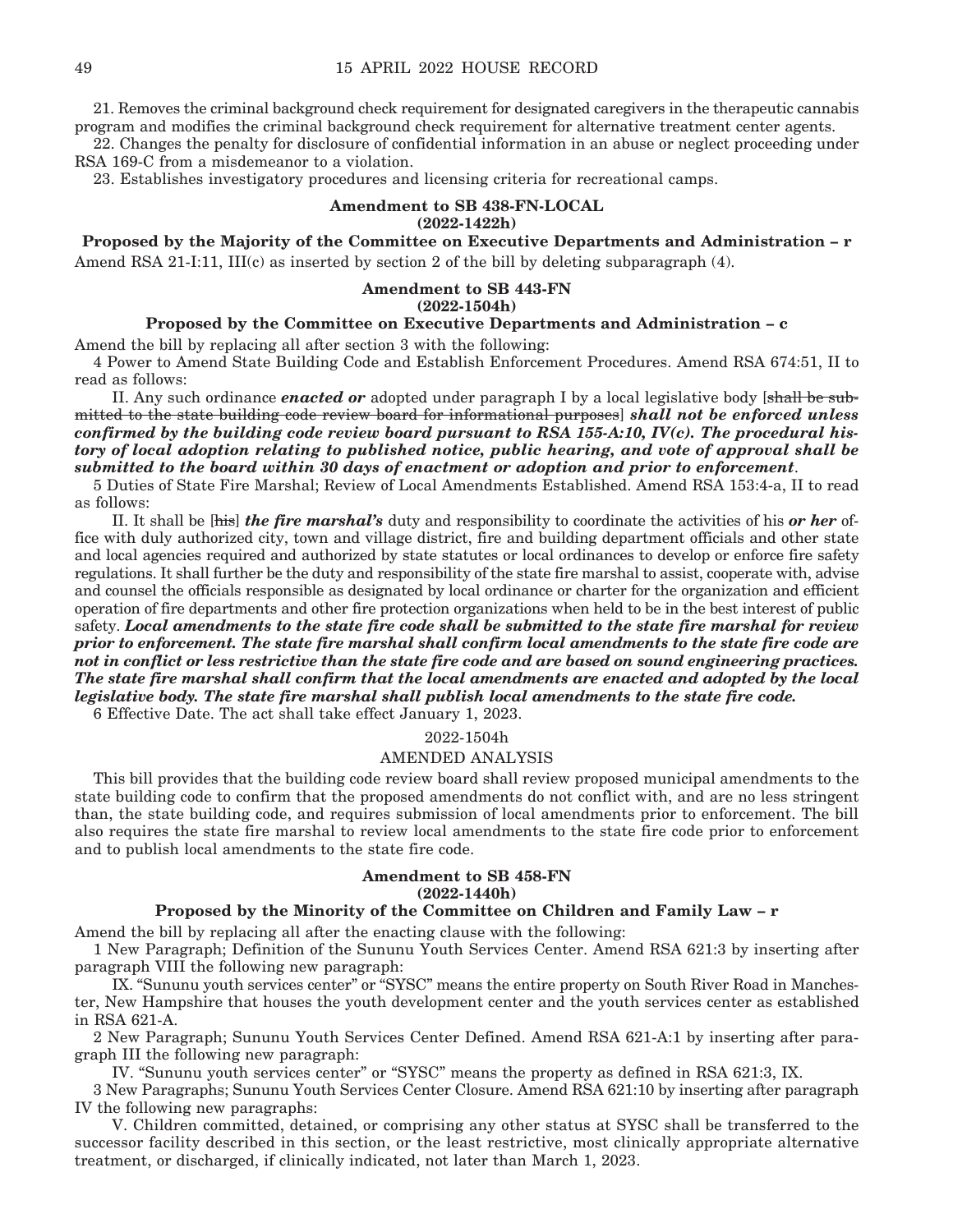VI. Notwithstanding any other provision of law, the SYSC shall be closed for the incarceration, detention or admission of any child as of March 1, 2023.

VII. As of March 1, 2023, and notwithstanding any other provision of law:

 (a) No agency nor member of the executive branch of government shall expend or commit the expenditures of any funds from any source to directly or indirectly fund the SYSC operations.

 (b) The fiscal committee of the general court shall have no authority to accept funds from any source to, or approve the transfer of funds to or from, any account for which budgetary appropriations for or related, directly or indirectly, to the SYSC operations are made.

 (c) Funds may only be appropriated or expended related to the preservation of the SYSC physical plant to retain the property's value.

4 Youth Development Center; Duties Relative to Property; Possession and Control Given to Department of Administrative Services. Amend RSA 621:4 to read as follows:

621:4 Duties Relative to Property.

*I.* With the approval of the fiscal committee, the department shall be authorized to take, hold, and manage, in trust for the state, lands, money, or other property granted, devised, or bequeathed for the use of the center, and to sell and convey the lands, money, or other property and to invest the proceeds therefrom in such investments as are legal for New Hampshire savings banks or in the physical plant of the center.

 *II. As of March 1, 2023, the department of administrative services shall take possession of the entire property currently housing the SYSC on South River Road in Manchester, New Hampshire. The department shall dispose of the property and any revenues received shall be deposited in the general fund. The department shall consult with the city of Manchester prior to any sale of the property. The department shall dispose of the property in a manner consistent with expressed city interests and the interests of the state.* 

5 Sununu Youth Services Center Replacement Facility; Requirements Established.

I. The following definitions apply to this section:

 (a) "Architecturally secure facilities" shall mean facilities which include a variety of physical security measures, such as locked doors and windows, delayed egress doors, courtyards, which prevent occupants from departing the facility at will. The external facility facade should resemble area residential structures.

 (b) "Evidence-based practices" mean approaches that are validated by documented scientific evidence. This includes findings established through controlled clinical studies, but other methods of establishing evidence are valid as well.

 (c) "Evidence-based treatments" mean treatments that use a defined curriculum or set of services that, when implemented with fidelity as a whole, have been validated by some form of scientific evidence. Evidence-based treatments and programs may be described as "supported" or "well-supported", depending on the strength of the research design.

 (d) "Hardened facilities" include facilities with locked exterior doors and locked interior doors to control movement of occupants. It includes surveillance cameras in all or most areas, central control of locking and unlocking doors, exterior fencing, which may include razor wire, to contain occupants.

 (e) "Minimum reimbursement" means the minimum number of children for which the contract compensates. Reimbursement shall not drop below this number of children, regardless of the actual number of children in the facility.

(f) "Secure facility" shall mean:

 (1) A facility which shall be sufficiently sized for 6 children on a consistent basis and able to accept an additional 6 children for short periods of time. The facility shall be architecturally and staff secure but shall not be a hardened facility.

(2) This facility may accept adjudicated as well as non-adjudicated children for admission.

 (3) A facility which shall provide for occupants' basic medical, educational, nutritional, and psychosocial needs. Initial treatment plans shall be completed upon admission based upon known stressors and physical and emotional difficulties experienced by the child. This treatment plan shall be updated on a regular basis and shall include goals for discharge and anticipated discharge plans. The treatment plan shall reflect the child and families' treatment and discharge goals.

(4) A facility whose operation shall be guided by evidenced-based practices and treatments.

 (g) "Staff secure facilities" mean facilities which have sufficient staff to monitor and engage with occupants to diminish their ability to leave the facility without staff intervention.

II. The replacement facility contract shall be within the following guidelines:

 (a) The department of health and human services' division of children, youth and families shall contract with a not-for-profit child residential services provider to operate a secure facility physically located in the state of New Hampshire as a successor to the Sununu Youth Services Center (SYSC). This shall be considered a certified facility pursuant to RSA 169-B:19, VI. The secure facility shall be in operation no later than March 1, 2023.

 (b) The division shall begin negotiations immediately upon the effective date of this act. The initial contract shall be agreed to by October 1, 2022.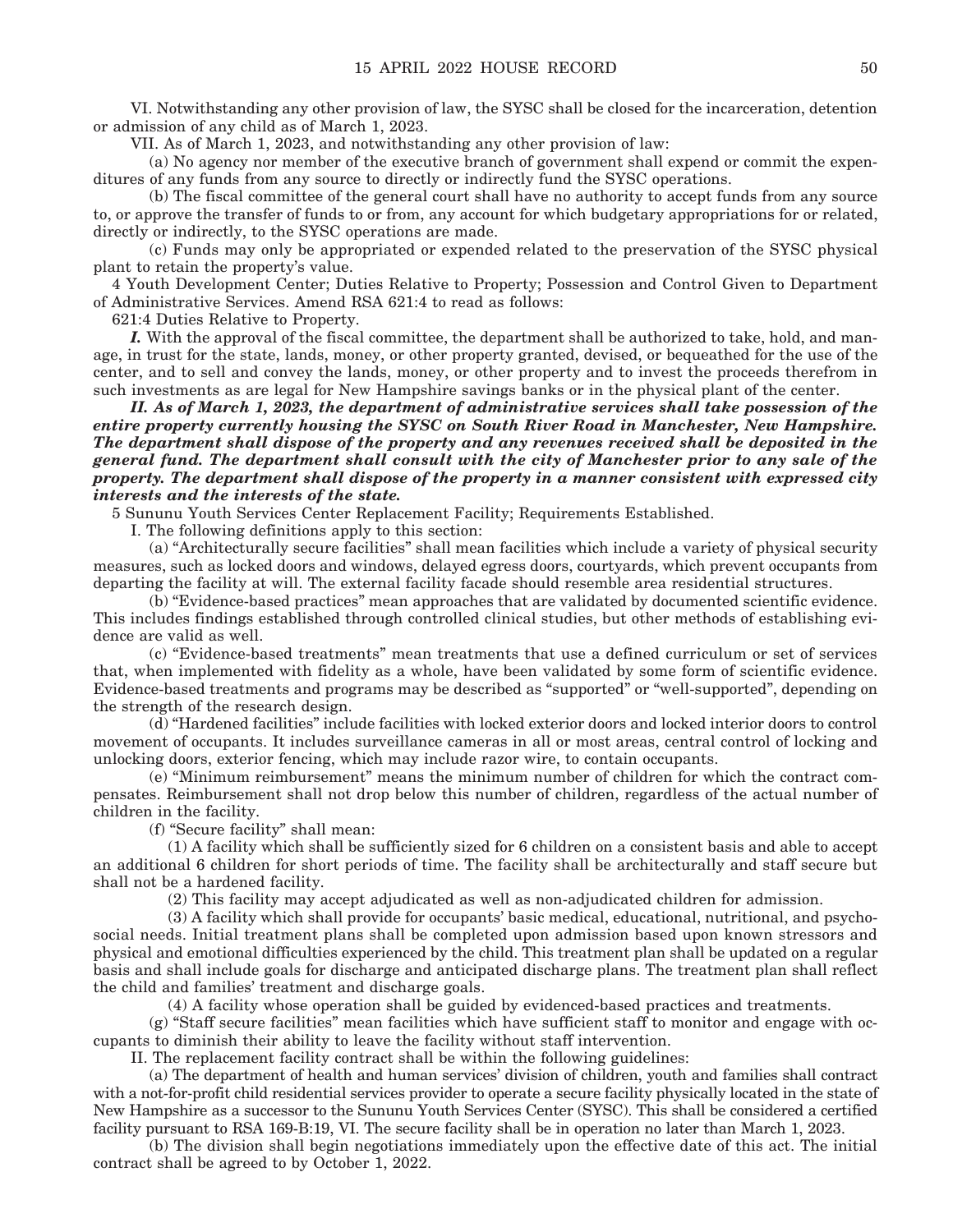(c) The contract shall require the provider to accept and treat children up to the age of criminal majority, who are committed pursuant to RSA 169-B:19 or detained pursuant to RSA 169-B:14.

 (d) Children convicted pursuant to RSA 169-B:24 may be committed to the replacement facility pursuant to RSA 651:17-a.

 (e) Children tried pursuant to RSA 169-B:24 may be detained at the replacement facility pursuant to RSA 169-B:24.

 (f) Required contracting funding shall be transferred from existing SYSC appropriations from fiscal year 2022-2023. In addition, not more than \$1,000,000 may also be transferred from existing SYSC funding to pay for construction related to the contractor's facility.

 (g) Priority in the contracting process shall be given to providers based on their ability to provide required services and to commence operations on or before March 1, 2023.

 (h) In order to meet statutory closure requirements of SYSC, the initial contract shall be negotiated with interested providers and not offered by the request for proposal process. Subsequent contracts of the facility shall be offered through the request for proposal process.

 (i) The replacement facility shall include one or more facilities that can accommodate up to 6 children on a consistent basis and temporarily able to accept an additional 6 children.

 (j) The contractor may not utilize non-disclosure agreements (NDAs) during the hiring or termination of staff. All existing NDAs for staff assigned to this contract shall be void effective the date of the contract.

 (k) NDAs may not be attached to any civil resolution of complaint by, or on behalf of, a current or former resident of the contracted facility.

 (l) The contractor agrees to furnish critical incident reports to the division of children, youth and families and the office of the child advocate following the criteria in RSA 21-V:7.

 (m) The contractor shall provide reasonable reports, and access to the facility, as requested by the division of children, youth and families or the office of the child advocate pursuant to RSA 21-V:4.

6 Contingencies for Staff Displaced by the Closure of the Sununu Youth Services Center. All employees displaced as a result of the Sununu Youth Services (SYSC) closure shall be made a priority for alternate state employment appropriate to their skills and experience. Up to \$500,000 previously apportioned to the department of health and human services may be used exclusively for job training and relocation incentives for SYSC employees to fill jobs which exist within state agencies.

7 Repeal. RSA 621-A:6, relative to admission to the youth services center, is repealed.

8 Effective Date. This act shall take effect upon its passage.

#### **Amendment to SB 458-FN (2022-1470h)**

#### **Proposed by the Majority of the Committee on Children and Family Law– r**

Amend the bill by replacing all after the enacting clause with the following:

1 Statement of Findings. The general court finds that:

 I. Placement in corrections settings can be harmful to children and lead to increased delinquency and adult criminal behavior. It should therefore be reserved for those circumstances in which the safety of a child or of the community requires such confinement.

 II. Placement of children who are not serious violent offenders in settings other than the Sununu Youth Services Center (SYSC) complies with The Families First Act, P.L. 115-123, and the New Hampshire system of care established pursuant to 2019; 44 (SB 14), which prioritize community-based treatment of children.

III. This act is in furtherance of these goals.

2 Department of Health and Human Services; Sununu Youth Services Center; Construction and Operation of a Replacement Secure Facility.

 I. The department of health and human services shall be responsible to construct a secured treatment facility that is no more than 6 beds to replace the current Sununu youth services center (SYSC). The department shall consult with any prospective community about the location and operation of any new 6 bed facility. The facility shall be operated by the department of health and human services. The facility shall be designed to meet the unique needs of youth who are at the facility pursuant to RSA 169-B:14, detention; RSA 169-B:19, commitment; RSA 169-B:24, transfer to superior court; RSA 169-B:32 or RSA 651:17-a, service of adult sentence of incarceration at the youth development center; and RSA 169-A, the interstate compact on juveniles. Upon opening, the facility shall be referred to as the youth development center as identified in RSA 169-B and RSA 621. The facility shall have the capacity for alternative flexible use when the census so permits.

 II. The department of health and human services, in collaboration with the department of administrative services, shall issue a request to procure a qualified design build architect on or before August 1, 2022, and shall collaborate to select an architect, procure the resulting construction project, and complete the project on or before June 30, 2024. The SYSC shall be closed for incarceration, detention, or admission of any child upon the opening of the facility.

III. The facility shall be designed to include: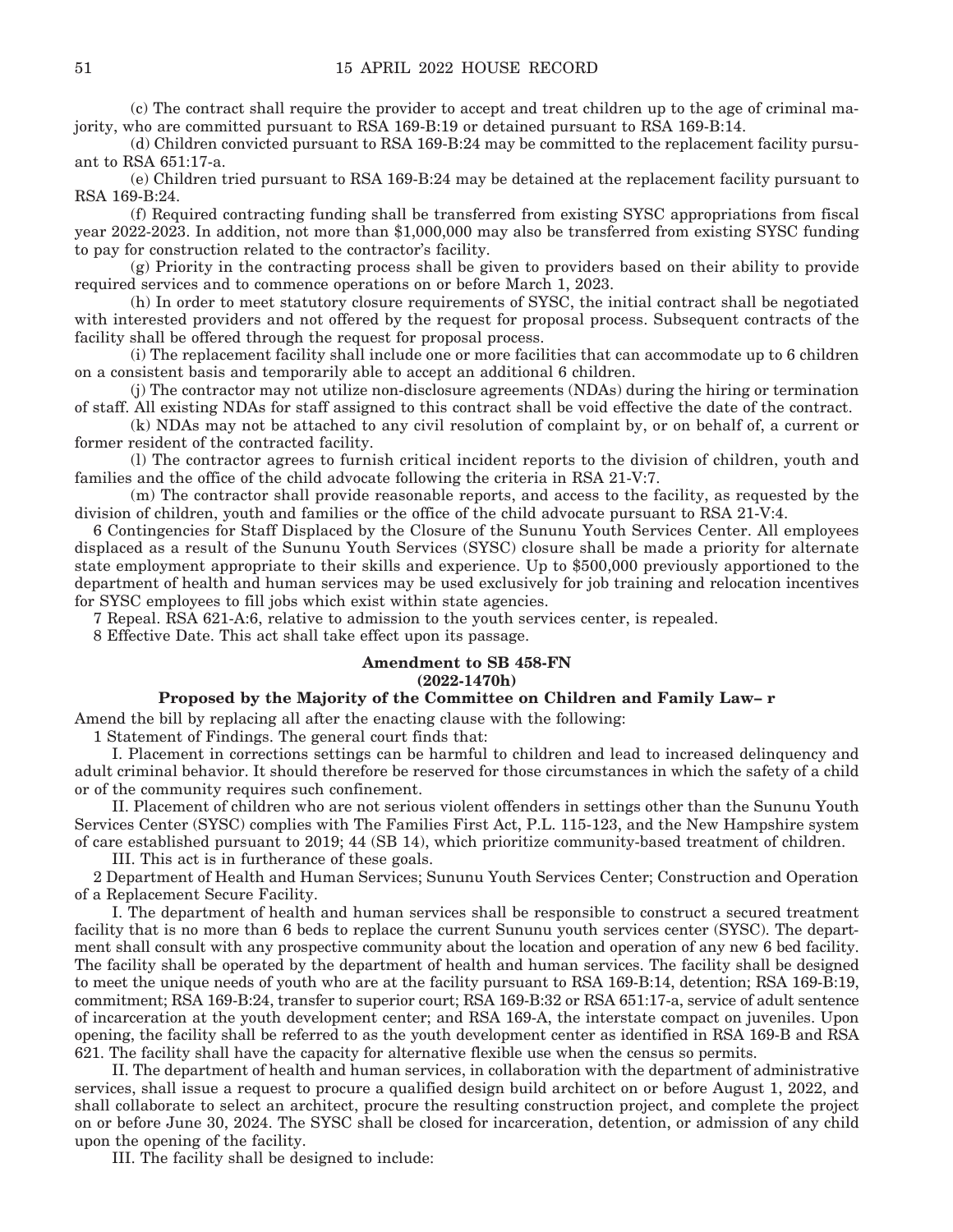(a) A physical design that complements therapeutic and trauma-informed care of youth, including a home-like interior and exterior.

 (b) Designed to maximize staff visibility and proximity to youth, including administrative offices built within the secured facility in proximity to youth and staff.

 (c) Capacity to provide services to meet the medical, physical, and behavioral health needs of all potentially eligible youth.

 (d) Space for no more than 6 beds, including space with flexibility to meet the needs of all genders, safety and security, crisis stabilization, admissions, and discharges.

 (e) Adequate space to meet the educational needs of all youth including youth with special education needs.

(f) Adequate space for indoor and outdoor recreation.

(g) Capacity to meet the nutritional needs of all youth.

(h) Necessary elements to be architecturally secure and equipped with video surveillance.

IV. The facility programing and operations shall include:

 (a) Staff qualifications, standard job descriptions, and training that emphasize the treatment of youth with behavioral health challenges and considerable trauma histories applicable to the facility as well as for supporting youth in the community for flexible assignments based upon census changes.

 (b) Use of evidence-based practices, as defined in RSA 170-G:1, V-a, selected to match the needs of the population served at the facility.

 (c) Utilization of the uniform assessment, as specified in RSA 170-G:4-e, for all detained and committed youth to understand treatment needs and determine if a different level of care is indicated to meet the youth's needs, and where problem behavior appears patterned, a functional behavior analysis to inform effective behavior interventions.

 (d) Provision of care management services by a care management entity, as established in RSA 135- F:4, to begin immediate wraparound support upon admission to plan for discharge.

 (e) Frequent visitation opportunities with family, opportunities to include family in activities and daily access to family through telephonic or video conferencing.

 (f) Educational programing and staffing that meets the individualized educational needs of youth, including youth with special education needs, creates meaningful educator-youth pairings, maintains connections with sending school districts, and which includes availability of Hi-SET preparation and testing as appropriate.

(g) Integration of clinical sessions and recreational large muscle movement activities throughout the day.

 (h) Real-time access by the office of the child advocate, as established in RSA 21-V:4, II, to the electronic case management system used by the facility, regular access to youth placed in the facility under RSA 21-V:4, III, and video surveillance and general access to the facility pursuant to RSA 21-V:2, VII.

 V. The department of health and human services shall begin to implement the programming shifts in subparagraphs IV(a) through (h) immediately upon the effective date of this act, to be implemented while children remain at the SYSC by March 1, 2023.

 VI. The department of health and human services shall submit quarterly progress reports to the joint legislative committee on health and human services, established by RSA 126-A:13, and to the office of the child advocate established under RSA 21-V beginning on or before August 1, 2022 until such time as the facility is operational. Each quarterly report shall include a statement indicating whether the reported progress is sufficient to meet the June 30, 2024 deadline for the opening of the facility. In the event that sufficient progress to meet this deadline has not been made, the progress report shall include the reasons for any projected delay in meeting the June 30, 2024 deadline, a description of the efforts being undertaken to minimize any delay in the development and opening of the facility and projected completion date. In addition, the quarterly progress reports shall include the following information:

(a) Progress towards retaining an architectural consultant to design the plan for the facility;

(b) Progress towards completion of the design for the facility;

(c) Progress towards contracting with the company that will construct the replacement facility;

(d) The anticipated date construction of the replacement facility will be completed; and

(e) The anticipated date by which the replacement facility will be operational.

 VII. The governor, with the approval of the fiscal committee of the general court, may delay the June 30, 2024 project completion date under paragraph II for construction delays or other unforeseen circumstances provided any such delay be no more than 2 years.

3 Possession and Disposal of Sununu Youth Services Center (SYSC). As of the date of the opening of the youth development center set forth in section 2 of this act, the department of administrative services shall take possession of the entire property currently housing the SYSC on South River Road in Manchester, New Hampshire. The department shall dispose of the property and any revenues received shall be deposited in the general fund. The department shall consult with the city of Manchester prior to any sale of the property.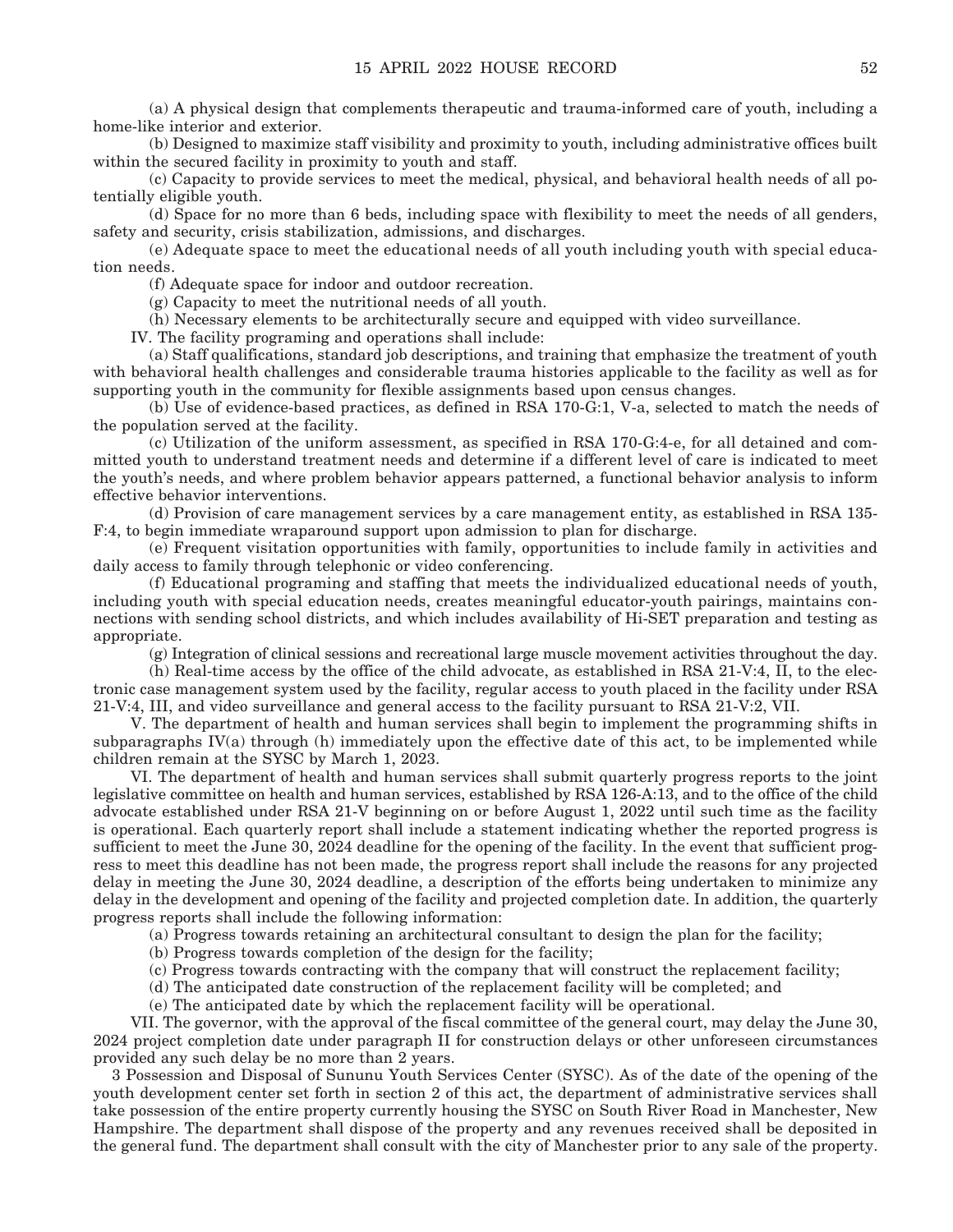4 Appropriation; Construction and Operation of a Replacement Secure Facility. The sum of \$1 for the fiscal year ending June 30, 2023 is hereby appropriated to the department of health and human services for the design and construction of the new secured youth development facility, as described in section 2 of this act. Such funds shall be nonlapsing and continually appropriated to the department for the purposes of this act. Of this amount, the governor shall determine if any remaining discretionary funds appropriated in the American Rescue Plan Act of 2021, Public Law 117-2 or any other federal funds can be used for this purpose and any remainder shall be general funds. The governor is authorized to draw a warrant for the general fund share of said sum out of any money in the treasury not otherwise appropriated.

5 Delinquent Children; Release or Detention Pending Adjudicatory Hearing. Amend RSA 169-B:14, I(e)(3) to read as follows:

(3) Secure detention shall [not] *only* be ordered*:*

 *(A)* For delinquency charges which may [not] form the basis for commitment under RSA 169- B:19, I(j)*; or*

#### *(B) When a petition does not allege a violation of RSA 262 or RSA 637, possession of a controlled drug without intent to sell under RSA 318-B, or any violation of RSA 634, RSA 635, RSA 641, or RSA 644, which would be a misdemeanor if committed by an adult*.

6 Delinquent Children; Release or Detention Pending Adjudicatory Hearing. RSA 169-B:14, I(e)(3) is repealed and reenacted to read as follows:

 (3) Secure detention shall not be ordered for delinquency charges which may not form the basis for commitment under RSA 169-B:19, I(j).

7 Delinquent Children; Dispositional Hearing. Amend RSA 169-B:19, I(j) to read as follows:

 (j) Commit the minor to the custody of the department of health and human services for the remainder of minority. Commitment under this subparagraph may only be made following written findings of fact by the court, supported by clear and convincing evidence, that commitment is necessary to protect the safety of the minor or of the community, and may only be made if the minor has not waived the right to counsel at any stage of the proceedings. If there is a diagnosis or other evidence that a minor committed under this subparagraph may have a serious emotional disturbance or other behavioral health disorder, the minor shall, with the consent of the minor and the minor's family, be referred to a care management entity pursuant to RSA 135-F:4, III. The care management entity shall develop and oversee the implementation of a care plan for the minor, intended to reduce the period of commitment. Commitment may not be based on a finding of contempt of court if the minor has waived counsel in the contempt proceeding or at any stage of the proceedings from which the contempt arises. Commitment may include, but is not limited to, placement by the department of health and human services at a facility certified for the commitment of minors pursuant to RSA 169-B:19, VI, administrative release to parole pursuant to RSA 621:19, or administrative release consistent with the cap on youth development center population under RSA 621:10, provided that the appropriate juvenile probation and parole officer is notified. Commitment under this subparagraph shall not be ordered as a disposition for [a violation of RSA 262 or 637, possession of a controlled drug without intent to sell under RSA 318-B, or violations of RSA 634, 635, 641, or 644, which would be a misdemeanor if committed by an adult] *any offense other than first degree murder, second degree murder, attempted murder, manslaughter, negligent homicide under RSA 630:3, II, first degree assault, second degree assault, except when the allegation is a violation of RSA 631:2, I(d), felonious sexual assault, aggravated felonious sexual assault, kidnapping, criminal restraint, robbery punishable as a class A felony, burglary while armed or involving the infliction of bodily harm under RSA 635:1, II, or arson punishable as a felony*. [However, commitment may be ordered under this subparagraph for any offense which would be a felony or class A misdemeanor if committed by an adult if the minor has previously been adjudicated under this chapter for at least 3 offenses which would be felonies or class A misdemeanors if committed by an adult. A court shall only commit a minor based on previous adjudications if it finds by clear and convincing evidence that each of the prior offenses relied upon was not part of a common scheme or factual transaction with any of the other offenses relied upon, that the adjudications of all of the prior offenses occurred before the date of the offense for which the minor is before the court, and that the minor was represented by counsel at each stage of the prior proceedings following arraignment.]

8 New Subparagraph; Delinquent Children; Dispositional Hearing. Amend RSA 169-B:19, I by inserting after subparagraph (l) the following new subparagraph:

 (m) Notwithstanding the provisions of RSA 169-B:19, I(l), a court may commit the minor to the custody of the department of health and human services for the remainder of minority if the minor is found delinquent for an offense which would be a felony if committed by an adult and the court finds that there is no placement or set of supervision and treatment services other than secure confinement that will protect the public from a substantial risk of serious bodily injury. A court's finding pursuant to this subparagraph shall only be sufficient to support secure confinement if it is made by clear and convincing evidence following either a stipulation by the parties or an evidentiary hearing at which the rules of evidence have been applied. Further,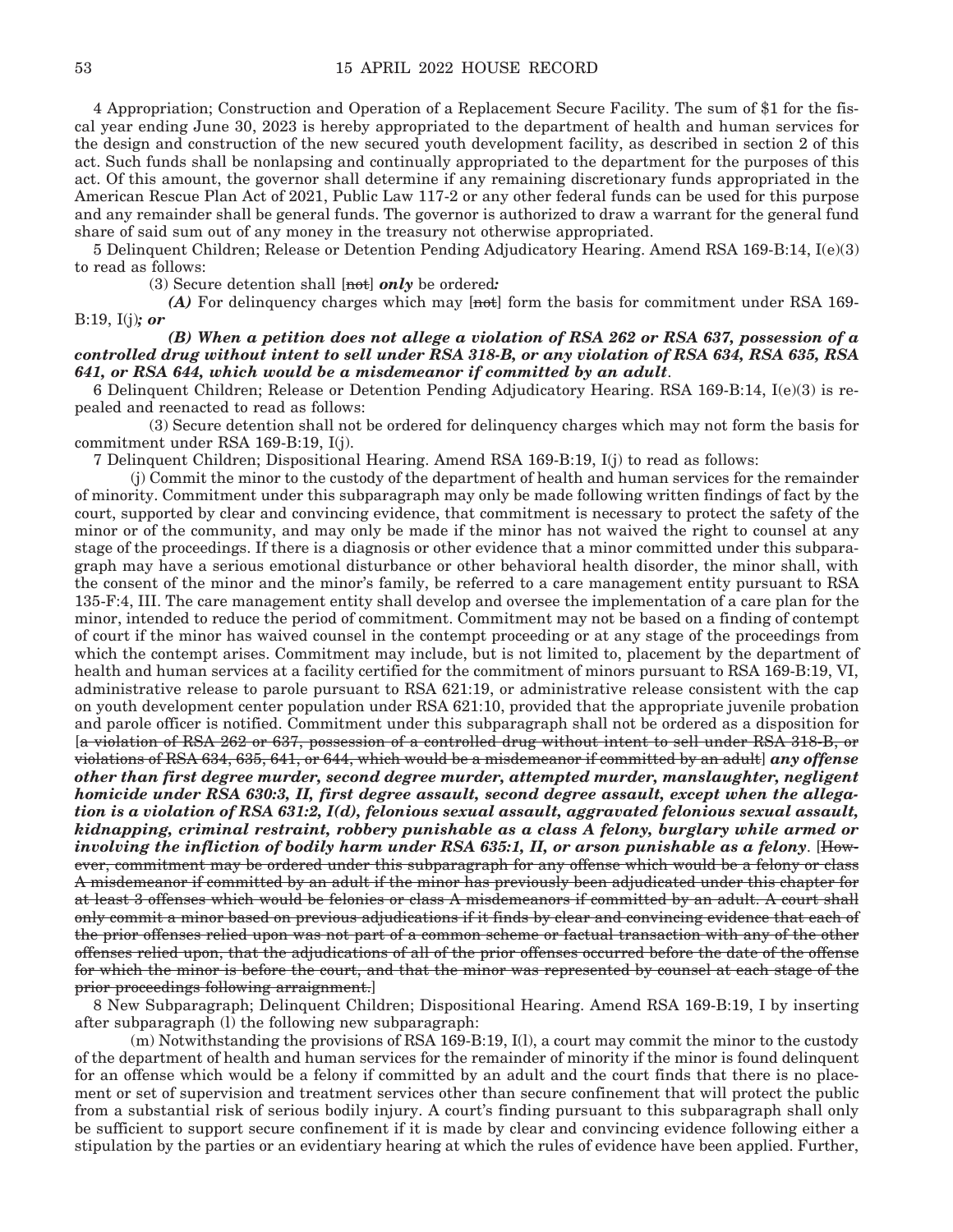the court's findings shall include written, case-specific findings which identify the evidence relied upon and the basis for the determination that secure confinement is necessary. Commitment under this subparagraph may only be made if the minor has not waived the right to counsel at any stage of the proceedings. If there is a diagnosis or other evidence that a minor committed under this subparagraph may have a serious emotional disturbance or other behavioral health disorder, the minor shall, with the consent of the minor and the minor's family, be referred to a care management entity pursuant to RSA 135-F:4, III. The care management entity shall develop and oversee the implementation of a care plan for the minor, intended to reduce the period of commitment. Commitment may include, but is not limited to, placement by the department of health and human services at a facility certified for the commitment of minors pursuant to RSA 169-B:19, VI, administrative release to parole pursuant to RSA 621:19, or administrative release consistent with the cap on youth development center population under RSA 621:10, provided that the appropriate juvenile probation and parole officer is notified.

9 Repeal. 2021, 91:329 and 91:330, relative to closure date of the Sununu youth services center, are repealed. 10 Applicability.

 I. RSA 169-B:14, I(e)(3), as amended by section 5 of this act, shall apply to cases pending on September 1, 2022 in which a dispositional order has not been yet entered.

 II. RSA 169-B:14, I(e)(3), as amended by section 6 of this act, shall apply to cases pending on January 1, 2023 in which a dispositional order has not yet been entered.

 III. RSA 169-B:19, as amended by sections 7 and 8 of this act, shall apply to cases pending on September 1, 2022 in which a dispositional order has not yet been ordered.

11 Effective Date.

I. Section 6 of this act shall take effect January 1, 2023.

II. Section 7 of this act shall take effect September 1, 2022.

III. The remainder of this act shall take effect upon its passage.

### **SESSION DAY LOGISTICS April 21st, 2022**

#### **PARKING**

All legislators should park where they are assigned to park. Those with assigned street spaces should only park in the space assigned to them. Only those with assigned LOB garage spaces will be permitted to access the LOB garage. All others should park in the Storrs Street garage. There will be a shuttle operating to bring legislators from the Storrs Street garage to the State House. The shuttle will pick up and drop off passengers at the ground level of the garage.

#### **HEALTH SELF-SCREENING**

Members are recommended to utilize the antigen self-tests provided by the General Court prior to attendance. Test kits were mailed in advance. To provide you with the timeliest results, the test should be administered as close to session day as possible. You do not need to report your results to the General Court. However, if your test is positive, please stay home and immediately follow [NH DHHS guidelines for isolation](https://www.covid19.nh.gov/sites/g/files/ehbemt481/files/inline-documents/sonh/isolation-and-quarantine-recommendations_0.pdf).

All attendees are asked to [screen themselves](https://www.cdc.gov/coronavirus/2019-ncov/symptoms-testing/symptoms.html) prior to arrival at the State House for fever, symptoms of CO-VID-19, and additional risk factors. See questions below for screening:

Do you have any symptoms of COVID-19 or fever of 100.4 degrees Fahrenheit or higher? The symptoms of COVID–19 can include:

Fever, or feeling feverish; Respiratory symptoms such as runny nose, nasal congestion, sore throat, cough, or shortness of breath; General body symptoms such as muscle aches, chills, and severe fatigue; Gastrointestinal symptoms such as nausea, vomiting, or diarrhea; and Changes in a person's sense of taste or smell.

Do you share a household with someone who is suspected or confirmed to have COVID-19 in the prior 10 days and are unvaccinated?

Any Non-Member with a positive answer to any of the above questions is not to attend the House session. Any Member with a positive answer to the above questions are recommended not to attend the session..

#### **LEAVING/RETURNING TO REPS HALL**

Following past practice, Members may leave the hall and monitor debates in via audio feeds in other rooms\*, the House Gallery, the anteroom, or via live stream on their mobile device at a place of their choosing within close proximity of the chamber.